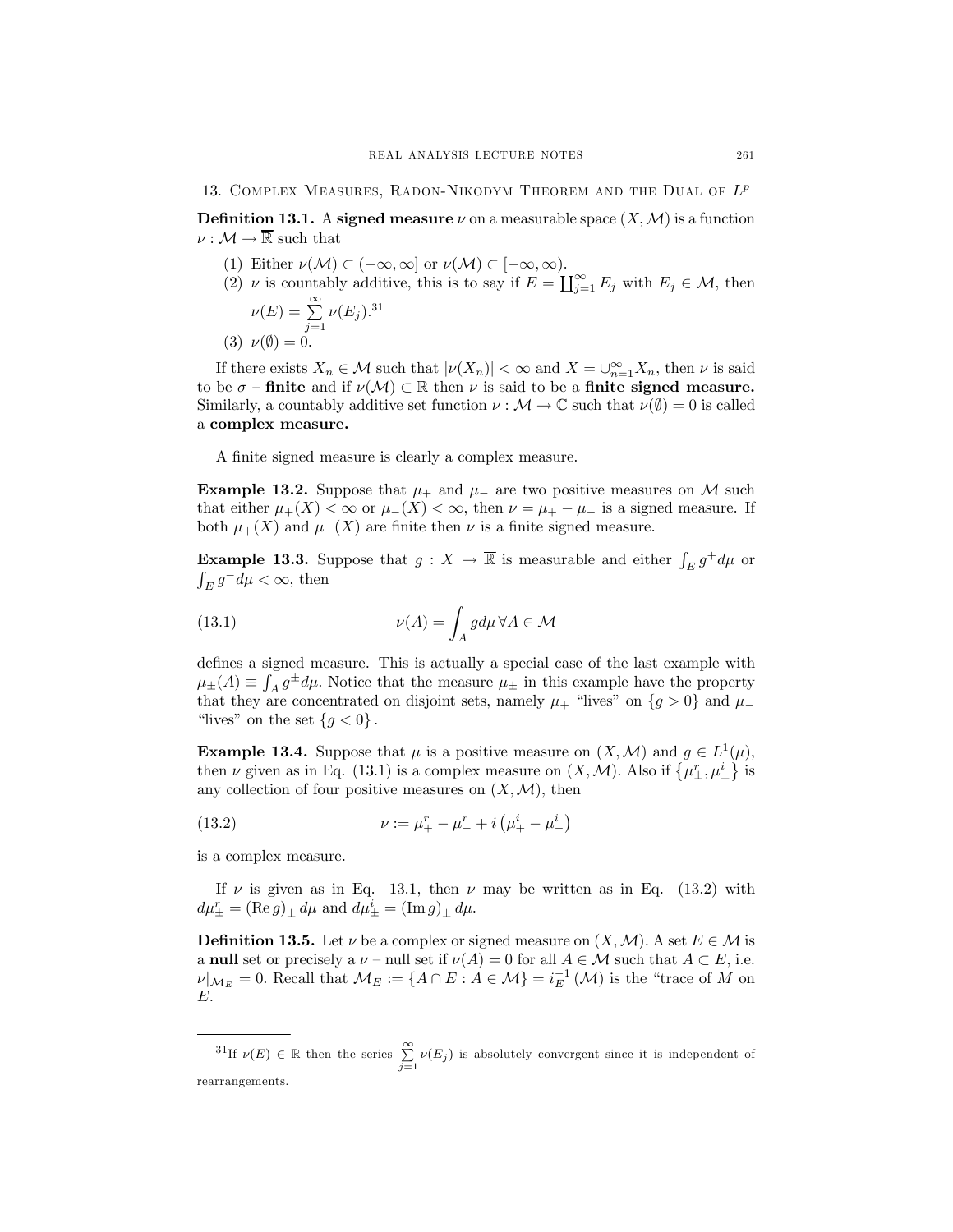13.1. Radon-Nikodym Theorem I. We will eventually show that every complex and  $\sigma$  – finite signed measure  $\nu$  may be described as in Eq. (13.1). The next theorem is the first result in this direction.

**Theorem 13.6.** Suppose  $(X, \mathcal{M})$  is a measurable space,  $\mu$  is a positive finite measure on M and v is a complex measure on M such that  $|\nu(A)| \leq \mu(A)$  for all  $A \in \mathcal{M}$ . Then  $d\nu = \rho d\mu$  where  $|\rho| \leq 1$ . Moreover if  $\nu$  is a positive measure, then  $0 \leq \rho \leq 1$ .

**Proof.** For a simple function,  $f \in \mathcal{S}(X, \mathcal{M})$ , let  $\nu(f) := \sum_{a \in \mathbb{C}} a\nu(f = a)$ . Then

$$
|\nu(f)| \leq \sum_{a \in \mathbb{C}} |a| |\nu(f = a)| \leq \sum_{a \in \mathbb{C}} |a| \mu(f = a) = \int_X |f| d\mu.
$$

So, by the B.L.T. theorem,  $\nu$  extends to a continuous linear functional on  $L^1(\mu)$ satisfying the bounds

$$
|\nu(f)| \le \int_X |f| \, d\mu \le \sqrt{\mu(X)} \, \|f\|_{L^2(\mu)} \text{ for all } f \in L^1(\mu).
$$

The Riesz representation Theorem (Proposition 10.15) then implies there exists a unique  $\rho \in L^2(\mu)$  such that

$$
\nu(f) = \int_X f \rho d\mu \text{ for all } f \in L^2(\mu).
$$

Taking  $f = \overline{\text{sgn}(\rho)} 1_A$  in this equation shows

$$
\int_A |\rho| \, d\mu = \nu(\overline{\operatorname{sgn}(\rho)} 1_A) \leq \mu(A) = \int_A 1 d\mu
$$

from which it follows that  $|\rho| \leq 1$ ,  $\mu$  – a.e. If  $\nu$  is a positive measure, then for real  $f, 0 = \text{Im}[\nu(f)] = \int_X \text{Im} \rho f d\mu$  and taking  $f = \text{Im} \rho$  shows  $0 = \int_X [\text{Im} \rho]^2 d\mu$ , i.e.  $\text{Im}(\rho(x)) = 0$  for  $\mu$  – a.e. x and we have shown  $\rho$  is real a.e. Similarly,

$$
0\leq \nu({\rm Re\,}\rho<0)=\int_{{\{\rm Re\,}\rho<0\}}\rho d\mu\leq 0,
$$

shows  $\rho \geq 0$  a.e.  $\blacksquare$ 

**Definition 13.7.** Let  $\mu$  and  $\nu$  be two signed or complex measures on  $(X, \mathcal{M})$ . Then  $\mu$  and  $\nu$  are **mutually singular** (written as  $\mu \perp \nu$ ) if there exists  $A \in \mathcal{M}$  such that A is a  $\nu$  – null set and  $A^c$  is a  $\mu$  – null set. The measure  $\nu$  is absolutely continuous relative to  $\mu$  (written as  $\nu \ll \mu$ ) provided  $\nu(A) = 0$  whenever A is a  $\mu$  – null set, i.e. all  $\mu$  – null sets are  $\nu$  – null sets as well.

Remark 13.8. If  $\mu_1$ ,  $\mu_2$  and  $\nu$  are signed measures on  $(X, \mathcal{M})$  such that  $\mu_1 \perp \nu$  and  $\mu_2 \perp \nu$  and  $\mu_1 + \mu_2$  is well defined, then  $(\mu_1 + \mu_2) \perp \nu$ . If  ${\mu_i}_{i=1}^{\infty}$  is a sequence of positive measures such that  $\mu_i \perp \nu$  for all i then  $\mu = \sum_{i=1}^{\infty} \mu_i \perp \nu$  as well.

**Proof.** In both cases, choose  $A_i \in \mathcal{M}$  such that  $A_i$  is  $\nu$  – null and  $A_i^c$  is  $\mu_i$ -null for all *i*. Then by Lemma 13.17,  $A := \bigcup_i A_i$  is still a  $\nu$  -null set. Since

$$
A^c = \cap_i A_i^c \subset A_m^c
$$
 for all m

we see that  $A^c$  is a  $\mu_i$  - null set for all i and is therefore a null set for  $\mu = \sum_{i=1}^{\infty} \mu_i$ . This shows that  $\mu \perp \nu$ .

Throughout the remainder of this section  $\mu$  will be always be a positive measure.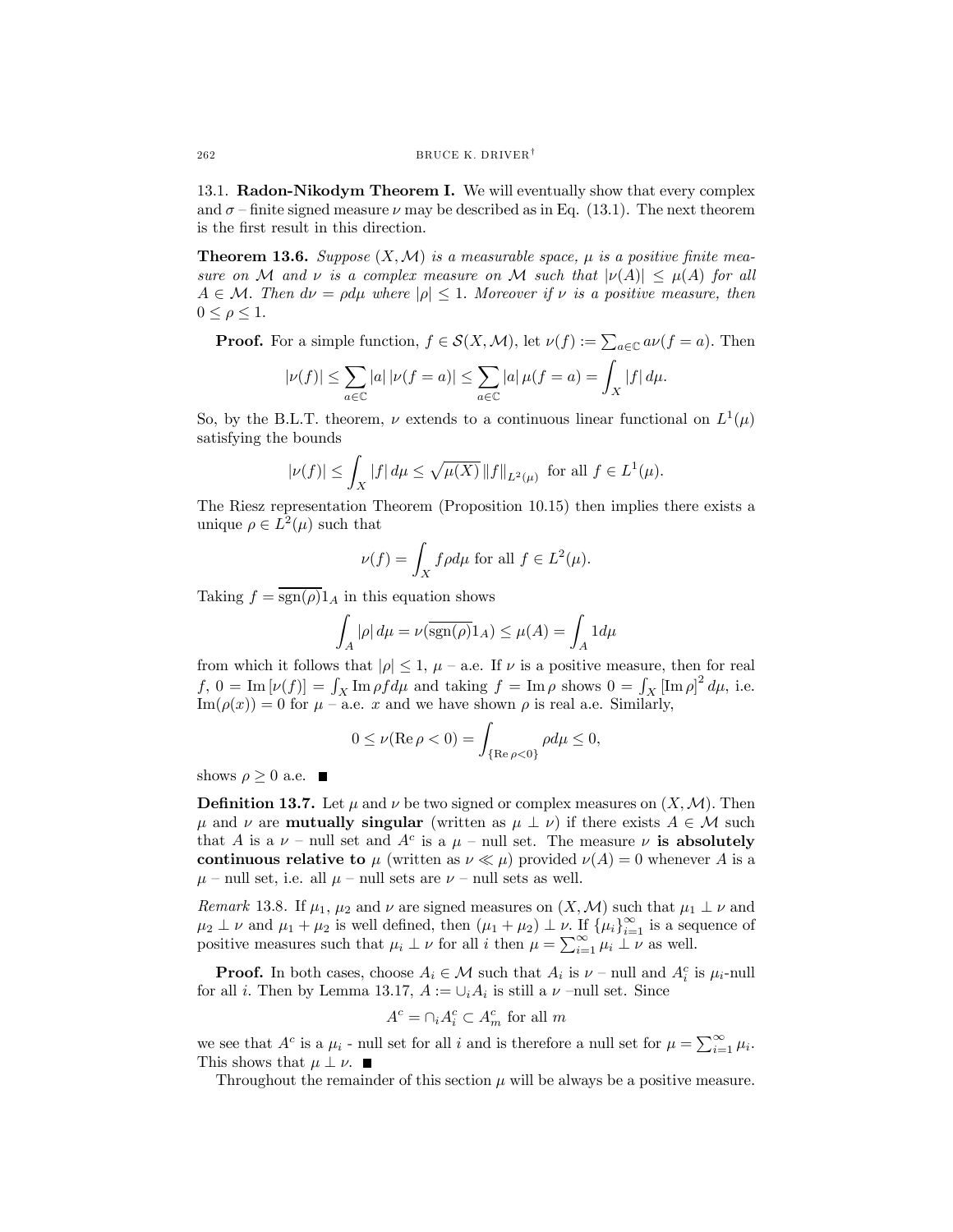**Definition 13.9** (Lebesgue Decomposition). Suppose that  $\nu$  is a signed (complex) measure and  $\mu$  is a positive measure on  $(X, \mathcal{M})$ . Two signed (complex) measures  $\nu_a$  and  $\nu_s$  form a Lebesgue decomposition of  $\nu$  relative to  $\mu$  if

- (1) If  $\nu = \nu_a + \nu_s$  where implicit in this statement is the assertion that if  $\nu$ takes on the value  $\infty$  ( $-\infty$ ) then  $\nu_a$  and  $\nu_s$  do not take on the value  $-\infty$  $(\infty)$ .
- (2)  $\nu_a \ll \mu$  and  $\nu_s \perp \mu$ .

**Lemma 13.10.** Let  $\nu$  is a signed (complex) measure and  $\mu$  is a positive measure on  $(X, \mathcal{M})$ . If there exists a Lebesgue decomposition of  $\nu$  relative to  $\mu$  then it is unique. Moreover, the Lebesgue decomposition satisfies the following properties.

- (1) If  $\nu$  is a positive measure then so are  $\nu_s$  and  $\nu_a$ .
- (2) If  $\nu$  is a  $\sigma$  finite measure then so are  $\nu_s$  and  $\nu_a$ .

**Proof.** Since  $\nu_s \perp \mu$ , there exists  $A \in \mathcal{M}$  such that  $\mu(A) = 0$  and  $A^c$  is  $\nu_s$ null and because  $\nu_a \ll \mu$ , A is also a null set for  $\nu_a$ . So for  $C \in \mathcal{M}$ ,  $\nu_a(C \cap A) = 0$ and  $\nu_s(C \cap A^c)=0$  from which it follows that

$$
\nu(C) = \nu(C \cap A) + \nu(C \cap A^{c}) = \nu_{s}(C \cap A) + \nu_{a}(C \cap A^{c})
$$

and hence,

(13.3) 
$$
\nu_s(C) = \nu_s(C \cap A) = \nu(C \cap A)
$$
 and  

$$
\nu_a(C) = \nu_a(C \cap A^c) = \nu(C \cap A^c).
$$

Item 1. is now obvious from Eq. (13.3). For Item 2., if  $\nu$  is a  $\sigma$  – finite measure then there exists  $X_n \in \mathcal{M}$  such that  $X = \bigcup_{n=1}^{\infty} X_n$  and  $|\nu(X_n)| < \infty$  for all n. Since  $\nu(X_n) = \nu_a(X_n) + \nu_s(X_n)$ , we must have  $\nu_a(X_n) \in \mathbb{R}$  and  $\nu_s(X_n) \in \mathbb{R}$  showing  $\nu_a$ and  $\nu_s$  are  $\sigma$  – finite as well.

For the uniqueness assertion, if we have another decomposition  $\nu = \tilde{\nu}_a + \tilde{\nu}_s$  with  $\tilde{\nu}_s \perp \tilde{\mu}$  and  $\tilde{\nu}_a \ll \tilde{\mu}$  we may choose  $A \in \mathcal{M}$  such that  $\mu(A) = 0$  and  $A^c$  is  $\tilde{\nu}_s$  – null. Letting  $B = A \cup \tilde{A}$  we have

$$
\mu(B) \le \mu(A) + \mu(\tilde{A}) = 0
$$

and  $B^c = A^c \cap \tilde{A}^c$  is both a  $\nu_s$  and a  $\tilde{\nu}_s$  null set. Therefore by the same arguments that proves Eqs. (13.3), for all  $C \in \mathcal{M}$ ,

$$
\nu_s(C) = \nu(C \cap B) = \tilde{\nu}_s(C) \text{ and}
$$
  

$$
\nu_a(C) = \nu(C \cap B^c) = \tilde{\nu}_a(C).
$$

**Lemma 13.11.** Suppose  $\mu$  is a positive measure on  $(X, \mathcal{M})$  and  $f, g: X \to \mathbb{R}$  are extended integrable functions such that

(13.4) 
$$
\int_{A} f d\mu = \int_{A} g d\mu \text{ for all } A \in \mathcal{M},
$$

 $\int_X f_- d\mu < \infty$ ,  $\int_X g_- d\mu < \infty$ , and the measures  $|f| d\mu$  and  $|g| d\mu$  are  $\sigma$  -finite. Then  $f(x) = g(x)$  for  $\mu - a.e.$  x.

**Proof.** By assumption there exists  $X_n \in \mathcal{M}$  such that  $X_n \uparrow X$  and  $\int_{X_n} |f| d\mu$  $\infty$  and  $\int_{X_n} |g| d\mu < \infty$  for all n. Replacing A by  $A \cap X_n$  in Eq. (13.4) implies

$$
\int_A 1_{X_n} f d\mu = \int_{A \cap X_n} f d\mu = \int_{A \cap X_n} g d\mu = \int_A 1_{X_n} g d\mu
$$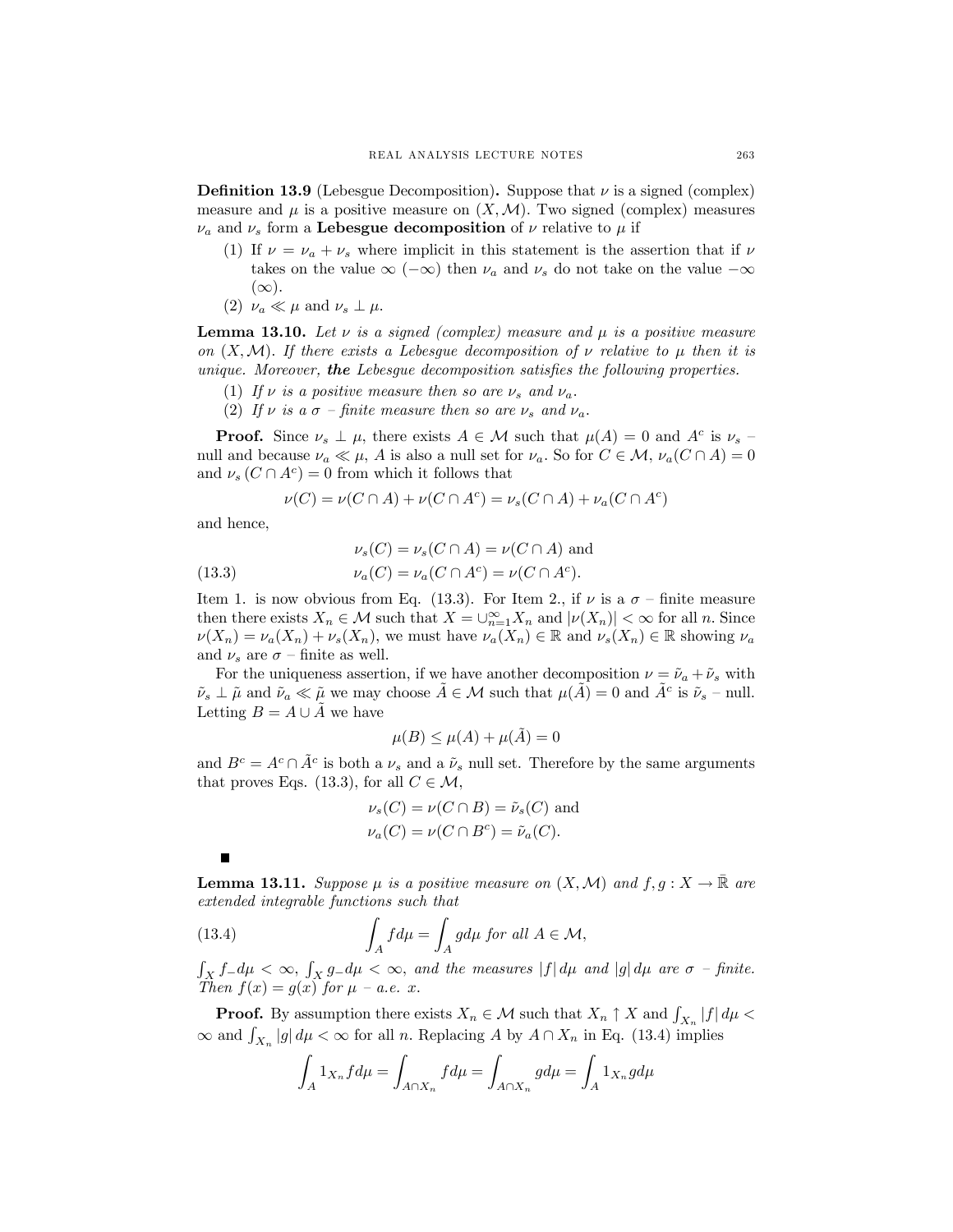for all  $A \in \mathcal{M}$ . Since  $1_{X_n} f$  and  $1_{X_n} g$  are in  $L^1(\mu)$  for all n, this equation implies  $1_{X_n} f = 1_{X_n} g, \mu$  – a.e. Letting  $n \to \infty$  then shows that  $f = g, \mu$  – a.e.

Remark 13.12. Suppose that  $f$  and  $g$  are two positive measurable functions on  $(X, \mathcal{M}, \mu)$  such that Eq. (13.4) holds. It is not in general true that  $f = g, \mu$ a.e. A trivial counter example is to take  $\mathcal{M} = \mathcal{P}(X)$ ,  $\mu(A) = \infty$  for all non-empty  $A \in \mathcal{M}, f = 1_X \text{ and } g = 2 \cdot 1_X.$  Then Eq. (13.4) holds yet  $f \neq g$ .

Theorem 13.13 (Radon Nikodym Theorem for Positive Measures). Suppose that  $\mu, \nu$  are  $\sigma$  – finite positive measures on  $(X, \mathcal{M})$ . Then  $\nu$  has a unique Lebesgue decomposition  $\nu = \nu_a + \nu_s$  relative to  $\mu$  and there exists a unique (modulo sets of  $\mu$  – measure 0) function  $\rho: X \to [0,\infty)$  such that  $d\nu_a = \rho d\mu$ . Moreover,  $\nu_s = 0$  iff  $\nu \ll \mu$ .

Proof. The uniqueness assertions follow directly from Lemmas 13.10 and 13.11. **Existence.** (Von-Neumann's Proof.) First suppose that  $\mu$  and  $\nu$  are finite measures and let  $\lambda = \mu + \nu$ . By Theorem 13.6,  $d\nu = hd\lambda$  with  $0 \leq h \leq 1$  and this implies, for all non-negative measurable functions  $f$ , that

(13.5) 
$$
\nu(f) = \lambda(fh) = \mu(fh) + \nu(fh)
$$

or equivalently

(13.6) 
$$
\nu(f(1-h)) = \mu(fh).
$$

Taking  $f = 1_{\{h=1\}}$  and  $f = g1_{\{h<1\}}(1-h)^{-1}$  with  $g \ge 0$  in Eq. (13.6)

$$
\mu({h = 1}) = 0
$$
 and  $\nu(g1_{{h < 1}}) = \mu(g1_{{h < 1}}(1 - h)^{-1}h) = \mu(\rho g)$ 

where  $\rho := 1_{\{h<1\}\frac{h}{1-h}}$  and  $\nu_s(g) := \nu(g1_{\{h=1\}})$ . This gives the desired decomposi- $\text{tion}^{32}$  since

$$
\nu(g) = \nu(g1_{\{h=1\}}) + \nu(g1_{\{h<1\}}) = \nu_s(g) + \mu(\rho g)
$$

and

$$
\nu_s (h \neq 1) = 0
$$
 while  $\mu (h = 1) = \mu (\lbrace h \neq 1 \rbrace^c) = 0$ .

If  $\nu \ll \mu$ , then  $\mu (h = 1) = 0$  implies  $\nu (h = 1) = 0$  and hence that  $\nu_s = 0$ . If  $\nu_s = 0$ , then  $d\nu = \rho d\mu$  and so if  $\mu(A) = 0$ , then  $\nu(A) = \mu(\rho 1_A) = 0$  as well.

For the  $\sigma$  – finite case, write  $X = \coprod_{n=1}^{\infty} X_n$  where  $X_n \in \mathcal{M}$  are chosen so that  $\mu(X_n) < \infty$  and  $\nu(X_n) < \infty$  for all *n*. Let  $d\mu_n = 1_{X_n} d\mu$  and  $d\nu_n = 1_{X_n} d\nu$ . Then by what we have just proved there exists  $\rho_n \in L^1(X, \mu_n)$  and measure  $\nu_n^s$  such that

<sup>32</sup>Here is the motivation for this construction. Suppose that  $d\nu = d\nu_s + \rho d\mu$  is the Radon-Nikodym decompostion and  $X = A \coprod B$  such that  $\nu_s(B) = 0$  and  $\mu(A) = 0$ . Then we find

$$
\nu_s(f) + \mu(\rho f) = \nu(f) = \lambda(fg) = \nu(fg) + \mu(fg).
$$

Letting  $f \rightarrow 1_A f$  then implies that

$$
\nu_s(1_Af) = \nu(1_Afg)
$$

which show that  $g = 1 \nu$  –a.e. on A. Also letting  $f \rightarrow 1_B f$  implies that

$$
\mu(\rho 1_B f(1-g)) = \nu(1_B f(1-g)) = \mu(1_B fg) = \mu(fg)
$$

which shows that

$$
\rho(1-g) = \rho 1_B(1-g) = g \mu - \text{a.e.}.
$$

This shows that  $\rho = \frac{g}{1-g} \mu$  – a.e.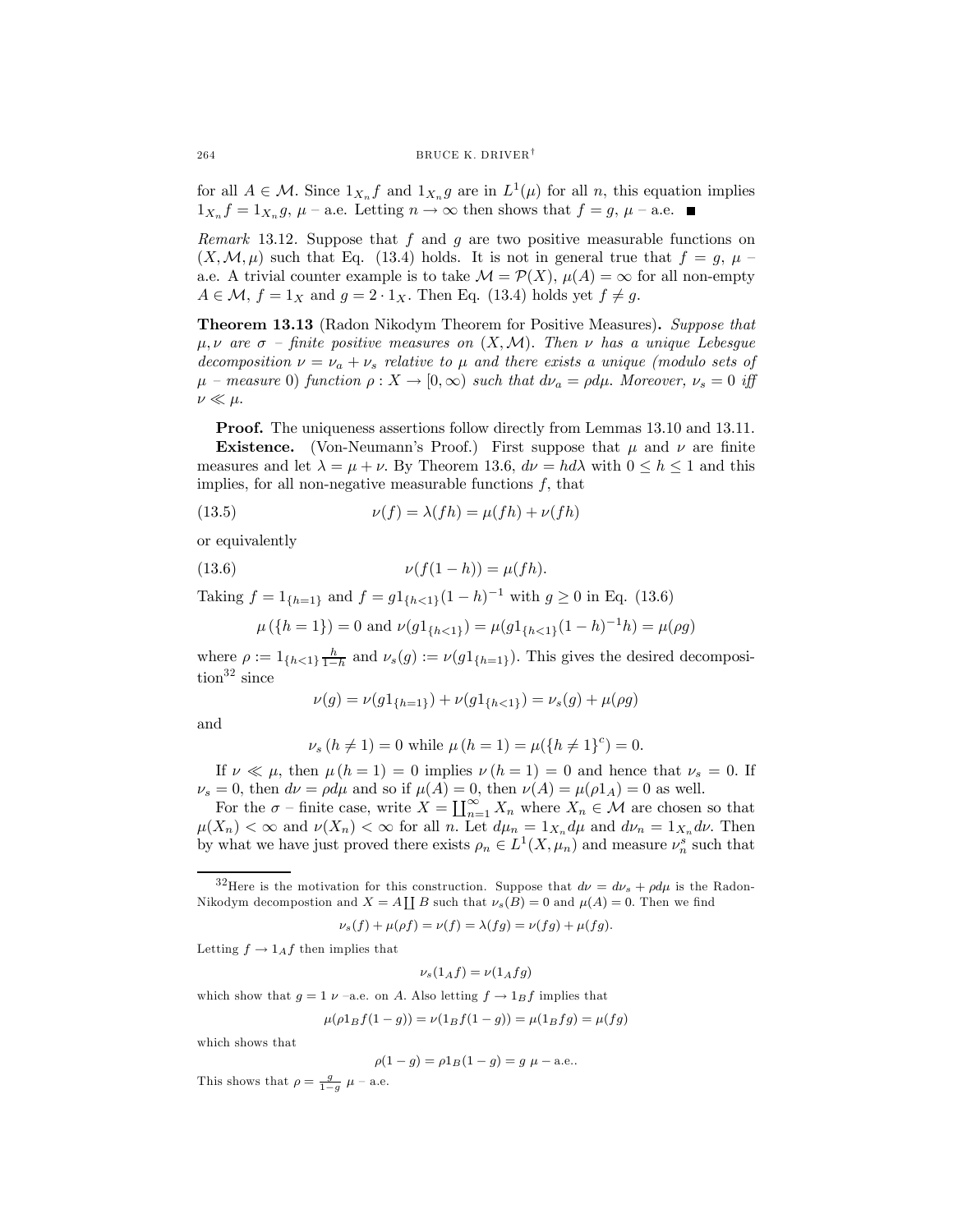$d\nu_n = \rho_n d\mu_n + d\nu_n^s$  with  $\nu_n^s \perp \mu_n$ , i.e. there exists  $A_n, B_n \in \mathcal{M}_{X_n}$  and  $\mu(A_n) = 0$ and  $\nu_n^s(B_n) = 0$ . Define  $\nu_s := \sum_{n=1}^{\infty} \nu_n^s$  and  $\rho := \sum_{n=1}^{\infty} 1_{X_n} \rho_n$ , then

$$
\nu = \sum_{n=1}^{\infty} \nu_n = \sum_{n=1}^{\infty} (\rho_n \mu_n + \nu_n^s) = \sum_{n=1}^{\infty} (\rho_n 1_{X_n} \mu + \nu_n^s) = \rho \mu + \nu_s
$$

and letting  $A := \bigcup_{n=1}^{\infty} A_n$  and  $B := \bigcup_{n=1}^{\infty} B_n$ , we have  $A = B^c$  and

$$
\mu(A) = \sum_{n=1}^{\infty} \mu(A_n) = 0
$$
 and  $\nu(B) = \sum_{n=1}^{\infty} \nu(B_n) = 0$ .

**Theorem 13.14.** Let  $(X, \mathcal{M}, \mu)$  be a  $\sigma$  – finite measure space and suppose that  $p, q \in [1, \infty]$  are conjugate exponents. Then for  $p \in [1, \infty)$ , the map  $g \in L^q \to$  $\phi_q \in (L^p)^*$  is an isometric isomorphism of Banach spaces. (Recall that  $\phi_q(f) :=$  $\int_X fg d\mu$ .) We summarize this by writing  $(L^p)^* = L^q$  for all  $1 \leq p < \infty$ .

Proof. The only point that we have not yet proved is the surjectivity of the map  $g \in L^q \to \phi_q \in (L^p)^*$ . When  $p = 2$  the result follows directly from the Riesz theorem. We will begin the proof under the extra assumption that  $\mu(X) < \infty$  in which cased bounded functions are in  $L^p(\mu)$  for all p. So let  $\phi \in (L^p)^*$ . We need to find  $g \in L^q(\mu)$  such that  $\phi = \phi_g$ . When  $p \in [1,2], L^2(\mu) \subset L^p(\mu)$  so that we may restrict  $\phi$  to  $L^2(\mu)$  and again the result follows fairly easily from the Riesz Theorem, see Exercise 13.1 below.

To handle general  $p \in [1, \infty)$ , define  $\nu(A) := \phi(1_A)$ . If  $A = \coprod_{n=1}^{\infty} A_n$  with  $A_n \in \mathcal{M}$ , then

$$
||1_A - \sum_{n=1}^N 1_{A_n}||_{L^p} = ||1_{\bigcup_{n=N+1}^\infty A_n}||_{L^p} = \left[\mu(\bigcup_{n=N+1}^\infty A_n\big)\right]^{\frac{1}{p}} \to 0 \text{ as } N \to \infty.
$$

Therefore

$$
\nu(A) = \phi(1_A) = \sum_{1}^{\infty} \phi(1_{A_n}) = \sum_{1}^{\infty} \nu(A_n)
$$

showing  $\nu$  is a complex measure.<sup>33</sup>

For  $A \in \mathcal{M}$ , let  $|\nu|(A)$  be the "total variation" of A defined by

$$
|\nu|(A) := \sup\{|\phi(f1_A)| : |f| \le 1\}
$$

and notice that

(13.7) 
$$
|\nu(A)| \leq |\nu|(A) \leq ||\phi||_{(L^p)^*} \mu(A)^{1/p} \text{ for all } A \in \mathcal{M}.
$$

You are asked to show in Exercise 13.2 that  $|\nu|$  is a measure on  $(X, \mathcal{M})$ . (This can also be deduced from Lemma 13.31 and Proposition 13.35 below.) By Eq. (13.7)  $|\nu| \ll \mu$ , by Theorem 13.6  $d\nu = hd|\nu|$  for some  $|h| \le 1$  and by Theorem 13.13  $d |\nu| = \rho d\mu$  for some  $\rho \in L^1(\mu)$ . Hence, letting  $g = \rho h \in L^1(\mu)$ ,  $d\nu = g d\mu$  or equivalently

(13.8) 
$$
\phi(1_A) = \int_X g1_A d\mu \ \forall \ A \in \mathcal{M}.
$$

п

 $33$ It is at this point that the proof breaks down when  $p = \infty$ .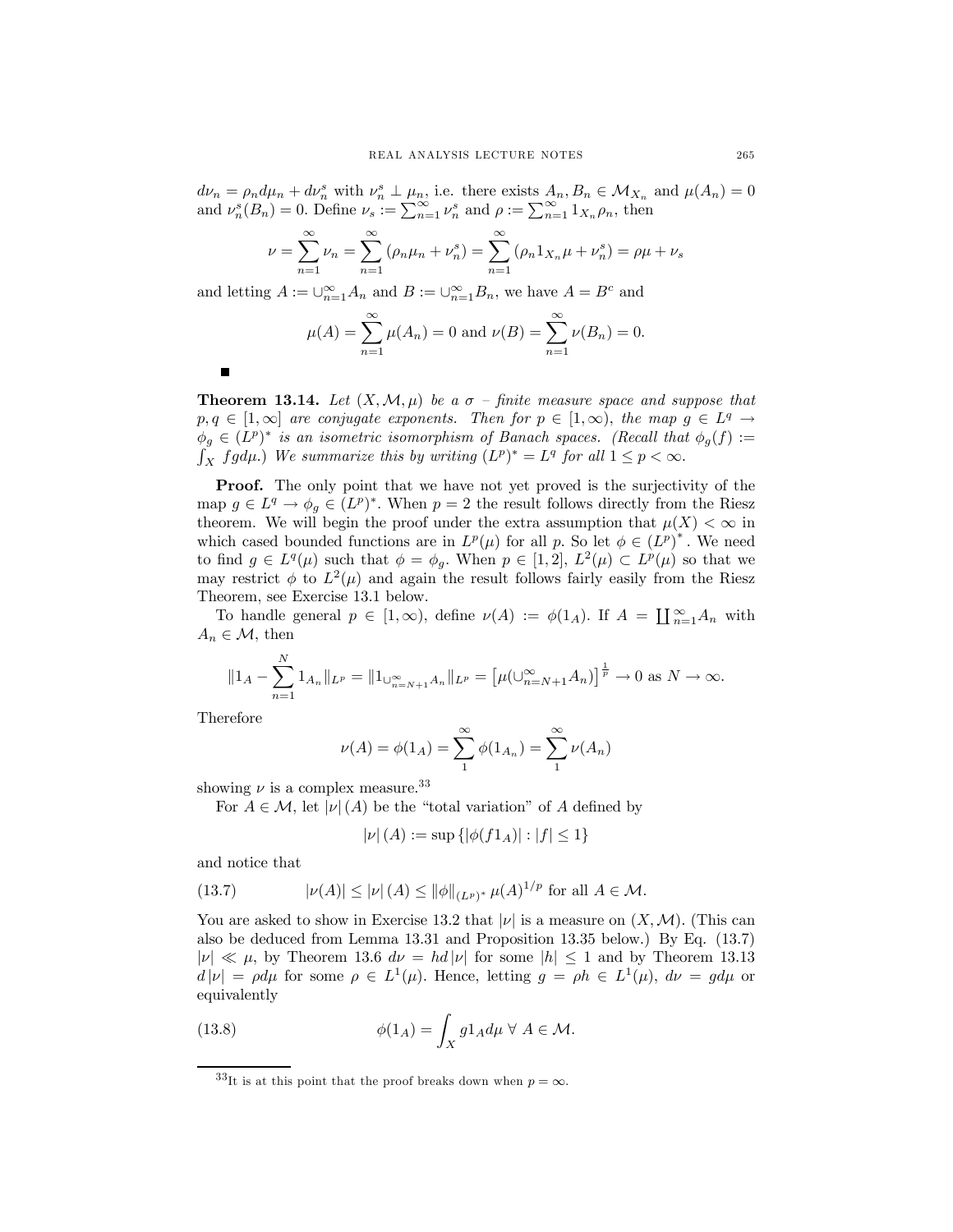By linearity this equation implies

(13.9) 
$$
\phi(f) = \int_X g f d\mu
$$

for all simple functions f on X. Replacing f by  $1_{\{|g|\leq M\}}$  in Eq. (13.9) shows

$$
\phi(f 1_{\{|g| \le M\}}) = \int_X 1_{\{|g| \le M\}} g f d\mu
$$

holds for all simple functions f and then by continuity for all  $f \in L^p(\mu)$ . By the converse to Holder's inequality, (Proposition 7.26) we learn that

$$
\left\|1_{\{|g|\leq M\}}g\right\|_q=\sup_{\|f\|_p=1}\left|\phi(f 1_{\{|g|\leq M\}})\right|\leq \sup_{\|f\|_p=1}\|\phi\|_{(L^p)^*}\left\|f 1_{\{|g|\leq M\}}\right\|_p\leq \|\phi\|_{(L^p)^*}\,.
$$

Using the monotone convergence theorem we may let  $M \to \infty$  in the previous equation to learn  $||g||_q \le ||\phi||_{(L^p)^*}$ . With this result, Eq. (13.9) extends by continuity to hold for all  $f \in L^p(\mu)$  and hence we have shown that  $\phi = \phi_g$ .

Case 2. Now suppose that  $\mu$  is  $\sigma$  – finite and  $X_n \in \mathcal{M}$  are sets such that  $\mu(X_n)$  $\infty$  and  $X_n \uparrow X$  as  $n \to \infty$ . We will identify  $f \in L^p(X_n, \mu)$  with  $f1_{X_n} \in L^p(X, \mu)$ and this way we may consider  $L^p(X_n, \mu)$  as a subspace of  $L^p(X, \mu)$  for all n and  $p \in [1,\infty].$ 

By Case 1. there exits  $g_n \in L^q(X_n, \mu)$  such that

$$
\phi(f) = \int_{X_n} g_n f d\mu \text{ for all } f \in L^p(X_n, \mu)
$$

and

$$
||g_n||_q = \sup \{ |\phi(f)| : f \in L^p(X_n, \mu) \text{ and } ||f||_{L^p(X_n, \mu)} = 1 \} \le ||\phi||_{[L^p(\mu)]^*}.
$$

It is easy to see that  $g_n = g_m$  a.e. on  $X_n \cap X_m$  for all  $m, n$  so that  $g := \lim_{n \to \infty} g_n$ exists  $\mu$  – a.e. By the above inequality and Fatou's lemma,  $||g||_q \le ||\phi||_{[L^p(\mu)]^*} < \infty$ and since  $\phi(f) = \int_{X_n} gf d\mu$  for all  $f \in L^p(X_n, \mu)$  and n and  $\bigcup_{n=1}^{\infty} L^p(X_n, \mu)$  is dense in  $L^p(X,\mu)$  it follows by continuity that  $\phi(f) = \int_X gf d\mu$  for all  $f \in L^p(X,\mu)$ , i.e.  $\phi = \phi_g$ .

**Example 13.15.** Theorem 13.14 fails in general when  $p = \infty$ . Consider  $X = [0, 1]$ ,  $\mathcal{M} = \mathcal{B}$ , and  $\mu = m$ . Then  $(L^{\infty})^* \neq L^1$ .

**Proof.** Let  $M := C([0,1])^{\omega} \subset {}^{n}L^{\infty}([0,1], dm)$ . It is easily seen for  $f \in M$ , that  $||f||_{\infty} = \sup \{|f(x)| : x \in [0,1]\}\$ for all  $f \in M$ . Therefore M is a closed subspace of  $L^{\infty}$ . Define  $\ell(f) = f(0)$  for all  $f \in M$ . Then  $\ell \in M^*$  with norm 1. Appealing to the Hahn-Banach Theorem 16.15 below, there exists an extension  $L \in (L^{\infty})^*$  such that  $L = \ell$  on M and  $||L|| = 1$ . If  $L \neq \phi_g$  for some  $g \in L^1$ , i.e.

$$
L(f) = \phi_g(f) = \int_{[0,1]} f g dm
$$
 for all  $f \in L^{\infty}$ ,

then replacing f by  $f_n(x) = (1 - nx) 1_{x \leq n^{-1}}$  and letting  $n \to \infty$  implies, (using the dominated convergence theorem)

$$
1 = \lim_{n \to \infty} L(f_n) = \lim_{n \to \infty} \int_{[0,1]} f_n g dm = \int_{\{0\}} g dm = 0.
$$

From this contradiction, we conclude that  $L \neq \phi_q$  for any  $g \in L^1$ .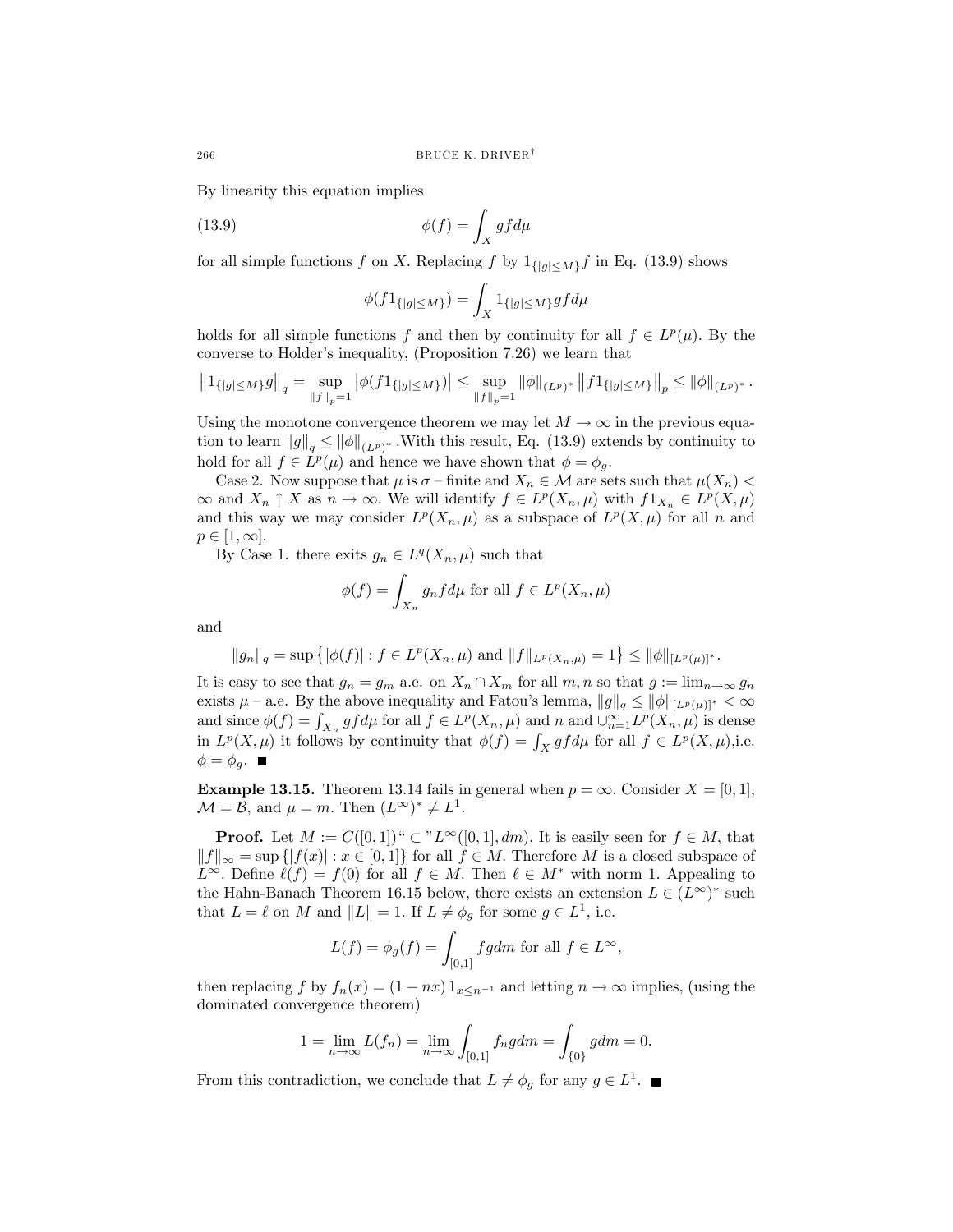13.2. Exercises.

**Exercise 13.1.** Prove Theorem 13.14 for  $p \in [1, 2]$  by directly applying the Riesz theorem to  $\phi|_{L^2(\mu)}$ .

**Exercise 13.2.** Show  $|\nu|$  be defined as in Eq. (13.7) is a positive measure. Here is an outline.

(1) Show

(13.10) 
$$
|\nu|(A) + |\nu|(B) \leq |\nu|(A \cup B).
$$

- when  $A, B$  are disjoint sets in  $\mathcal{M}$ .
- (2) If  $A = \coprod_{n=1}^{\infty} A_n$  with  $A_n \in \mathcal{M}$  then

(13.11) 
$$
|\nu|(A) \leq \sum_{n=1}^{\infty} |\nu|(A_n).
$$

(3) From Eqs. (13.10) and (13.11) it follows that  $\nu$  is finitely additive, and hence

$$
|\nu|(A) = \sum_{n=1}^{N} |\nu|(A_n) + |\nu| \left(\cup_{n>N} A_n\right) \ge \sum_{n=1}^{N} |\nu|(A_n).
$$

Letting  $N \to \infty$  in this inequality shows  $|\nu|(A) \geq \sum_{n=1}^{\infty} |\nu|(A_n)$  which combined with Eq. (13.11) shows  $|\nu|$  is countable additive.

**Exercise 13.3.** Suppose  $\mu_i, \nu_i$  are  $\sigma$  – finite positive measures on measurable spaces,  $(X_i, \mathcal{M}_i)$ , for  $i = 1, 2$ . If  $\nu_i \ll \mu_i$  for  $i = 1, 2$  then  $\nu_1 \otimes \nu_2 \ll \mu_1 \otimes \mu_2$ and in fact

$$
\frac{d(\nu_1 \otimes \nu_2)}{d(\mu_1 \otimes \mu_2)}(x_1, x_2) = \rho_1 \otimes \rho_2(x_1, x_2) := \rho_1(x_1)\rho_2(x_2)
$$

where  $\rho_i := d\nu_i/d\mu_i$  for  $i = 1, 2$ .

Exercise 13.4. Folland 3.13 on p. 92.

# 13.3. Signed Measures.

**Definition 13.16.** Let  $\nu$  be a signed measure on  $(X, \mathcal{M})$  and  $E \in \mathcal{M}$ , then

- (1) E is **positive** if for all  $A \in \mathcal{M}$  such that  $A \subset E$ ,  $\nu(A) \geq 0$ , i.e.  $\nu|_{\mathcal{M}_E} \geq 0$ .
- (2) E is negative if for all  $A \in \mathcal{M}$  such that  $A \subset E$ ,  $\nu(A) \leq 0$ , i.e.  $\nu|_{\mathcal{M}_E} \leq 0$ .

**Lemma 13.17.** Suppose that  $\nu$  is a signed measure on  $(X, \mathcal{M})$ . Then

- (1) Any subset of a positive set is positive.
- (2) The countable union of positive (negative or null) sets is still positive (negative or null).
- (3) Let us now further assume that  $\nu(\mathcal{M}) \subset [-\infty, \infty)$  and  $E \in \mathcal{M}$  is a set such that  $\nu(E) \in (0,\infty)$ . Then there exists a positive set  $P \subset E$  such that  $\nu(P) \geq \nu(E)$ .

**Proof.** The first assertion is obvious. If  $P_j \in \mathcal{M}$  are positive sets, let  $P =$ ∞<br>∐  $\bigcup_{n=1}^{\infty} P_n$ . By replacing  $P_n$  by the positive set  $P_n \setminus \left(\bigcup_{j=1}^{n-1} P_j\right)$  $\bigcup_{j=1} P_j$ ! we may assume that the  ${P_n}_{n=1}^{\infty}$  are pairwise disjoint so that  $P = \coprod_{n=1}^{\infty}$  $\coprod_{n=1} P_n$ . Now if  $E \subset P$  and  $E \in \mathcal{M}$ ,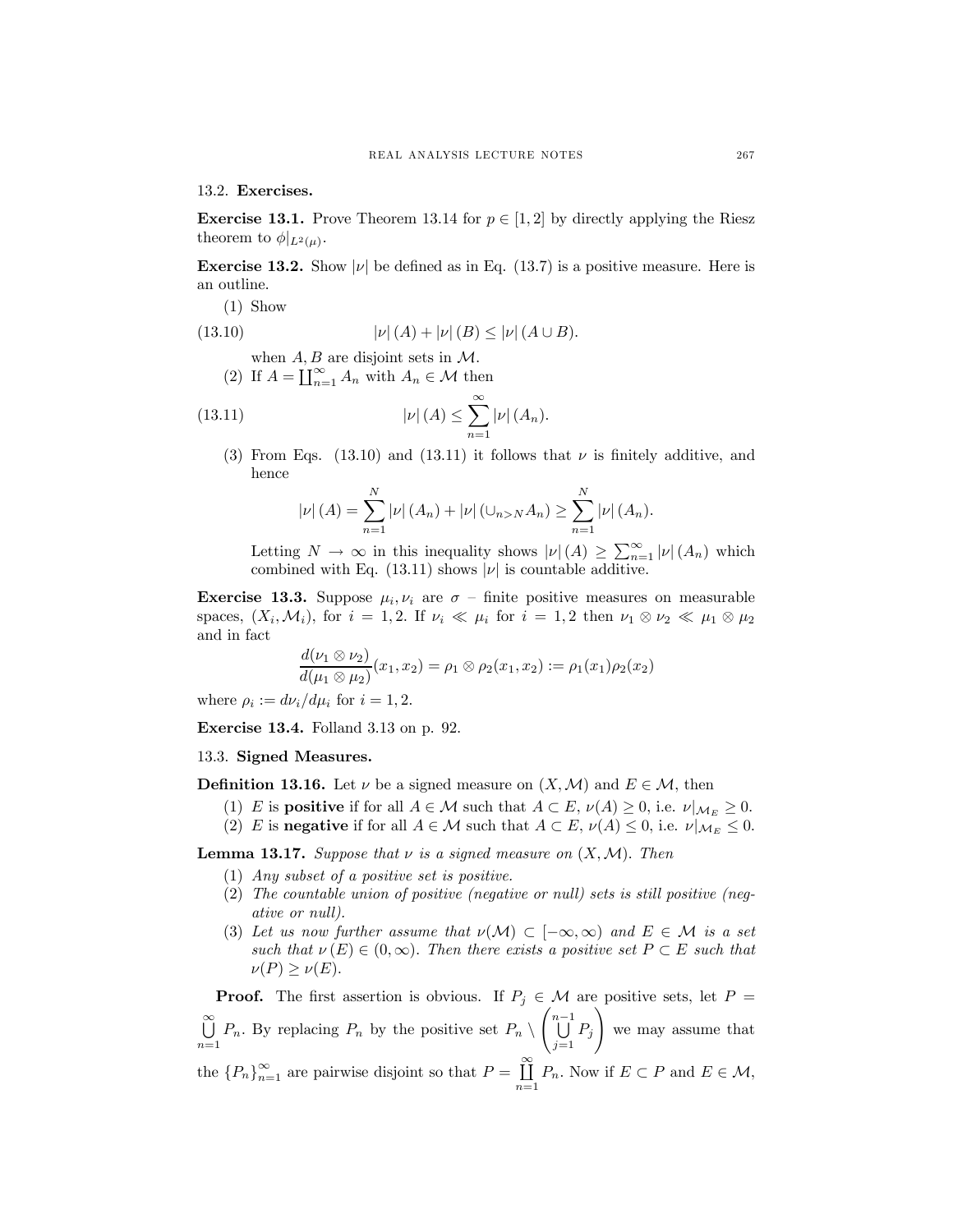$E = \prod_{i=1}^{\infty}$  $\coprod_{n=1}^{\infty}$   $(E \cap P_n)$  so  $\nu(E) = \sum_{n=1}^{\infty} \nu(E \cap P_n) \ge 0$ , which shows that P is positive. The proof for the negative and the null case is analogous.

The idea for proving the third assertion is to keep removing "big" sets of negative measure from  $E$ . The set remaining from this procedure will be  $P$ . We now proceed to the formal proof.

For all  $A \in \mathcal{M}$  let  $n(A)=1 \wedge \sup\{-\nu(B) : B \subset A\}$ . Since  $\nu(\emptyset)=0$ ,  $n(A) \geq 0$ and  $n(A) = 0$  iff A is positive. Choose  $A_0 \subset E$  such that  $-\nu(A_0) \geq \frac{1}{2}n(E)$  and set  $E_1 = E \setminus A_0$ , then choose  $A_1 \subset E_1$  such that  $-\nu(A_1) \geq \frac{1}{2}n(E_1)$  and set  $E_2 = E \setminus (A_0 \cup A_1)$ . Continue this procedure inductively, namely if  $A_0, \ldots, A_{k-1}$ have been chosen let  $E_k = E \setminus \left(\coprod_{i=0}^{k-1} \right)$  $\coprod_{i=0}^{k-1} A_i$  and choose  $A_k \subset E_k$  such that  $-\nu(A_k) \ge$  $\frac{1}{2}n(E_k)$ . We will now show that

$$
P := E \setminus \prod_{k=0}^{\infty} A_k = \bigcap_{k=0}^{\infty} E_k
$$

is a positive set such that  $\nu(P) \ge \nu(E)$ .

Since  $E = P \cup \coprod_{i=1}^{\infty}$  $\coprod_{k=0} A_k,$ 

(13.12) 
$$
\nu(E) - \nu(P) = \nu(E \setminus P) = \sum_{k=0}^{\infty} \nu(A_k) \leq -\frac{1}{2} \sum_{k=0}^{\infty} n(E_k)
$$

and hence  $\nu(E) \leq \nu(P)$ . Moreover,  $\nu(E) - \nu(P) > -\infty$  since  $\nu(E) \geq 0$  and  $\nu(P) \neq \nu(P)$  $\infty$  by the assumption  $\nu(\mathcal{M}) \subset [-\infty, \infty)$ . Therefore we may conclude from Eq. (13.12) that  $\sum_{k=0}^{\infty} n(E_k) < \infty$  and in particular  $\lim_{k\to\infty} n(E_k) = 0$ . Now if  $A \subset P$ then  $A \subset E_k$  for all k and this implies that  $\nu(A) \geq 0$  since by definition of  $n(E_k)$ ,

$$
-\nu(A) \le n(E_k) \to 0 \text{ as } k \to \infty.
$$

13.3.1. Hahn Decomposition Theorem.

**Definition 13.18.** Suppose that  $\nu$  is a signed measure on  $(X, \mathcal{M})$ . A **Hahn de**composition for  $\nu$  is a partition  $\{P, N\}$  of X such that P is positive and N is negative.

Theorem 13.19 (Hahn Decomposition Theorem). Every signed measure space  $(X, \mathcal{M}, \nu)$  has a Hahn decomposition,  $\{P, N\}$ . Moreover, if  $\{\tilde{P}, \tilde{N}\}$  is another Hahn decomposition, then  $P\Delta \tilde{P} = N\Delta \tilde{N}$  is a null set, so the decomposition is unique modulo null sets.

**Proof.** With out loss of generality we may assume that  $\nu(\mathcal{M}) \subset [-\infty, \infty)$ . If not just consider  $-\nu$  instead. Let us begin with the uniqueness assertion. Suppose that  $A \in \mathcal{M}$ , then

$$
\nu(A) = \nu(A \cap P) + \nu(A \cap N) \le \nu(A \cap P) \le \nu(P)
$$

and similarly  $\nu(A) \leq \nu(\tilde{P})$  for all  $A \in \mathcal{M}$ . Therefore

$$
\nu(P) \le \nu(P \cup \tilde{P}) \le \nu(\tilde{P})
$$
 and  $\nu(\tilde{P}) \le \nu(P \cup \tilde{P}) \le \nu(P)$ 

which shows that

$$
s := \nu(\tilde{P}) = \nu(P \cup \tilde{P}) = \nu(P).
$$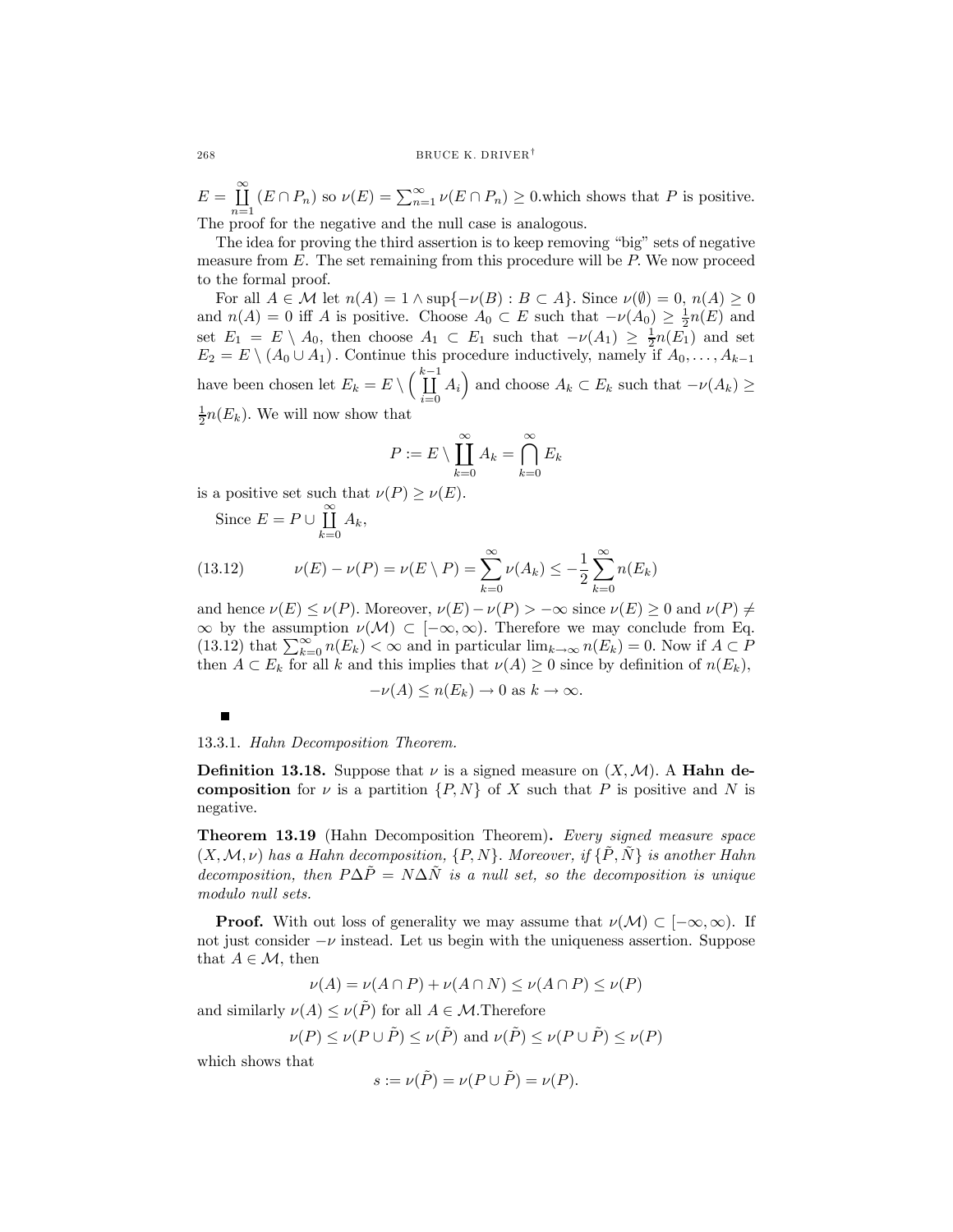Since

$$
s = \nu(P \cup \tilde{P}) = \nu(P) + \nu(\tilde{P}) - \nu(P \cap \tilde{P}) = 2s - \nu(P \cap \tilde{P})
$$

we see that  $\nu(P \cap P) = s$  and since

$$
s = \nu(P \cup \tilde{P}) = \nu(P \cap \tilde{P}) + \nu(\tilde{P}\Delta P)
$$

it follows that  $\nu(\overline{P}\Delta P)=0$ . Thus  $N\Delta N = \overline{P}\Delta P$  is a positive set with zero measure, i.e.  $N\Delta N = \overline{P}\Delta P$  is a null set and this proves the uniqueness assertion.

Let

$$
s \equiv \sup \{ \nu(A) : A \in \mathcal{M} \}
$$

which is non-negative since  $\nu(\emptyset)=0$ . If  $s=0$ , we are done since  $P=\emptyset$  and  $N = X$  is the desired decomposition. So assume  $s > 0$  and choose  $A_n \in \mathcal{M}$  such that  $\nu(A_n) > 0$  and  $\lim_{n \to \infty} \nu(A_n) = s$ . By Lemma 13.17here exists positive sets  $P_n \subset A_n$  such that  $\nu(P_n) \geq \nu(A_n)$ . Then  $s \geq \nu(P_n) \geq \nu(A_n) \to s$  as  $n \to \infty$ implies that  $s = \lim_{n \to \infty} \nu(P_n)$ . The set  $P \equiv \bigcup_{n=1}^{\infty} P_n$  is a positive set being the union of positive sets and since  $P_n \subset P$  for all n,

$$
\nu(P) \ge \nu(P_n) \to s \text{ as } n \to \infty.
$$

This shows that  $\nu(P) \geq s$  and hence by the definition of  $s, s = \nu(P) < \infty$ .

We now claim that  $N = P^c$  is a negative set and therefore,  $\{P, N\}$  is the desired Hahn decomposition. If N were not negative, we could find  $E \subset N = P^c$  such that  $\nu(E) > 0$ . We then would have

$$
\nu(P \cup E) = \nu(P) + \nu(E) = s + \nu(E) > s
$$

which contradicts the definition of  $s$ .

13.3.2. Jordan Decomposition.

**Definition 13.20.** Let  $X = P \cup N$  be a Hahn decomposition of  $\nu$  and define

$$
\nu_{+}(E) = \nu(P \cap E) \text{ and } \nu_{-}(E) = -\nu(N \cap E) \forall E \in \mathcal{M}.
$$

Suppose  $X = \widetilde{P} \cup \widetilde{N}$  is another Hahn Decomposition and  $\widetilde{\nu}_+$  are define as above with P and N replaced by  $\widetilde{P}$  and  $\widetilde{N}$  respectively. Then

$$
\widetilde{\nu}_+(E) = \nu(E \cap \widetilde{P}) = \nu(E \cap \widetilde{P} \cap P) + \nu((E \cap \widetilde{P} \cap N) = \nu(E \cap \widetilde{P} \cap P)
$$

since  $N \cap \tilde{P}$  is both positive and negative and hence null. Similarly  $\nu_{+}(E)$  $\nu(E \cap P \cap P)$  showing that  $\nu_{+} = \tilde{\nu}_{+}$  and therefore also that  $\nu_{-} = \tilde{\nu}_{-}$ .

Theorem 13.21 (Jordan Decomposition). There exists unique positive measure  $\nu_{+}$  such that  $\nu_{+} \perp \nu_{-}$  and  $\nu = \nu_{+} - \nu_{-}$ .

**Proof.** Existence has been proved. For uniqueness suppose  $\nu = \nu_+ - \nu_-$  is a Jordan Decomposition. Since  $\nu_+ \perp \nu_-$  there exists  $P, N = P^c \in \mathcal{M}$  such that  $\nu_{+}(N)=0$  and  $\nu_{-}(P)=0$ . Then clearly P is positive for  $\nu$  and N is negative for ν. Now  $\nu(E \cap P) = \nu_+(E)$  and  $\nu(E \cap N) = \nu_-(E)$ . The uniqueness now follows from the remarks after Definition 13.20.  $\blacksquare$ 

**Definition 13.22.**  $|\nu|(E) = \nu_+(E) + \nu_-(E)$  is called the total variation of  $\nu$ . A signed measure is called  $\sigma$  – finite provided that  $|\nu| := \nu_+ + \nu_-$  is a  $\sigma$  finite measure.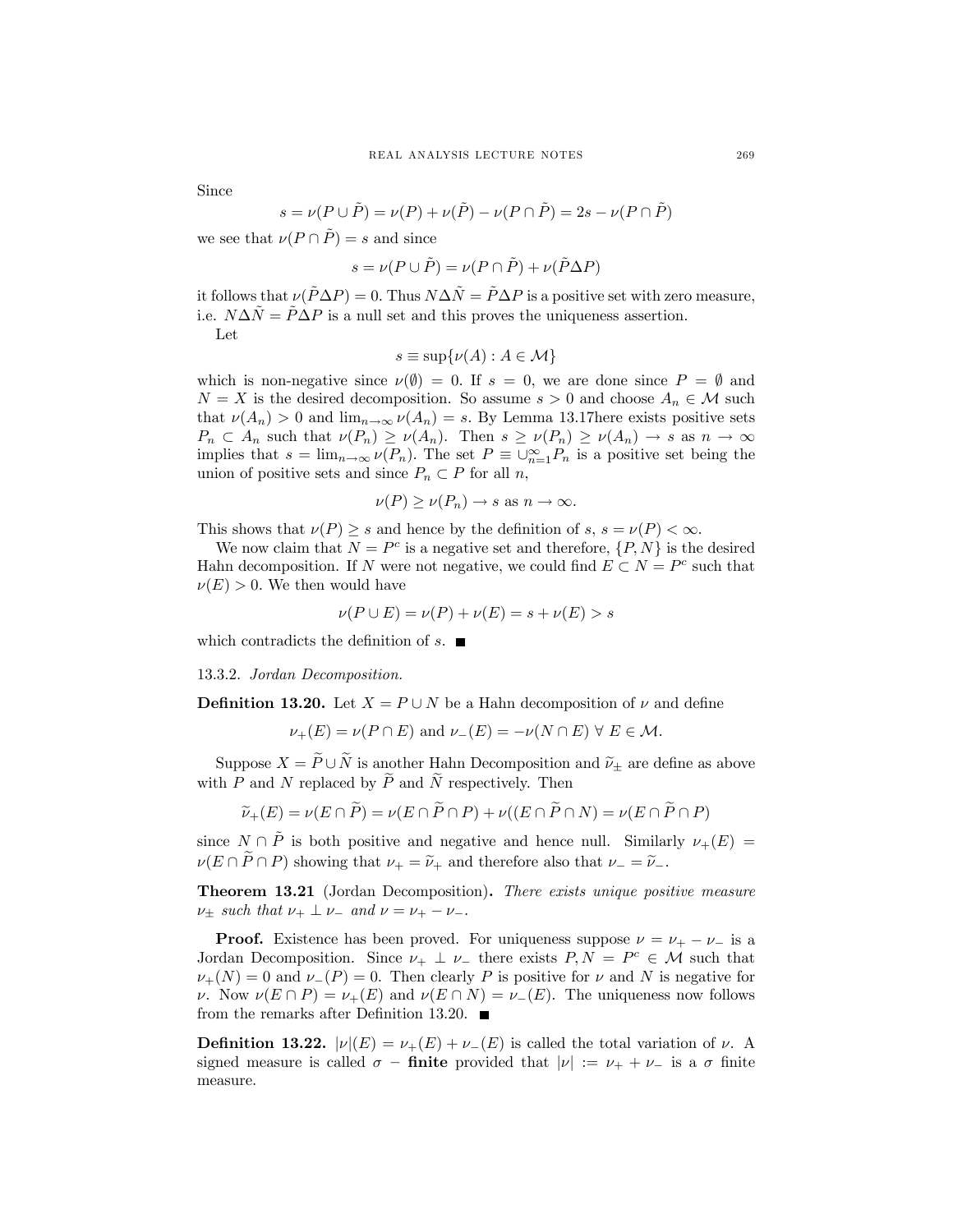**Lemma 13.23.** Let  $\nu$  be a signed measure on  $(X, \mathcal{M})$  and  $A \in \mathcal{M}$ . If  $\nu(A) \in \mathbb{R}$ then  $\nu(B) \in \mathbb{R}$  for all  $B \subset A$ . Moreover,  $\nu(A) \in \mathbb{R}$  iff  $|\nu(A)| \leq \infty$ . In particular,  $\nu$ is σ finite iff  $|v|$  is  $\sigma$  – finite. Furthermore if  $P, N \in \mathcal{M}$  is a Hahn decomposition for  $\nu$  and  $g = 1_P - 1_N$ , then  $d\nu = gd|\nu|$ , *i.e.* 

$$
\nu(A) = \int_A gd|\nu| \text{ for all } A \in \mathcal{M}.
$$

**Proof.** Suppose that  $B \subset A$  and  $|\nu(B)| = \infty$  then since  $\nu(A) = \nu(B) + \nu(A \setminus B)$ we must have  $|\nu(A)| = \infty$ . Let  $P, N \in \mathcal{M}$  be a Hahn decomposition for  $\nu$ , then

(13.13) 
$$
\nu(A) = \nu(A \cap P) + \nu(A \cap N) = |\nu(A \cap P)| - |\nu(A \cap N)| \text{ and}
$$

$$
|\nu|(A) = \nu(A \cap P) - \nu(A \cap N) = |\nu(A \cap P)| + |\nu(A \cap N)|.
$$

Therefore  $\nu(A) \in \mathbb{R}$  iff  $\nu(A \cap P) \in \mathbb{R}$  and  $\nu(A \cap N) \in \mathbb{R}$  iff  $|\nu|(A) < \infty$ . Finally,

$$
\nu(A) = \nu(A \cap P) + \nu(A \cap N)
$$
  
= |\nu|(A \cap P) - |\nu|(A \cap N)  
= 
$$
\int_A (1_P - 1_N)d|\nu|
$$

which shows that  $d\nu = gd|\nu|$ .

**Definition 13.24.** Let  $\nu$  be a signed measure on  $(X, \mathcal{M})$ , let

$$
L^1(\nu) := L^1(\nu^+) \cap L^1(\nu^-) = L^1(|\nu|)
$$

and for  $f \in L^1(\nu)$  we define

п

$$
\int_X f d\nu = \int_X f d\nu_+ - \int_X f d\nu_-.
$$

**Lemma 13.25.** Let  $\mu$  be a positive measure on  $(X, \mathcal{M})$ , g be an extended integrable function on  $(X, \mathcal{M}, \mu)$  and  $d\nu = g d\mu$ . Then  $L^1(\nu) = L^1(|g| d\mu)$  and for  $f \in L^1(\nu)$ ,

$$
\int_X fd\nu = \int_X fg d\mu.
$$

**Proof.** We have already seen that  $d\nu_{+} = g_{+}d\mu$ ,  $d\nu_{-} = g_{-}d\mu$ , and  $d|\nu| = |g|d\mu$ so that  $L^1(\nu) = L^1(|\nu|) = L^1(|g| d\mu)$  and for  $f \in L^1(\nu)$ ,

$$
\int_X f d\nu = \int_X f d\nu_+ - \int_X f d\nu_- = \int_X f g_+ d\mu - \int_X f g_- d\mu
$$

$$
= \int_X f (g_+ - g_-) d\mu = \int_X f g d\mu.
$$

**Lemma 13.26.** Suppose that  $\mu$  is a positive measure on  $(X, \mathcal{M})$  and  $g : X \to \mathbb{R}$ is an extended integrable function. If  $\nu$  is the signed measure  $d\nu = g d\mu$ , then  $d\nu_\pm=g_\pm d\mu$  and  $d\left|\nu\right|=\left|g\right|d\mu$ . We also have

(13.14) 
$$
|\nu|(A) = \sup \{ \int_A f \, d\nu : |f| \le 1 \} \text{ for all } A \in \mathcal{M}.
$$

**Proof.** The pair,  $P = \{g > 0\}$  and  $N = \{g \le 0\} = P^c$  is a Hahn decomposition for  $\nu$ . Therefore

$$
\nu_{+}(A) = \nu(A \cap P) = \int_{A \cap P} g d\mu = \int_{A} 1_{\{g > 0\}} g d\mu = \int_{A} g_{+} d\mu,
$$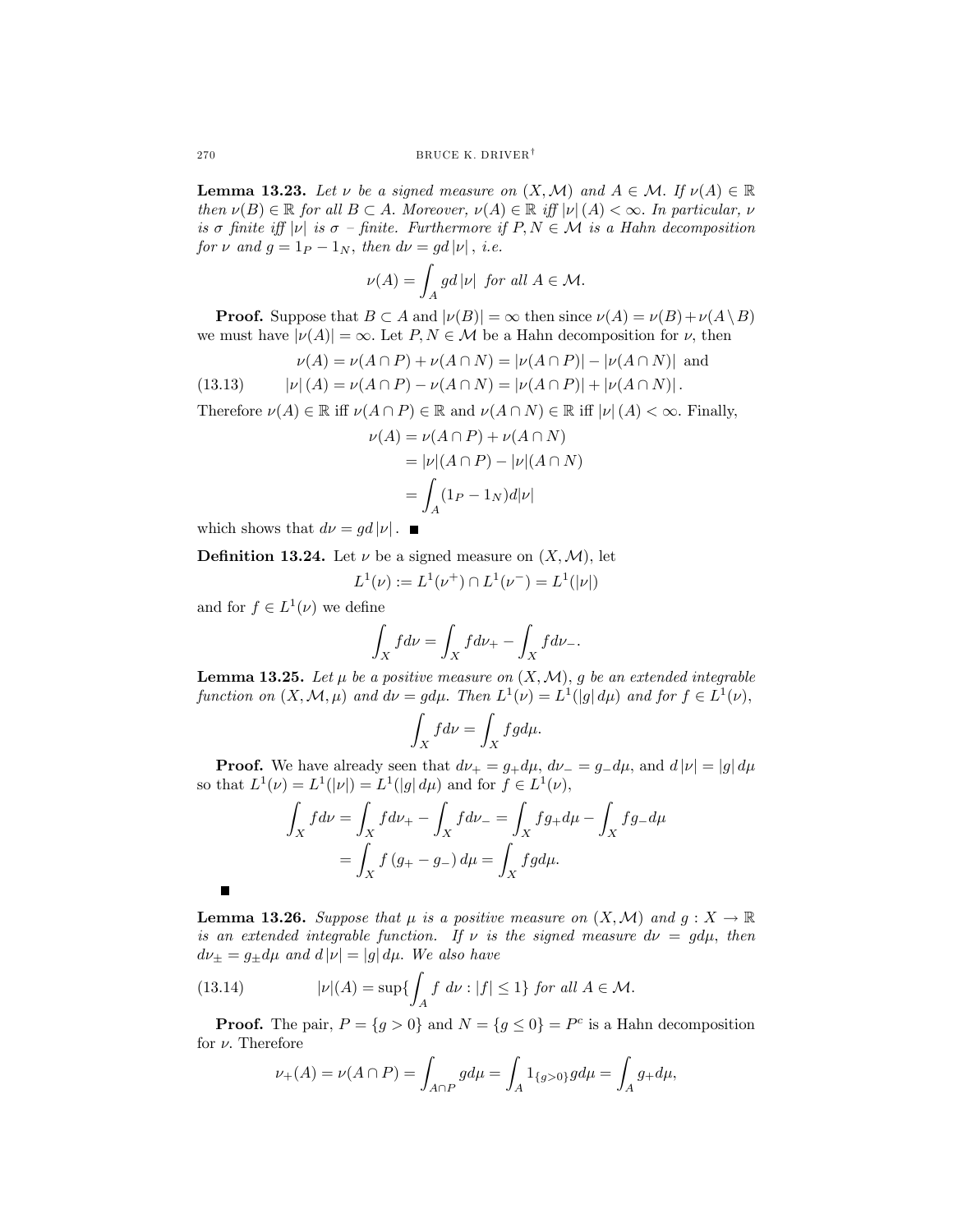$$
\nu_{-}(A) = -\nu(A \cap N) = -\int_{A \cap N} g d\mu = -\int_{A} 1_{\{g \le 0\}} g d\mu = -\int_{A} g_{-} d\mu.
$$

and

$$
|\nu|(A) = \nu_{+}(A) + \nu_{-}(A) = \int_{A} g_{+}d\mu - \int_{A} g_{-}d\mu
$$

$$
= \int_{A} (g_{+} - g_{-}) d\mu = \int_{A} |g| d\mu.
$$

If  $A \in \mathcal{M}$  and  $|f| \leq 1$ , then

$$
\left| \int_{A} f \, d\nu \right| = \left| \int_{A} f \, d\nu_{+} - \int_{A} f \, d\nu^{-} \right| \le \left| \int_{A} f \, d\nu_{+} \right| + \left| \int_{A} f \, d\nu^{-} \right|
$$
  

$$
\le \int_{A} |f| d\nu_{+} + \int_{A} |f| d\nu_{-} = \int_{A} |f| \, d|\nu| \le |\nu| \, (A).
$$

For the reverse inequality, let  $f \equiv 1_P - 1_N$  then

$$
\int_A f \, d\nu = \nu(A \cap P) - \nu(A \cap N) = \nu^+(A) + \nu^-(A) = |\nu|(A).
$$

**Lemma 13.27.** Suppose  $\nu$  is a signed measure,  $\mu$  is a positive measure and  $\nu =$  $\nu_a + \nu_s$  is a Lebesgue decomposition of  $\nu$  relative to  $\mu$ , then  $|\nu| = |\nu_a| + |\nu_s|$ .

**Proof.** Let  $A \in \mathcal{M}$  be chosen so that A is a null set for  $\nu_a$  and  $A^c$  is a null set for  $\nu_s$ . Let  $A = P' \coprod N'$  be a Hahn decomposition of  $\nu_s|_{\mathcal{M}_A}$  and  $A^c = \tilde{P} \coprod \tilde{N}$ be a Hahn decomposition of  $\nu_a|_{\mathcal{M}_{A^c}}$ . Let  $P = P' \cup \tilde{P}$  and  $N = N' \cup \tilde{N}$ . Since for  $C \in \mathcal{M},$ 

$$
\nu(C \cap P) = \nu(C \cap P') + \nu(C \cap \tilde{P})
$$
  
=  $\nu_s(C \cap P') + \nu_a(C \cap \tilde{P}) \ge 0$ 

and

 $\blacksquare$ 

$$
\nu(C \cap N) = \nu(C \cap N') + \nu(C \cap \tilde{N})
$$
  
= 
$$
\nu_s(C \cap N') + \nu_a(C \cap \tilde{N}) \leq 0
$$

we see that  $\{P, N\}$  is a Hahn decomposition for v. It also easy to see that  $\{P, N\}$ is a Hahn decomposition for both  $\nu_s$  and  $\nu_a$  as well. Therefore,

$$
|\nu|(C) = \nu(C \cap P) - \nu(C \cap N)
$$
  
=  $\nu_s(C \cap P) - \nu_s(C \cap N) + \nu_a(C \cap P) - \nu_a(C \cap N)$   
=  $|\nu_s|(C) + |\nu_a|(C)$ .

 $\blacksquare$ **Lemma 13.28.** 1) Let  $\nu$  be a signed measure and  $\mu$  be a positive measure on  $(X, \mathcal{M})$  such that  $\nu \ll \mu$  and  $\nu \perp \mu$ , then  $\nu \equiv 0$ . 2) Suppose that  $\nu = \sum_{i=1}^{\infty} \nu_i$ where  $\nu_i$  are positive measures on  $(X, \mathcal{M})$  such that  $\nu_i \ll \mu$ , then  $\nu \ll \mu$ . Also if  $\nu_1$ and  $\nu_2$  are two signed measure such that  $\nu_i \ll \mu$  for  $i = 1, 2$  and  $\nu = \nu_1 + \nu_2$  is well defined, then  $\nu \ll \mu$ .

**Proof.** (1) Because  $\nu \perp \mu$ , there exists  $A \in \mathcal{M}$  such that A is a  $\nu$  – null set and  $B = A^c$  is a  $\mu$  - null set. Since B is  $\mu$  - null and  $\nu \ll \mu$ , B is also  $\nu$  - null. This shows by Lemma 13.17 that  $X = A \cup B$  is also  $\nu$  – null, i.e.  $\nu$  is the zero measure. The proof of (2) is easy and is left to the reader.  $\blacksquare$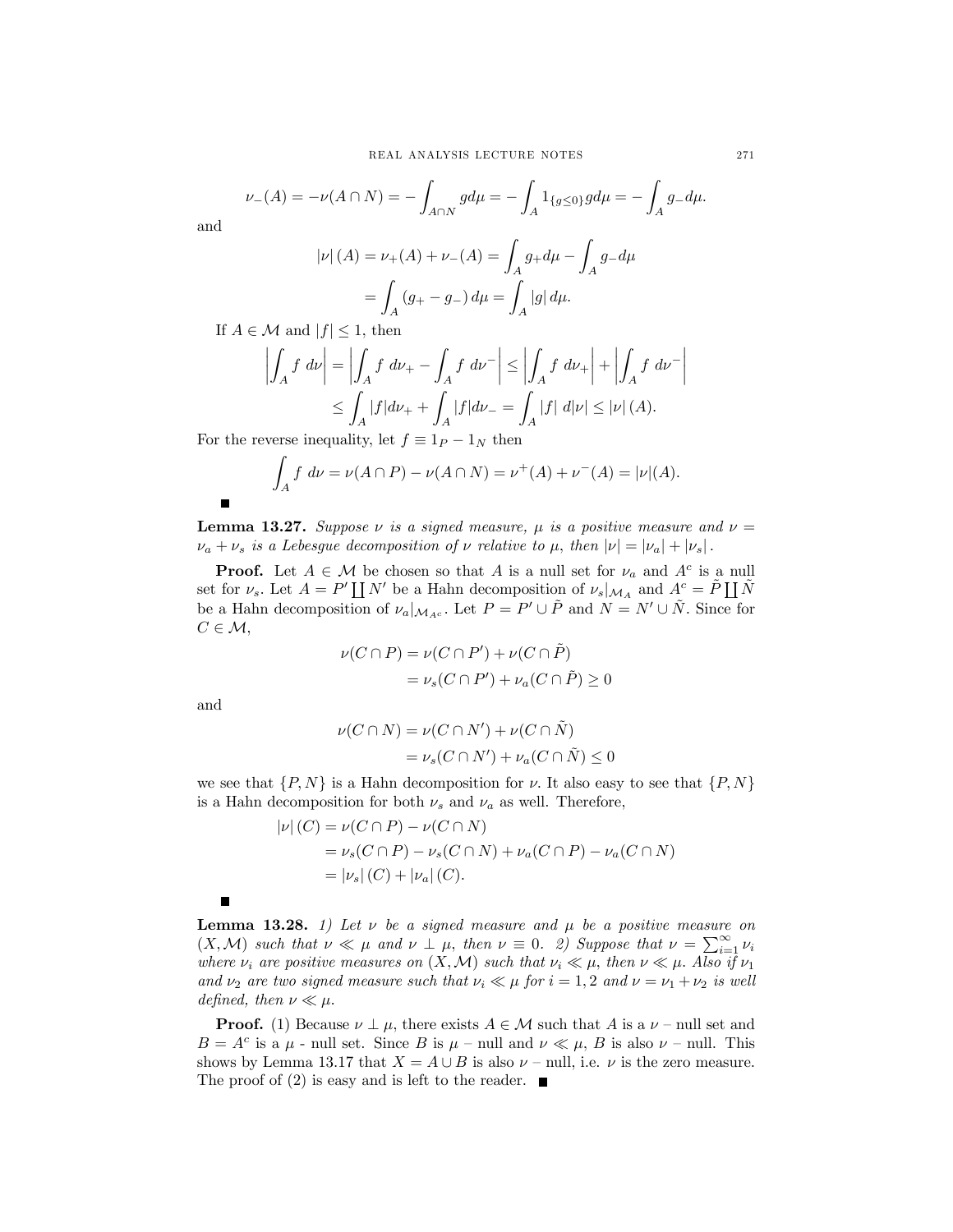**Theorem 13.29** (Radon Nikodym Theorem for Signed Measures). Let  $\nu$  be a  $\sigma$  finite signed measure and  $\mu$  be a  $\sigma$  – finite positive measure on  $(X, \mathcal{M})$ . Then  $\nu$  has a unique Lebesgue decomposition  $\nu = \nu_a + \nu_s$  relative to  $\mu$  and there exists a unique (modulo sets of  $\mu$  – measure 0) extended integrable function  $\rho: X \to \mathbb{R}$  such that  $d\nu_a = \rho d\mu$ . Moreover,  $\nu_s = 0$  iff  $\nu \ll \mu$ , i.e.  $d\nu = \rho d\mu$  iff  $\nu \ll \mu$ .

Proof. Uniqueness. Is a direct consequence of Lemmas 13.10 and 13.11.

**Existence.** Let  $\nu = \nu_{+} - \nu_{-}$  be the Jordan decomposition of  $\nu$ . Assume, without loss of generality, that  $\nu_+(X) < \infty$ , i.e.  $\nu(A) < \infty$  for all  $A \in \mathcal{M}$ . By the Radon Nikodym Theorem 13.13 for positive measures there exist functions  $f_{\pm}: X \to [0, \infty)$ and measures  $\lambda_{\pm}$  such that  $\nu_{\pm} = \mu_{f+} + \lambda_{\pm}$  with  $\lambda_{\pm} \perp \mu$ . Since

$$
\infty > \nu_{+}(X) = \mu_{f_{+}}(X) + \lambda_{+}(X),
$$

 $f_+ \in L^1(\mu)$  and  $\lambda_+(X) < \infty$  so that  $f = f_+ - f_-$  is an extended integrable function,  $d\nu_a := fd\mu$  and  $\nu_s = \lambda_+ - \lambda_-$  are signed measures. This finishes the existence proof since

$$
\nu = \nu_{+} - \nu_{-} = \mu_{f_{+}} + \lambda_{+} - (\mu_{f_{-}} + \lambda_{-}) = \nu_{a} + \nu_{s}
$$

and  $\nu_s = (\lambda_+ - \lambda_-) \perp \mu$  by Remark 13.8.

For the final statement, if  $\nu_s = 0$ , then  $d\nu = \rho d\mu$  and hence  $\nu \ll \mu$ . Conversely if  $\nu \ll \mu$ , then  $d\nu_s = d\nu - \rho d\mu \ll \mu$ , so by Lemma 13.17,  $\nu_s = 0$ . Alternatively just use the uniqueness of the Lebesgue decomposition to conclude  $\nu_a = \nu$  and  $\nu_s = 0$ . Or more directly, choose  $B \in \mathcal{M}$  such that  $\mu(B^c)=0$  and B is a  $\nu_s$  – null set. Since  $\nu \ll \mu$ ,  $B^c$  is also a  $\nu$  – null set so that, for  $A \in \mathcal{M}$ ,

$$
\nu(A) = \nu(A \cap B) = \nu_a(A \cap B) + \nu_s(A \cap B) = \nu_a(A \cap B).
$$

Notation 13.30. The function f is called the Radon-Nikodym derivative of  $\nu$ relative to  $\mu$  and we will denote this function by  $\frac{d\nu}{d\mu}$ .

13.4. Complex Measures II. Suppose that  $\nu$  is a complex measure on  $(X, \mathcal{M})$ , let  $\nu_r := \text{Re}\,\nu, \nu_i := \text{Im}\,\nu$  and  $\mu := |\nu_r| + |\nu_i|$ . Then  $\mu$  is a finite positive measure on M such that  $\nu_r \ll \mu$  and  $\nu_i \ll \mu$ . By the Radon-Nikodym Theorem 13.29, there exists real functions  $h, k \in L^1(\mu)$  such that  $d\nu_r = h d\mu$  and  $d\nu_i = k d\mu$ . So letting  $g := h + ik \in L^{1}(\mu),$ 

$$
d\nu = (h + ik)d\mu = gd\mu
$$

showing every complex measure may be written as in Eq. (13.1).

**Lemma 13.31.** Suppose that  $\nu$  is a complex measure on  $(X, \mathcal{M})$ , and for  $i = 1, 2$ let  $\mu_i$  be a finite positive measure on  $(X, \mathcal{M})$  such that  $d\nu = g_i d\mu_i$  with  $g_i \in L^1(\mu_i)$ . Then

$$
\int_A |g_1| \, d\mu_1 = \int_A |g_2| \, d\mu_2 \text{ for all } A \in \mathcal{M}.
$$

In particular, we may define a positive measure  $|\nu|$  on  $(X, \mathcal{M})$  by

$$
|\nu| (A) = \int_A |g_1| \, d\mu_1 \text{ for all } A \in \mathcal{M}.
$$

The finite positive measure  $|\nu|$  is called the **total variation measure** of  $\nu$ .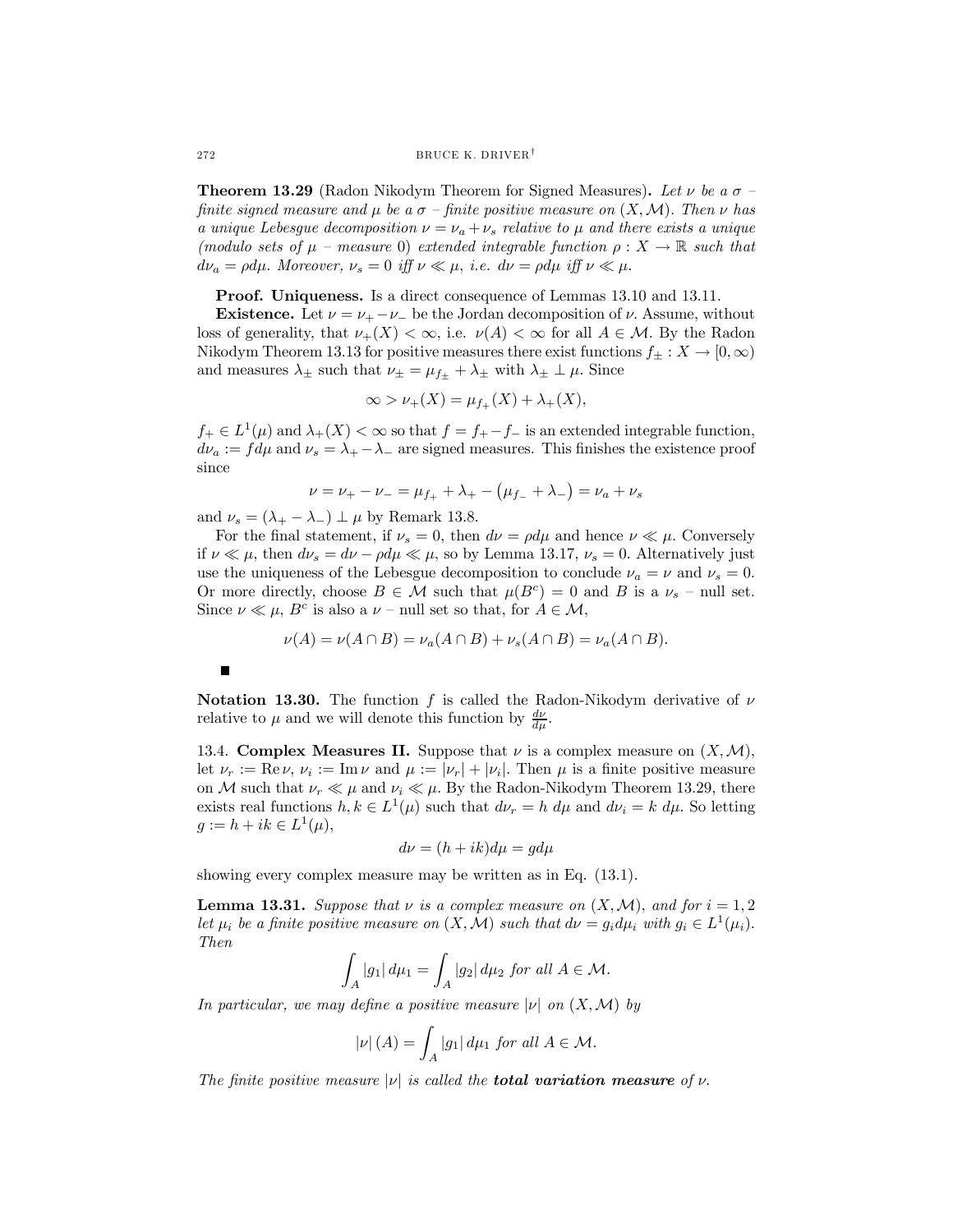**Proof.** Let  $\lambda = \mu_1 + \mu_2$  so that  $\mu_i \ll \lambda$ . Let  $\rho_i = d\mu_i/d\lambda \geq 0$  and  $h_i = \rho_i g_i$ . Since

$$
\nu(A) = \int_A g_i d\mu_i = \int_A g_i \rho_i d\lambda = \int_A h_i d\lambda \text{ for all } A \in \mathcal{M},
$$

 $h_1 = h_2$ ,  $\lambda$  –a.e. Therefore

$$
\int_A |g_1| d\mu_1 = \int_A |g_1| \rho_1 d\lambda = \int_A |h_1| d\lambda = \int_A |h_2| d\lambda = \int_A |g_2| \rho_2 d\lambda = \int_A |g_2| d\mu_2.
$$

**Definition 13.32.** Given a complex measure  $\nu$ , let  $\nu_r = \text{Re}\nu$  and  $\nu_i = \text{Im}\nu$  so that  $\nu_r$  and  $\nu_i$  are finite signed measures such that

$$
\nu(A) = \nu_r(A) + i\nu_i(A)
$$
 for all  $A \in \mathcal{M}$ .

Let  $L^1(\nu) := L^1(\nu_r) \cap L^1(\nu_i)$  and for  $f \in L^1(\nu)$  define

$$
\int_X f d\nu := \int_X f d\nu_r + i \int_X f d\nu_i.
$$

**Example 13.33.** Suppose that  $\mu$  is a positive measure on  $(X, \mathcal{M})$ ,  $g \in L^1(\mu)$  and  $\nu(A) = \int_A g d\mu$  as in Example 13.4, then  $L^1(\nu) = L^1(|g| d\mu)$  and for  $f \in L^1(\nu)$ 

(13.15) 
$$
\int_X f d\nu = \int_X f g d\mu.
$$

To check Eq. (13.15), notice that  $d\nu_r = \text{Re } g \, d\mu$  and  $d\nu_i = \text{Im } g \, d\mu$  so that (using Lemma 13.25)

$$
L^{1}(\nu) = L^{1}(\text{Re }gd\mu) \cap L^{1}(\text{Im }gd\mu) = L^{1}(|\text{Re }g| d\mu) \cap L^{1}(|\text{Im }g| d\mu) = L^{1}(|g| d\mu).
$$

If  $f \in L^1(\nu)$ , then

$$
\int_X f d\nu := \int_X f \operatorname{Re} g d\mu + i \int_X f \operatorname{Im} g d\mu = \int_X f g d\mu.
$$

Remark 13.34. Suppose that  $\nu$  is a complex measure on  $(X, \mathcal{M})$  such that  $d\nu = g d\mu$ and as above  $d |\nu| = |g| d \mu$ . Letting

$$
\rho = \text{sgn}(\rho) := \begin{cases} \frac{g}{|g|} & \text{if } |g| \neq 0\\ 1 & \text{if } |g| = 0 \end{cases}
$$

we see that

$$
d\nu = g d\mu = \rho \left|g\right| d\mu = \rho d \left|\nu\right|
$$

and  $|\rho| = 1$  and  $\rho$  is uniquely defined modulo  $|\nu|$  – null sets. We will denote  $\rho$  by  $d\nu/d|\nu|$ . With this notation, it follows from Example 13.33 that  $L^1(\nu) := L^1(|\nu|)$ and for  $f \in L^1(\nu)$ ,

$$
\int_X f d\nu = \int_X f \frac{d\nu}{d|\nu|} d|\nu|.
$$

**Proposition 13.35** (Total Variation). Suppose  $A \subset \mathcal{P}(X)$  is an algebra,  $\mathcal{M} =$  $\sigma(\mathcal{A}), \nu$  is a complex (or a signed measure which is  $\sigma$  – finite on A) on  $(X, \mathcal{M})$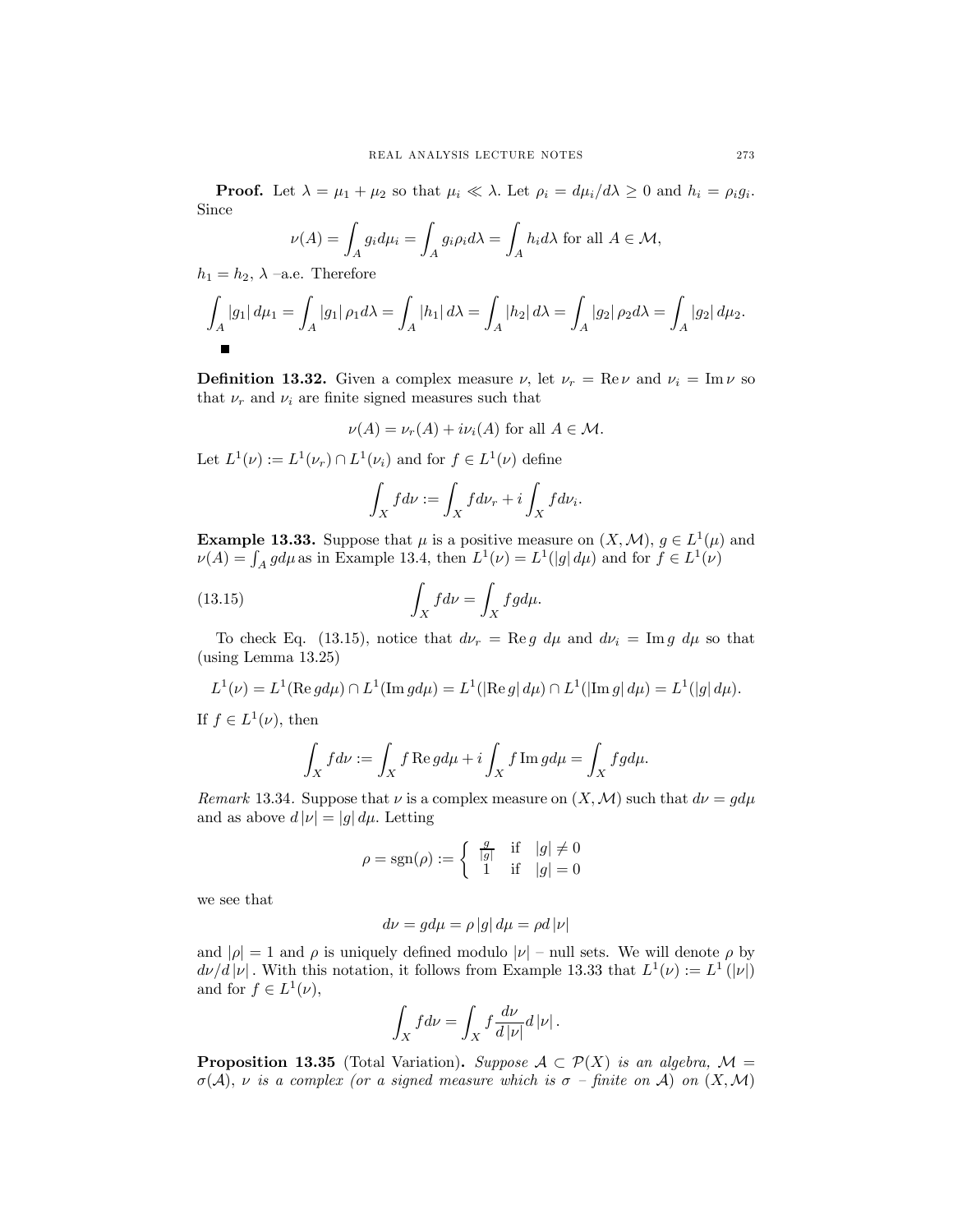and for  $E \in \mathcal{M}$  let

$$
\mu_0(E) = \sup \left\{ \sum_{1}^{n} |\nu(E_j)| : E_j \in \mathcal{A}_E \ni E_i \cap E_j = \delta_{ij} E_i, \ n = 1, 2, \dots \right\}
$$
  
\n
$$
\mu_1(E) = \sup \left\{ \sum_{1}^{n} |\nu(E_j)| : E_j \in \mathcal{M}_E \ni E_i \cap E_j = \delta_{ij} E_i, \ n = 1, 2, \dots \right\}
$$
  
\n
$$
\mu_2(E) = \sup \left\{ \sum_{1}^{\infty} |\nu(E_j)| : E_j \in \mathcal{M}_E \ni E_i \cap E_j = \delta_{ij} E_i \right\}
$$
  
\n
$$
\mu_3(E) = \sup \left\{ \left| \int_E f d\nu \right| : f \text{ is measurable with } |f| \le 1 \right\}
$$
  
\n
$$
\mu_4(E) = \sup \left\{ \left| \int_E f d\nu \right| : f \in \mathbb{S}_f(\mathcal{A}, |\nu|) \text{ with } |f| \le 1 \right\}.
$$

then  $\mu_0 = \mu_1 = \mu_2 = \mu_3 = \mu_4 = |\nu|$ .

**Proof.** Let  $\rho = d\nu/d |\nu|$  and recall that  $|\rho| = 1$ ,  $|\nu|$  – a.e. We will start by showing  $|\nu| = \mu_3 = \mu_4$ . If f is measurable with  $|f| \leq 1$  then

$$
\left| \int_E f \, d\nu \right| = \left| \int_E f \, \rho d\, |\nu| \right| \le \int_E |f| \, d|\nu| \le \int_E 1 d|\nu| = |\nu|(E)
$$

from which we conclude that  $\mu_4 \leq \mu_3 \leq |\nu|$ . Taking  $f = \overline{\rho}$  above shows

$$
\left| \int_{E} f \, d\nu \right| = \int_{E} \bar{\rho} \, \rho \, d|\nu| = \int_{E} 1 \, d|\nu| = |\nu| \, (E)
$$

which shows that  $|\nu| \leq \mu_3$  and hence  $|\nu| = \mu_3$ . To show  $|\nu| = \mu_4$  as well let  $X_m \in \mathcal{A}$ be chosen so that  $|\nu|(X_m) < \infty$  and  $X_m \uparrow X$  as  $m \to \infty$ . By Theorem 9.3 of Corollary 11.27, there exists  $\rho_n \in \mathcal{S}_f(\mathcal{A}, \mu)$  such that  $\rho_n \to \rho \mathbb{1}_{X_m}$  in  $L^1(|\nu|)$  and each  $\rho_n$  may be written in the form

(13.16) 
$$
\rho_n = \sum_{k=1}^{N} z_k 1_{A_k}
$$

where  $z_k \in \mathbb{C}$  and  $A_k \in \mathcal{A}$  and  $A_k \cap A_j = \emptyset$  if  $k \neq j$ . I claim that we may assume that  $|z_k| \leq 1$  in Eq. (13.16) for if  $|z_k| > 1$  and  $x \in A_k$ ,

$$
|\rho(x) - z_k| \ge |\rho(x) - |z_k|^{-1} z_k|.
$$

This is evident from Figure 26 and formally follows from the fact that

$$
\frac{d}{dt} \left| \rho(x) - t \left| z_k \right|^{-1} z_k \right|^2 = 2 \left[ t - \text{Re}(|z_k|^{-1} z_k \overline{\rho(x)}) \right] \ge 0
$$

when  $t \geq 1$ .

Therefore if we define

$$
w_k := \begin{cases} |z_k|^{-1} z_k & \text{if } |z_k| > 1\\ z_k & \text{if } |z_k| \le 1 \end{cases}
$$

and  $\rho_n = \sum^N$  $\sum_{k=1} w_k 1_{A_k}$  then  $|\rho(x) - \rho_n(x)| \geq |\rho(x) - \tilde{\rho}_n(x)|$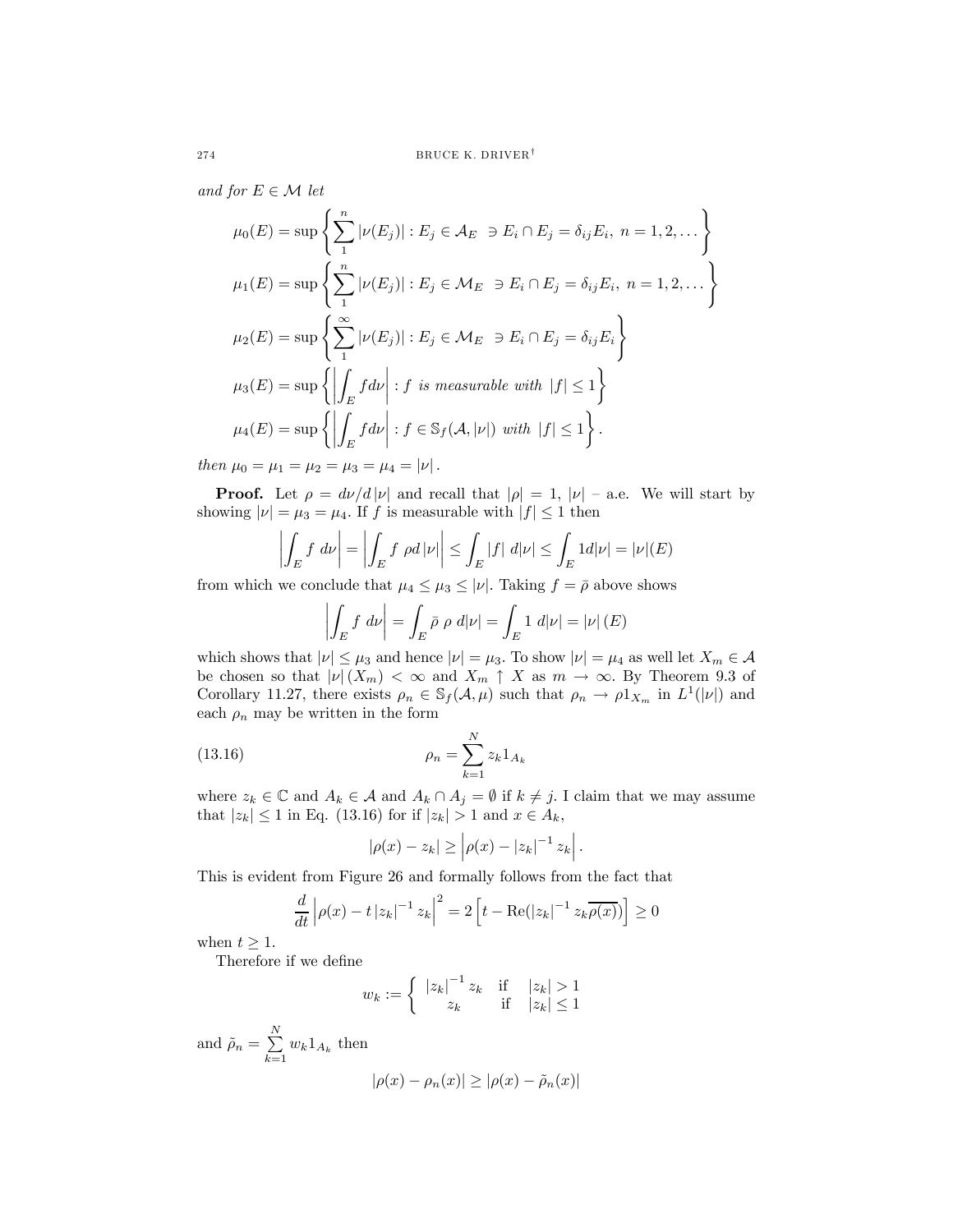

Figure 26. Sliding points to the unit circle.

and therefore  $\tilde{\rho}_n \to \rho_1_{X_m}$  in  $L^1(|\nu|)$ . So we now assume that  $\rho_n$  is as in Eq. (13.16) with  $|z_k| \leq 1$ .

Now

$$
\left| \int_{E} \bar{\rho}_n d\nu - \int_{E} \bar{\rho} 1_{X_m} d\nu \right| \le \left| \int_{E} \left( \bar{\rho}_n d\nu - \bar{\rho} 1_{X_m} \right) \rho d|\nu| \right| \le \int_{E} |\bar{\rho}_n - \bar{\rho} 1_{X_m}| d|\nu| \to 0 \text{ as } n \to \infty
$$

and hence

$$
\mu_4(E) \ge \left| \int_E \bar{\rho} 1_{X_m} d\nu \right| = |\nu| \left( E \cap X_m \right) \text{ for all } m.
$$

Letting  $m \uparrow \infty$  in this equation shows  $\mu_4 \geq |\nu|$ .

We will now show  $\mu_0=\mu_1=\mu_2=|\nu|$  . Clearly  $\mu_0\leq\mu_1\leq\mu_2.$  Suppose  $E_j\in\mathcal{M}_E$ such that  $E_i \cap E_j = \delta_{ij} E_i$ , then

$$
\sum |\nu(E_j)| = \sum |\int_{E_j} \rho d|\nu| \le \sum |\nu|(E_j) = |\nu|(\cup E_j) \le |\nu|(E)
$$

which shows that  $\mu_2 \leq |\nu| = \mu_4$ . So it suffices to show  $\mu_4 \leq \mu_0$ . But if  $f \in \mathbb{S}_f(\mathcal{A}, |\nu|)$ with  $|f| \leq 1$ , then f may be expressed as  $f = \sum_{k=1}^{N} z_k 1_{A_k}$  with  $|z_k| \leq 1$  and  $A_k \cap A_j = \delta_{ij} A_k$ . Therefore,

$$
\left| \int_{E} f d\nu \right| = \left| \sum_{k=1}^{N} z_{k} \nu(A_{k} \cap E) \right| \leq \sum_{k=1}^{N} |z_{k}| |\nu(A_{k} \cap E)| \leq \sum_{k=1}^{N} |\nu(A_{k} \cap E)| \leq \mu_{0}(A).
$$

Since this equation holds for all  $f \in \mathcal{S}_f(\mathcal{A}, |\nu|)$  with  $|f| \leq 1$ ,  $\mu_4 \leq \mu_0$  as claimed.

13.5. Absolute Continuity on an Algebra. The following results will be useful in Section 14.4 below.

**Lemma 13.36.** Let  $\nu$  be a complex or a signed measure and  $\mu$  be a positive measure on  $(X, \mathcal{M})$ . Then  $\nu \ll \mu$  iff  $|\nu| \ll \mu$ .

**Proof.** In all cases we have  $|\nu(A)| \leq |\nu(A)|$  for all  $A \in \mathcal{M}$  which clearly shows  $\nu \ll \mu$  if  $|\nu| \ll \mu$ .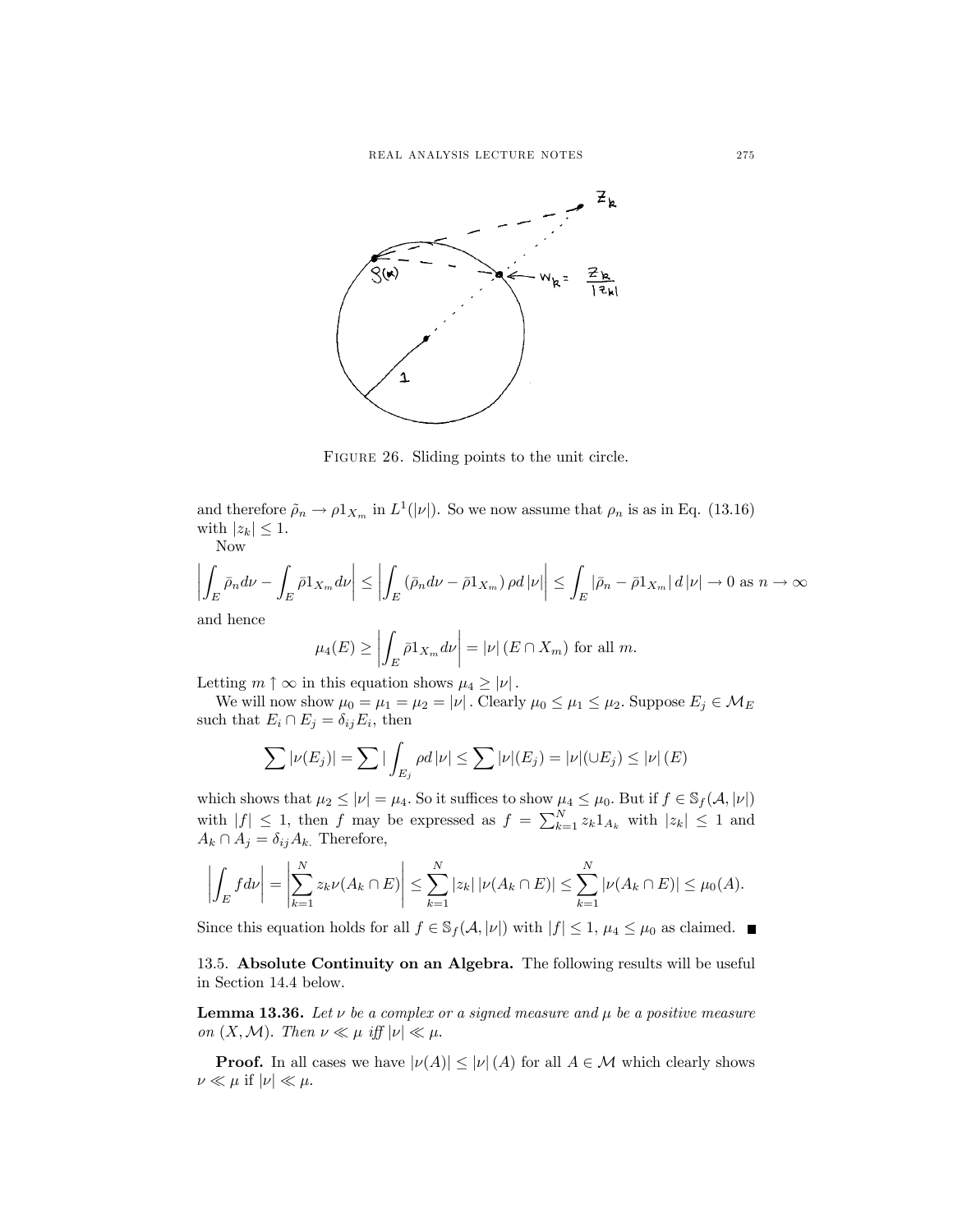Now suppose that  $\nu$  is a signed measure such that  $\nu \ll \mu$ . Let  $P \in \mathcal{M}$  be chosen so that  $\{P, N = P^c\}$  is a Hahn decomposition for  $\nu$ . If  $A \in \mathcal{M}$  and  $\mu(A) = 0$  then  $\nu(A \cap P) = 0$  and  $\nu(A \cap N) = 0$  since  $\mu(A \cap P) = 0$  and  $\mu(A \cap N) = 0$ . Therefore

$$
|\nu|(A) = \nu(A \cap P) - \nu(A \cap N) = 0
$$

and this shows  $|\nu| \ll \mu$ .

Now suppose that  $\nu$  is a complex measure such that  $\nu \ll \mu$ , then  $\nu_r := \text{Re}\,\nu \ll \mu$ and  $\nu_i := \text{Im}\,\nu \ll \mu$  which implies that  $|\nu_r| \ll \mu$  and  $|\nu_i| \ll \mu$ . Since  $|\nu| \leq |\nu_r| + |\nu_i|$ , this shows that  $|\nu| \ll \mu$ .

Here are some alternative proofs in the complex case.

1) Let  $\rho = \frac{d\nu}{d|\nu|}$ . If  $A \in \mathcal{M}$  and  $\mu(A) = 0$  then by assumption

$$
0=\nu(B)=\int_B \rho d\left|\nu\right|
$$

for all  $B \in \mathcal{M}_A$ . This shows that  $\rho 1_A = 0$  for  $|\nu|$  – a.e. and hence

$$
|\nu| (A) = \int_A |\rho| d|\nu| = \int_X 1_A |\rho| d|\nu| = 0,
$$

i.e.  $\mu(A)=0$  implies  $|\nu|(A)=0$ .

2) If  $\nu \ll \mu$  and  $\mu(A) = 0$ , then by Proposition 13.35

$$
|\nu|(A) = \sup \left\{ \sum_{1}^{\infty} |\nu(E_j)| : E_j \in \mathcal{M}_A \ni E_i \cap E_j = \delta_{ij} E_i \right\} = 0
$$

since  $E_j \subset A$  implies  $\mu(E_j) = 0$  and hence  $\nu(E_j) = 0$ .

**Theorem 13.37** ( $\epsilon - \delta$  Definition of Absolute Continuity). Let v be a complex measure and  $\mu$  be a positive measure on  $(X, \mathcal{M})$ . Then  $\nu \ll \mu$  iff for all  $\epsilon > 0$  there exists a  $\delta > 0$  such that  $|\nu(A)| < \epsilon$  whenever  $A \in \mathcal{M}$  and  $\mu(A) < \delta$ .

**Proof.**  $(\implies)$  If  $\mu(A) = 0$  then  $|\nu(A)| < \epsilon$  for all  $\epsilon > 0$  which shows that  $\nu(A)=0$ , i.e.  $\nu \ll \mu$ .

 $(\Leftarrow)$  Since  $|\nu(A)| \leq |\nu|(A)$  it suffices to assume  $\nu \geq 0$  with  $\nu(X) < \infty$ . Suppose for the sake of contradiction there exists  $\epsilon > 0$  and  $A_n \in \mathcal{M}$  such that  $\nu(A_n) \geq \epsilon > 0$ while  $\mu(A_n) \leq \frac{1}{2^n}$ . Let

$$
A = \{A_n \text{ i.o.}\} = \bigcap_{N=1}^{\infty} \bigcup_{n \geq N} A_n
$$

so that

$$
\mu(A) = \lim_{N \to \infty} \mu(\cup_{n \geq N} A_n) \leq \lim_{N \to \infty} \sum_{n=N}^{\infty} \mu(A_n) \leq \lim_{N \to \infty} 2^{-(N-1)} = 0.
$$

On the other hand,

$$
\nu(A) = \lim_{N \to \infty} \nu(\cup_{n \geq N} A_n) \geq \lim_{n \to \infty} \inf \nu(A_n) \geq \epsilon > 0
$$

showing that  $\nu$  is not absolutely continuous relative to  $\mu$ .

**Corollary 13.38.** Let  $\mu$  be a positive measure on  $(X, \mathcal{M})$  and  $f \in L^1(d\mu)$ . Then for all  $\epsilon > 0$  there exists  $\delta > 0$  such that ¯ ¯ ¯ ¯ R A  $f \, d\mu$  $\vert < \epsilon$  for all  $A \in \mathcal{M}$  such that  $\mu(A) < \delta$ .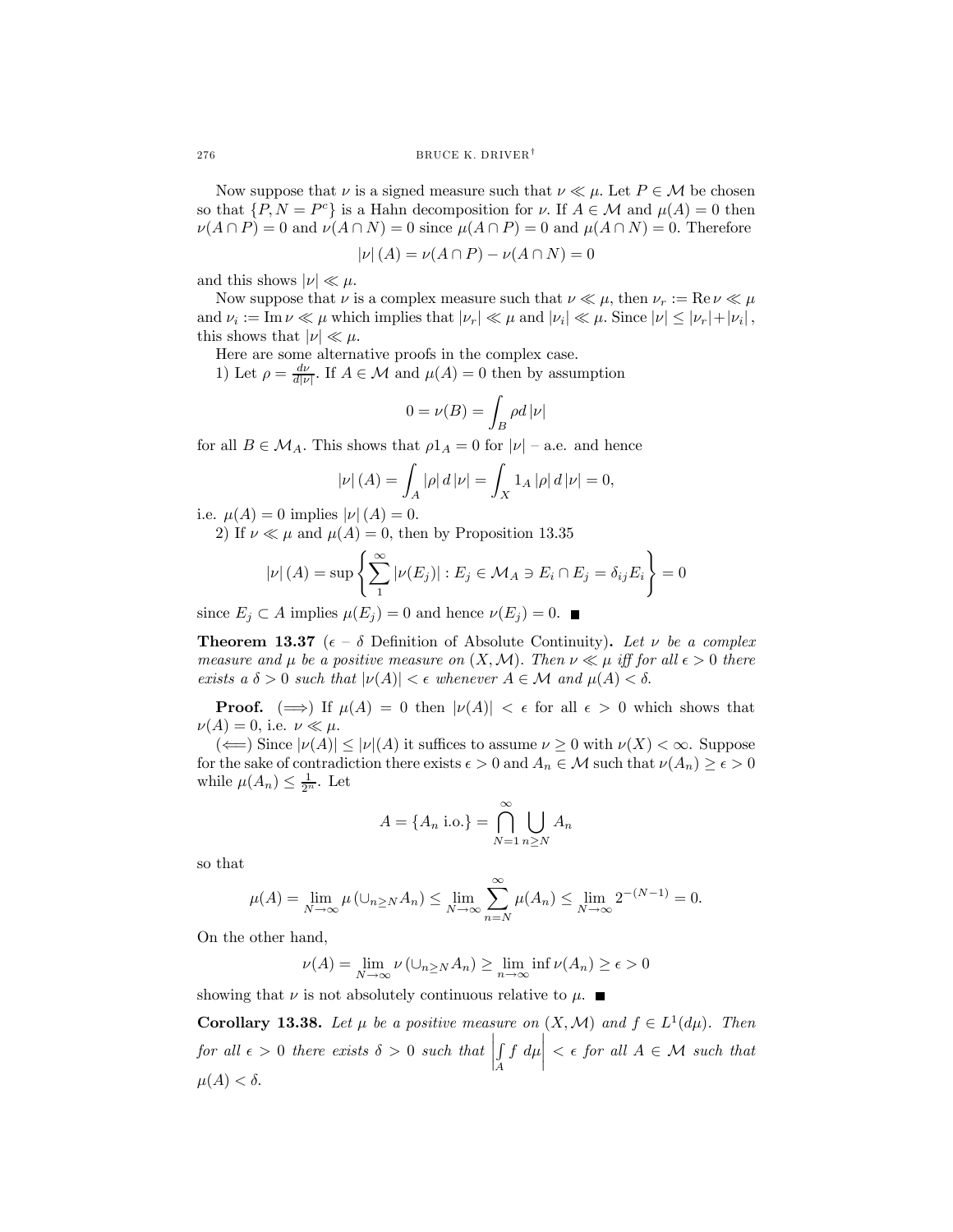**Proof.** Apply theorem 13.37 to the signed measure  $\nu(A) = \int$  $\int_A f d\mu$  for all  $A \in \mathcal{M}$ .

**Theorem 13.39** (Absolute Continuity on an Algebra). Let  $\nu$  be a complex measure and  $\mu$  be a positive measure on  $(X, \mathcal{M})$ . Suppose that  $\mathcal{A} \subset \mathcal{M}$  is an algebra such that  $\sigma(\mathcal{A}) = \mathcal{M}$  and that  $\mu$  is  $\sigma$  – finite on  $\mathcal{A}$ . Then  $\nu \ll \mu$  iff for all  $\epsilon > 0$  there exists a  $\delta > 0$  such that  $|\nu(A)| < \epsilon$  for all  $A \in \mathcal{A}$  with  $\mu(A) < \delta$ .

**Proof.**  $(\implies)$  This implication is a consequence of Theorem 13.37.

 $(\Leftarrow)$  Let us begin by showing the hypothesis  $|\nu(A)| < \epsilon$  for all  $A \in \mathcal{A}$  with  $\mu(A) < \delta$  implies  $|\nu(A)| \leq 4\epsilon$  for all  $A \in \mathcal{A}$  with  $\mu(A) < \delta$ . To prove this decompose *ν* into its real and imaginary parts;  $\nu = \nu_r + i\nu_i$  and suppose that  $A = \coprod_{j=1}^n A_j$ with  $A_j \in \mathcal{A}$ . Then

$$
\sum_{j=1}^{n} |\nu_r(A_j)| = \sum_{j:\nu_r(A_j)\geq 0} \nu_r(A_j) - \sum_{j:\nu_r(A_j)\leq 0} \nu_r(A_j)
$$
  
=  $\nu_r(\cup_{j:\nu_r(A_j)\geq 0} A_j) - \nu_r(\cup_{j:\nu_r(A_j)\leq 0} A_j)$   
 $\leq |\nu(\cup_{j:\nu_r(A_j)\geq 0} A_j)| + |\nu(\cup_{j:\nu_r(A_j)\leq 0} A_j)|$   
 $< 2\epsilon$ 

using the hypothesis and the fact  $\mu\left(\cup_{j:\nu_r(A_j)\geq 0}A_j\right) \leq \mu(A) < \delta$  and  $\mu\left(\cup_{j:\nu_r(A_j)\leq 0}A_j\right) \leq$  $\mu(A) < \delta$ . Similarly,  $\sum_{j=1}^{n} |\nu_i(A_j)| < 2\epsilon$  and therefore

$$
\sum_{j=1}^{n} |\nu(A_j)| \leq \sum_{j=1}^{n} |\nu_r(A_j)| + \sum_{j=1}^{n} |\nu_i(A_j)| < 4\epsilon.
$$

Using Proposition 13.35, it follows that

$$
|\nu|(A) = \sup \left\{ \sum_{j=1}^{n} |\nu(A_j)| : A = \prod_{j=1}^{n} A_j \text{ with } A_j \in \mathcal{A} \text{ and } n \in \mathbb{N} \right\} \le 4\epsilon.
$$

Because of this argument, we may now replace  $\nu$  by  $|\nu|$  and hence we may assume that  $\nu$  is a positive finite measure.

Let  $\epsilon > 0$  and  $\delta > 0$  be such that  $\nu(A) < \epsilon$  for all  $A \in \mathcal{A}$  with  $\mu(A) < \delta$ . Suppose that  $B \in \mathcal{M}$  with  $\mu(B) < \delta$ . Use the regularity Theorem 6.40 or Corollary 11.27 to find  $A \in \mathcal{A}_{\sigma}$  such that  $B \subset A$  and  $\mu(B) \leq \mu(A) < \delta$ . Write  $A = \bigcup_{n} A_n$  with  $A_n \in \mathcal{A}$ . By replacing  $A_n$  by  $\cup_{j=1}^n A_j$  if necessary we may assume that  $A_n$  is increasing in n. Then  $\mu(A_n) \leq \mu(A) < \delta$  for each n and hence by assumption  $\nu(A_n) < \epsilon$ . Since  $B \subset A = \bigcup_n A_n$  it follows that  $\nu(B) \leq \nu(A) = \lim_{n \to \infty} \nu(A_n) \leq \epsilon$ . Thus we have shown that  $\nu(B) \leq \epsilon$  for all  $B \in \mathcal{M}$  such that  $\mu(B) < \delta$ .

#### 13.6. Dual Spaces and the Complex Riesz Theorem.

**Proposition 13.40.** Let  $S$  be a vector lattice of bounded real functions on a set X. We equip S with the sup-norm topology and suppose  $I \in \mathbb{S}^*$ . Then there exists  $I_{\pm} \in \mathbb{S}^*$  which are positive such that then  $I = I_{+} - I_{-}$ .

**Proof.** For  $f \in \mathbb{S}^+$ , let

$$
I_+(f):=\sup\left\{I(g):g\in\mathbb{S}^+\text{ and }g\leq f\right\}.
$$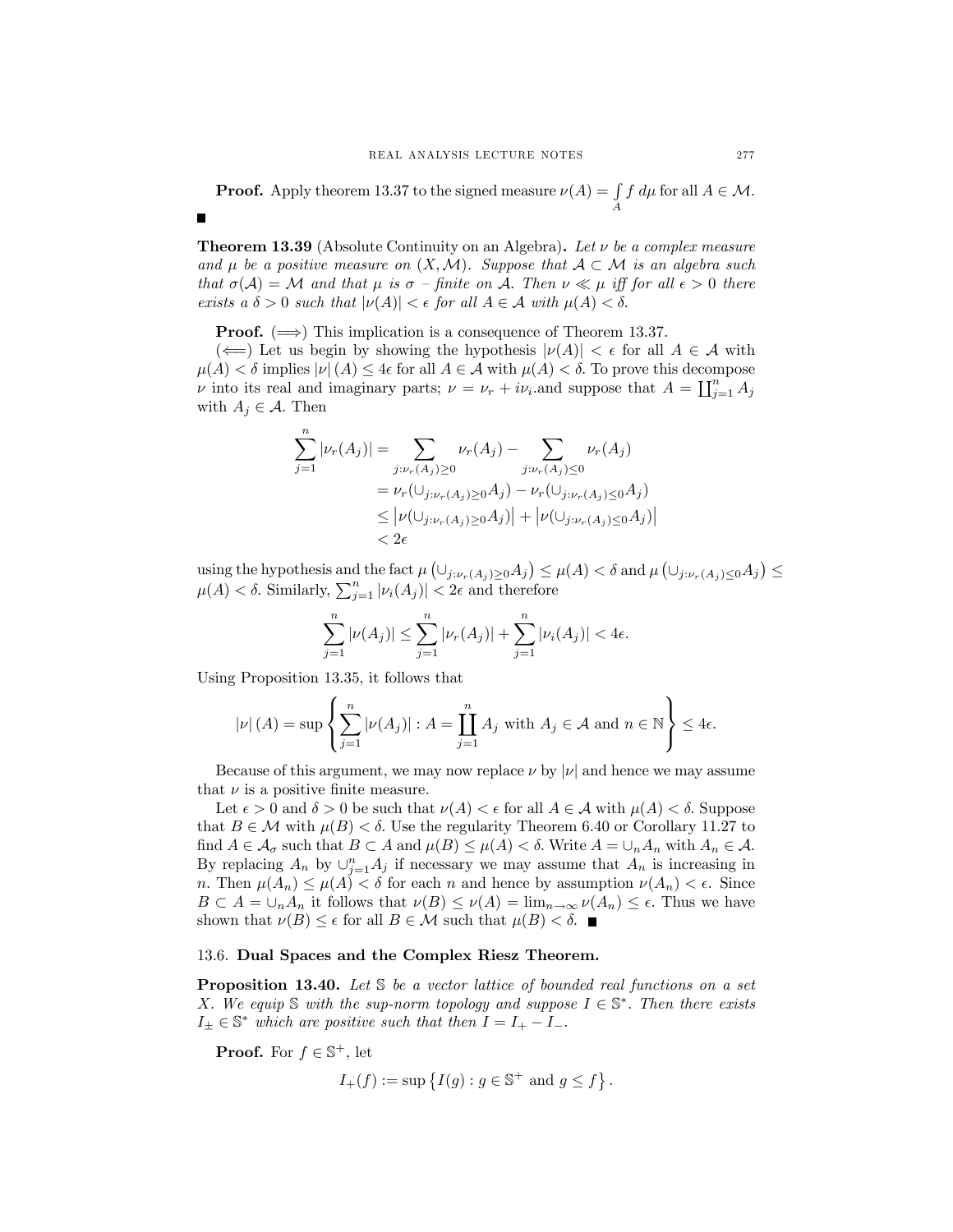One easily sees that  $|I_+(f)| \le ||I|| \, ||f||$  for all  $f \in \mathbb{S}^+$  and  $I_+(cf) = cI_+(f)$  for all  $f \in \mathbb{S}^+$  and  $c > 0$ . Let  $f_1, f_2 \in \mathbb{S}^+$ . Then for any  $g_i \in \mathbb{S}^+$  such that  $g_i \leq f_i$ , we have  $\mathbb{S}^+ \ni g_1 + g_2 \leq f_1 + f_2$  and hence

$$
I(g_1) + I(g_2) = I(g_1 + g_2) \le I_+(f_1 + f_2).
$$

Therefore,

$$
(13.17) \qquad I_+(f_1) + I_+(f_2) = \sup\{I(g_1) + I(g_2) : \mathbb{S}^+ \ni g_i \le f_i\} \le I_+(f_1 + f_2).
$$

For the opposite inequality, suppose  $g \in \mathbb{S}^+$  and  $g \leq f_1 + f_2$ . Let  $g_1 = f_1 \wedge g$ , then

$$
0 \le g_2 := g - g_1 = g - f_1 \wedge g = \begin{cases} 0 & \text{if } g \le f_1 \\ g - f_1 & \text{if } g \ge f_1 \end{cases}
$$
  

$$
\le \begin{cases} 0 & \text{if } g \le f_1 \\ f_1 + f_2 - f_1 & \text{if } g \ge f_1 \end{cases} \le f_2.
$$

Since  $q = q_1 + q_2$  with  $\mathbb{S}^+ \ni q_i \leq f_i$ ,

$$
I(g) = I(g_1) + I(g_2) \le I_+(f_1) + I_+(f_2)
$$

and since  $\mathbb{S}^+ \ni g \leq f_1 + f_2$  was arbitrary, we may conclude

(13.18) 
$$
I_{+}(f_{1}+f_{2}) \leq I_{+}(f_{1})+I_{+}(f_{2}).
$$

Combining Eqs. (13.17) and (13.18) shows that

(13.19) 
$$
I_{+}(f_{1}+f_{2})=I_{+}(f_{1})+I_{+}(f_{2}) \text{ for all } f_{i} \in \mathbb{S}^{+}.
$$

We now extend  $I_+$  to  $\mathbb S$  by defining, for  $f \in \mathbb S$ ,

$$
I_+(f) = I_+(f_+) - I_+(f_-)
$$

where  $f_{+} = f \vee 0$  and  $f_{-} = -(f \wedge 0) = (-f) \vee 0$ . (Notice that  $f = f_{+} - f_{-}$ .) We will now shows that  $I_+$  is linear.

If  $c\geq 0,$  we may use  $\left( cf\right) _{\pm }=cf_{\pm }$  to conclude that

$$
I_{+}(cf)=I_{+}(cf_{+})-I_{+}(cf_{-})=cI_{+}(f_{+})-cI_{+}(f_{-})=cI_{+}(f).
$$

Similarly, using  $(-f)_{\pm} = f_{\mp}$  it follows that  $I_{+}(-f) = I_{+}(f_{-}) - I_{+}(f_{+}) = -I_{+}(f)$ . Therefore we have shown

$$
I_+(cf) = cI_+(f)
$$
 for all  $c \in \mathbb{R}$  and  $f \in \mathbb{S}$ .

If  $f = u - v$  with  $u, v \in \mathbb{S}^+$  then

$$
v + f_+ = u + f_- \in \mathbb{S}^+
$$

and so by Eq. (13.19),  $I_+(v) + I_+(f_+) = I_+(u) + I_+(f_-)$  or equivalently

(13.20) 
$$
I_{+}(f) = I_{+}(f_{+}) - I_{+}(f_{-}) = I_{+}(u) - I_{+}(v).
$$

Now if  $f, g \in \mathbb{S}$ , then

$$
I_{+}(f+g) = I_{+}(f_{+} + g_{+} - (f_{-} + g_{-}))
$$
  
= I\_{+}(f\_{+} + g\_{+}) - I\_{+}(f\_{-} + g\_{-})  
= I\_{+}(f\_{+}) + I\_{+}(g\_{+}) - I\_{+}(f\_{-}) - I\_{+}(g\_{-})  
= I\_{+}(f) + I\_{+}(g),

wherein the second equality we used Eq.  $(13.20)$ .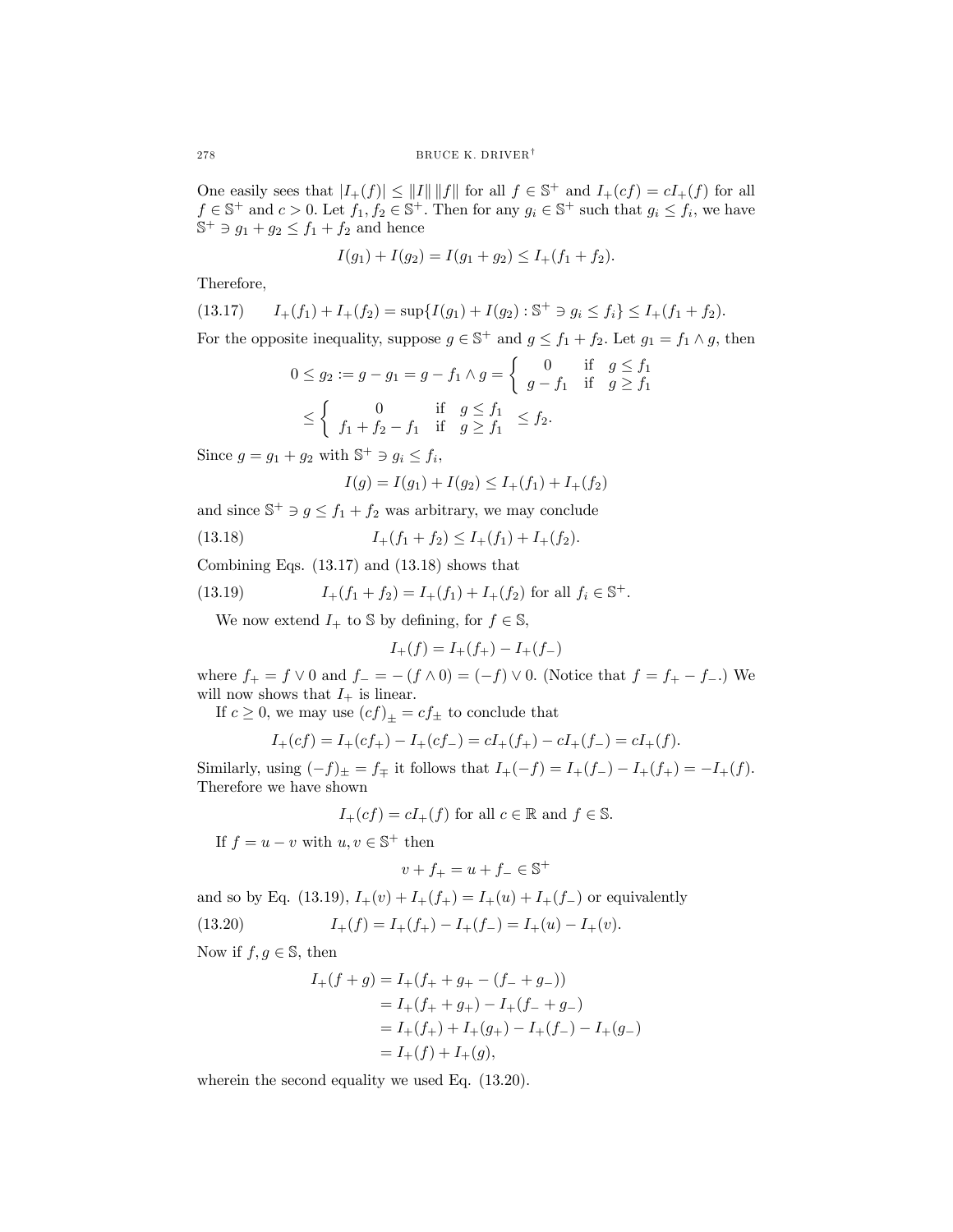The last two paragraphs show  $I_+ : \mathbb{S} \to \mathbb{R}$  is linear. Moreover,

$$
|I_{+}(f)| = |I_{+}(f_{+}) - I_{+}(f_{-})| \le \max (|I_{+}(f_{+})|, |I_{+}(f_{-})|)
$$
  

$$
\le ||I|| \max (||f_{+}||, ||f_{-}||) = ||I|| ||f||
$$

which shows that  $||I_+|| \le ||I||$ . That is  $I_+$  is a bounded positive linear functional on S. Let  $I_-=I_+-I\in\mathbb{S}^*$ . Then by definition of  $I_+(f)$ ,  $I_-(f)=I_+(f)-I(f)\geq 0$ for all  $\mathbb{S} \ni f \geq 0$ . Therefore  $I = I_+ - I_-$  with  $I_{\pm}$  being positive linear functionals on  $\mathbb{S}$ .

**Corollary 13.41.** Suppose  $X$  is a second countable locally compact Hausdorff space and  $I \in C_0(X, \mathbb{R})^*$ , then there exists  $\mu = \mu_+ - \mu_-$  where  $\mu$  is a finite signed measure on  $\mathcal{B}_{\mathbb{R}}$  such that  $I(f) = \int_{\mathbb{R}} f d\mu$  for all  $f \in C_0(X, \mathbb{R})$ . Similalry if  $I \in C_0(X, \mathbb{C})^*$ there exists a complex measure  $\mu$  such that  $I(f) = \int_{\mathbb{R}} f d\mu$  for all  $f \in C_0(X, \mathbb{C})$ .

**Proof.** Let  $I = I_+ - I_-$  be the decomposition given as above. Then we know there exists finite measure  $\mu_{\pm}$  such that

$$
I_{\pm}(f) = \int_X f d\mu_{\pm} \text{ for all } f \in C_0(X, \mathbb{R}).
$$

and therefore  $I(f) = \int_X f d\mu$  for all  $f \in C_0(X, \mathbb{R})$  where  $\mu = \mu_+ - \mu_-$ . Moreover the measure  $\mu$  is unique. Indeed if  $I(f) = \int_X f d\mu$  for some finite signed measure  $\mu$ , then the next result shows that  $I_{\pm}(f) = \int_X f d\mu_{\pm}$  where  $\mu_{\pm}$  is the Hahn decomposition of  $\mu$ . Now the measures  $\mu_{\pm}$  are uniquely determined by  $I_{\pm}$ . The complex case is a consequence of applying the real case just proved to Re I and Im I.  $\blacksquare$ 

**Proposition 13.42.** Suppose that  $\mu$  is a signed Radon measure and  $I = I_{\mu}$ . Let  $\mu_{+}$ and  $\mu$ <sub>−</sub> be the Radon measures associated to  $I_{\pm}$ , then  $\mu = \mu_{+} - \mu_{-}$  is the Jordan decomposition of  $\mu$ .

**Proof.** Let  $X = P \cup P^c$  where P is a positive set for  $\mu$  and  $P^c$  is a negative set. Then for  $A \in \mathcal{B}_X$ ,

(13.21) 
$$
\mu(P \cap A) = \mu_+(P \cap A) - \mu_-(P \cap A) \le \mu_+(P \cap A) \le \mu_+(A).
$$

To finish the proof we need only prove the reverse inequality. To this end let  $\epsilon > 0$ and choose  $K \sqsubset\sqsubset P \cap A \subset U \subset_{o} X$  such that  $|\mu|(U \setminus K) < \epsilon$ . Let  $f, g \in C_c(U, [0, 1])$ with  $f \leq g$ , then

$$
I(f) = \mu(f) = \mu(f : K) + \mu(f : U \setminus K) \le \mu(g : K) + O(\epsilon)
$$
  
 
$$
\le \mu(K) + O(\epsilon) \le \mu(P \cap A) + O(\epsilon).
$$

Taking the supremum over all such  $f \leq g$ , we learn that  $I_+(g) \leq \mu(P \cap A) + O(\epsilon)$ and then taking the supremum over all such  $g$  shows that

$$
\mu_+(U) \le \mu(P \cap A) + O(\epsilon).
$$

Taking the infimum over all  $U \subset_o X$  such that  $P \cap A \subset U$  shows that

(13.22) 
$$
\mu_+(P \cap A) \leq \mu(P \cap A) + O(\epsilon)
$$

From Eqs. (13.21) and (13.22) it follows that  $\mu(P \cap A) = \mu_+(P \cap A)$ . Since

$$
I_{-}(f) = \sup_{0 \le g \le f} I(g) - I(f) = \sup_{0 \le g \le f} I(g - f) = \sup_{0 \le g \le f} -I(f - g) = \sup_{0 \le h \le f} -I(h)
$$

the same argument applied to  $-I$  shows that

$$
-\mu(P^c \cap A) = \mu_-(P^c \cap A).
$$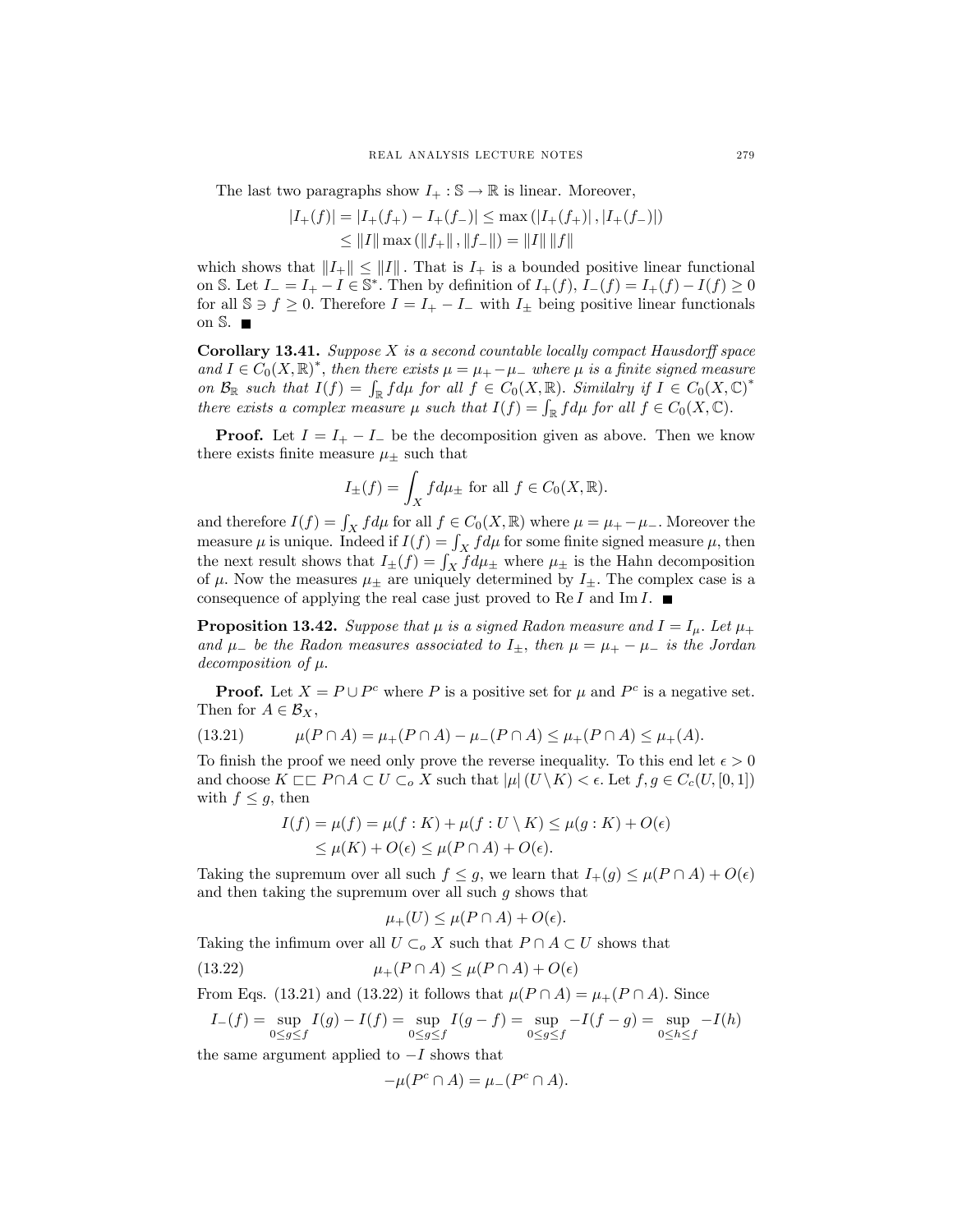Since

$$
\mu(A) = \mu(P \cap A) + \mu(P^c \cap A) = \mu_+(P \cap A) - \mu_-(P^c \cap A)
$$
 and  

$$
\mu(A) = \mu_+(A) - \mu_-(A)
$$

it follows that

 $\mu_+(A \setminus P) = \mu_-(A \setminus P^c) = \mu_-(A \cap P).$ 

Taking  $A = P$  then shows that  $\mu_-(P) = 0$  and taking  $A = P^c$  shows that  $\mu_+(P^c) =$ 0 and hence

$$
\mu(P \cap A) = \mu_{+}(P \cap A) = \mu_{+}(A)
$$
 and  
\n $-\mu(P^{c} \cap A) = \mu_{-}(P^{c} \cap A) = \mu_{-}(A)$ 

as was to be proved.

13.7. Exercises.

**Exercise 13.5.** Let  $\nu$  be a  $\sigma$  – finite signed measure,  $f \in L^1(|\nu|)$  and define

$$
\int_X f d\nu = \int_X f d\nu_+ - \int_X f d\nu_-.
$$

Suppose that  $\mu$  is a  $\sigma$  – finite measure and  $\nu \ll \mu$ . Show

(13.23) 
$$
\int_X f d\nu = \int_X f \frac{d\nu}{d\mu} d\mu.
$$

**Exercise 13.6.** Suppose that  $\nu$  is a signed or complex measure on  $(X, \mathcal{M})$  and  $A_n \in \mathcal{M}$  such that either  $A_n \uparrow A$  or  $A_n \downarrow A$  and  $\nu(A_1) \in \mathbb{R}$ , then show  $\nu(A) =$  $\lim_{n\to\infty}\nu(A_n).$ 

**Exercise 13.7.** Suppose that  $\mu$  and  $\lambda$  are positive measures and  $\mu(X) < \infty$ . Let  $\nu := \lambda - \mu$ , then show  $\lambda \geq \nu_+$  and  $\mu \geq \nu_-$ .

**Exercise 13.8.** Folland Exercise 3.5 on p. 88 showing  $|\nu_1 + \nu_2| \leq |\nu_1| + |\nu_2|$ .

Exercise 13.9. Folland Exercise 3.7a on p. 88.

**Exercise 13.10.** Show Theorem 13.37 may fail if  $\nu$  is not finite. (For a hint, see problem 3.10 on p. 92 of Folland.)

Exercise 13.11. Folland 3.14 on p. 92.

Exercise 13.12. Folland 3.15 on p. 92.

Exercise 13.13. Folland 3.20 on p. 94.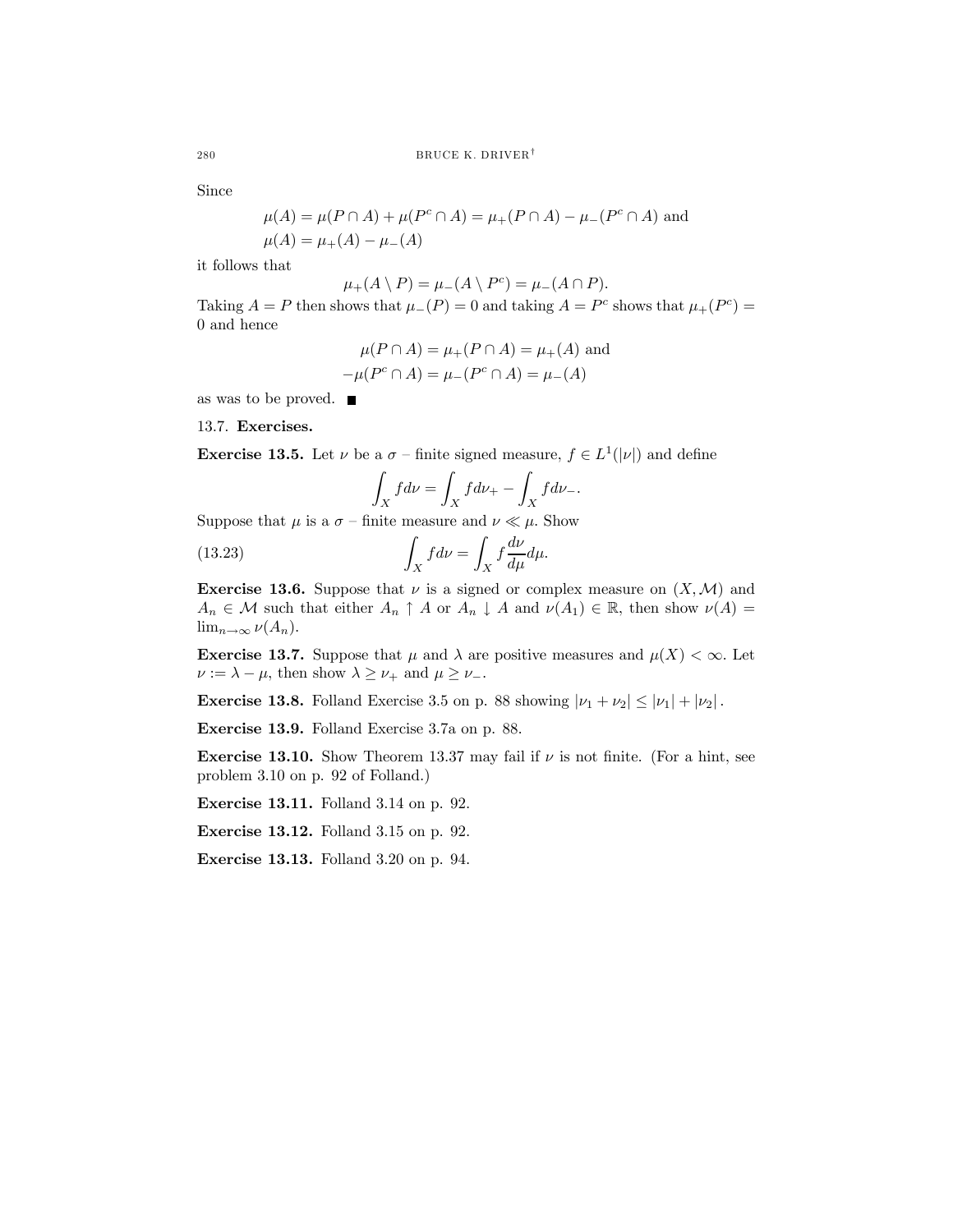## 14. Lebesgue Differentiation and the Fundamental Theorem of Calculus

**Notation 14.1.** In this chapter, let  $\mathcal{B} = \mathcal{B}_{\mathbb{R}^n}$  denote the Borel  $\sigma$  – algebra on  $\mathbb{R}^n$ and m be Lebesgue measure on B. If V is an open subset of  $\mathbb{R}^n$ , let  $L^1_{loc}(V) :=$  $L^1_{loc}(V,m)$  and simply write  $L^1_{loc}$  for  $L^1_{loc}(\mathbb{R}^n)$ . We will also write |A| for  $m(A)$  when  $A \in \mathcal{B}$ .

**Definition 14.2.** A collection of measurable sets  ${E}_{r>0} \subset B$  is said to shrink nicely to  $x \in \mathbb{R}^n$  if (i)  $E_r \subset \overline{B_x(r)}$  for all  $r > 0$  and (ii) there exists  $\alpha > 0$  such that  $m(E_r) \geq \alpha m(B_x(r))$ . We will abbreviate this by writing  $E_r \downarrow \{x\}$  nicely.

The main result of this chapter is the following theorem.

**Theorem 14.3.** Suppose that  $\nu$  is a complex measure on  $(\mathbb{R}^n, \mathcal{B})$ , then there exists  $g \in L^1(\mathbb{R}^n, m)$  and a complex measure  $\lambda$  such that  $\lambda \perp m$ ,  $d\nu = gdm + d\lambda$ , and for m - a.e. x,

(14.1) 
$$
g(x) = \lim_{r \downarrow 0} \frac{\nu(E_r)}{m(E_r)}
$$

for any collection of  ${E_r}_{r>0} \subset B$  which shrink nicely to  ${x}$ .

**Proof.** The existence of q and  $\lambda$  such that  $\lambda \perp m$  and  $d\nu = qdm + d\lambda$  is a consequence of the Radon-Nikodym theorem. Since

$$
\frac{\nu(E_r)}{m(E_r)} = \frac{1}{m(E_r)} \int_{E_r} g(x) dm(x) + \frac{\lambda(E_r)}{m(E_r)}
$$

Eq. (14.1) is a consequence of Theorem 14.13 and Corollary 14.15 below.  $\blacksquare$ 

The rest of this chapter will be devoted to filling in the details of the proof of this theorem.

# 14.1. A Covering Lemma and Averaging Operators.

 $\blacksquare$ 

**Lemma 14.4** (Covering Lemma). Let  $\mathcal{E}$  be a collection of open balls in  $\mathbb{R}^n$  and  $U = \bigcup_{B \in \mathcal{E}} B$ . If  $c < m(U)$ , then there exists disjoint balls  $B_1, \ldots, B_k \in \mathcal{E}$  such that  $\sum_{i=1}^{k}$  $\sum_{j=1}^{\infty} m(B_j) > 3^{-n}c.$ 

**Proof.** Choose a compact set  $K \subset U$  such that  $m(K) > c$  and then let  $\mathcal{E}_1 \subset \mathcal{E}$ be a finite subcover of K. Choose  $B_1 \in \mathcal{E}_1$  to be a ball with largest diameter in  $\mathcal{E}_1$ . Let  $\mathcal{E}_2 = \{A \in \mathcal{E}_1 : A \cap B_1 = \emptyset\}$ . If  $\mathcal{E}_2$  is not empty, choose  $B_2 \in \mathcal{E}_2$  to be a ball with largest diameter in  $\mathcal{E}_2$ . Similarly Let  $\mathcal{E}_3 = \{A \in \mathcal{E}_2 : A \cap B_2 = \emptyset\}$  and if  $\mathcal{E}_3$ is not empty, choose  $B_3 \in \mathcal{E}_3$  to be a ball with largest diameter in  $\mathcal{E}_3$ . Continue choosing  $B_i \in \mathcal{E}$  for  $i = 1, 2, ..., k$  this way until  $\mathcal{E}_{k+1}$  is empty.

If  $B = B(x_0, r) \subset \mathbb{R}^n$ , let  $B^* = B(x_0, 3r) \subset \mathbb{R}^n$ , that is  $B^*$  is the ball concentric with B which has three times the radius of B. We will now show  $K \subset \cup_{i=1}^k B_i^*$ . For each  $A \in \mathcal{E}_1$  there exists a first i such that  $B_i \cap A \neq \emptyset$ . In this case diam(A)  $\leq$  $\text{diam}(B_i)$  and  $A \subset B_i^*$ . Therefore  $A \subset \bigcup_{i=1}^k B_i^*$  for all j and hence  $K \subset \bigcup\{A : A \in$  $\mathcal{E}_1$ } $\subset \cup_{i=1}^k B_i^*$ . Hence by subadditivity,

$$
c < m(K) \le \sum_{i=1}^{k} m(B_i^*) \le 3^n \sum_{i=1}^{k} m(B_i).
$$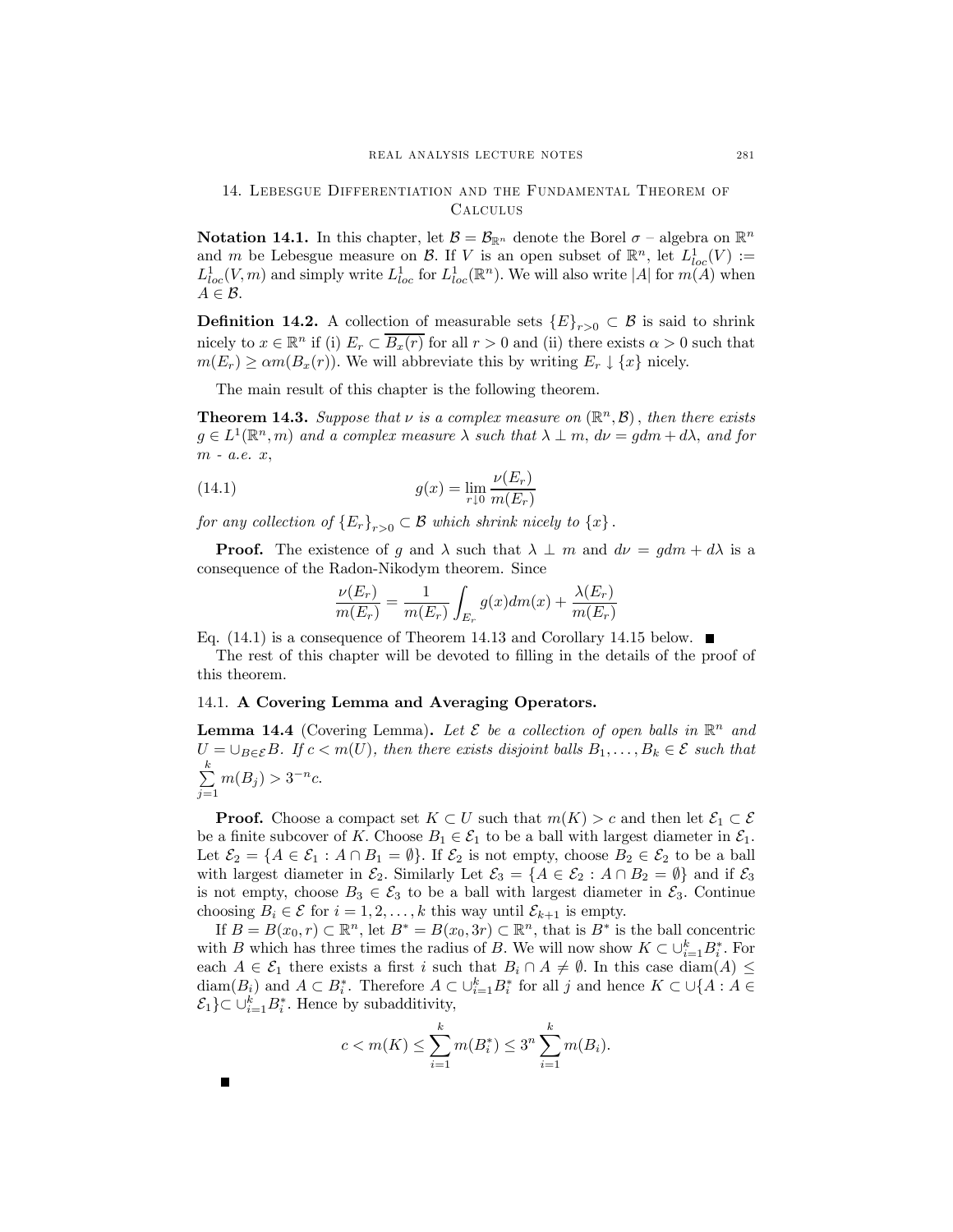**Definition 14.5.** For  $f \in L^1_{loc}$ ,  $x \in \mathbb{R}^n$  and  $r > 0$  let

(14.2) 
$$
(A_r f)(x) = \frac{1}{|B_x(r)|} \int_{B_x(r)} f dm
$$

where  $B_x(r) = B(x, r) \subset \mathbb{R}^n$ , and  $|A| := m(A)$ .

**Lemma 14.6.** Let  $f \in L_{loc}^1$ , then for each  $x \in \mathbb{R}^n$ ,  $(0, \infty)$  such that  $r \to (A_r f)(x)$ is continuous and for each  $r > 0$ ,  $\mathbb{R}^n$  such that  $x \to (A_r f)(x)$  is measurable.

**Proof.** Recall that  $|B_x(r)| = m(E_1)r^n$  which is continuous in r. Also  $\lim_{r \to r_0} 1_{B_x(r)}(y) = 1_{B_x(r_0)}(y)$  if  $|y| \neq r_0$  and since  $m(\{y : |y| \neq r_0\})=0$  (you prove!),  $\lim_{r\to r_0} 1_{B_x(r)}(y)=1_{B_x(r_0)}(y)$  for m -a.e. y. So by the dominated convergence theorem,

$$
\lim_{r \to r_0} \int_{B_x(r)} f dm = \int_{B_x(r_0)} f dm
$$

and therefore

$$
(A_r f)(x) = \frac{1}{m(E_1)r^n} \int\limits_{B_x(r)} f dm
$$

is continuous in r. Let  $g_r(x, y) := 1_{B_x(r)}(y) = 1_{|x-y|. Then  $g_r$  is  $\mathcal{B} \otimes \mathcal{B}$  – mea$ surable (for example write it as a limit of continuous functions or just notice that  $F: \mathbb{R}^n \times \mathbb{R}^n \to \mathbb{R}$  defined by  $F(x, y) := |x - y|$  is continuous) and so that by Fubini's theorem

$$
x \to \int\limits_{B_x(r)} f dm = \int\limits_{B_x(r)} g_r(x, y) f(y) dm(y)
$$

is  $\mathcal{B}$  – measurable and hence so is  $x \rightarrow (A_r f)(x)$ . ■

### 14.2. Maximal Functions.

**Definition 14.7.** For  $f \in L^1(m)$ , the Hardy - Littlewood maximal function H f is defined by

$$
(Hf)(x) = \sup_{r>0} A_r |f|(x).
$$

Lemma 14.6 allows us to write

$$
(Hf)(x) = \sup_{r \in \mathbb{Q}, r > 0} A_r |f|(x)
$$

and then to concluded that  $Hf$  is measurable.

**Theorem 14.8** (Maximal Inequality). If  $f \in L^1(m)$  and  $\alpha > 0$ , then

$$
m(Hf > \alpha) \le \frac{3^n}{\alpha} ||f||_{L^1}.
$$

This should be compared with Chebyshev's inequality which states that

$$
m(|f| > \alpha) \le \frac{\|f\|_{L^1}}{\alpha}.
$$

**Proof.** Let  $E_{\alpha} \equiv \{Hf > \alpha\}$ . For all  $x \in E_{\alpha}$  there exists  $r_x$  such that  $A_{r_x}|f|(x) > \alpha$ . Hence  $E_{\alpha} \subset \cup_{x \in E_{\alpha}} B_x(r_x)$ . By Lemma 14.4, if  $c < m(E_{\alpha}) \le$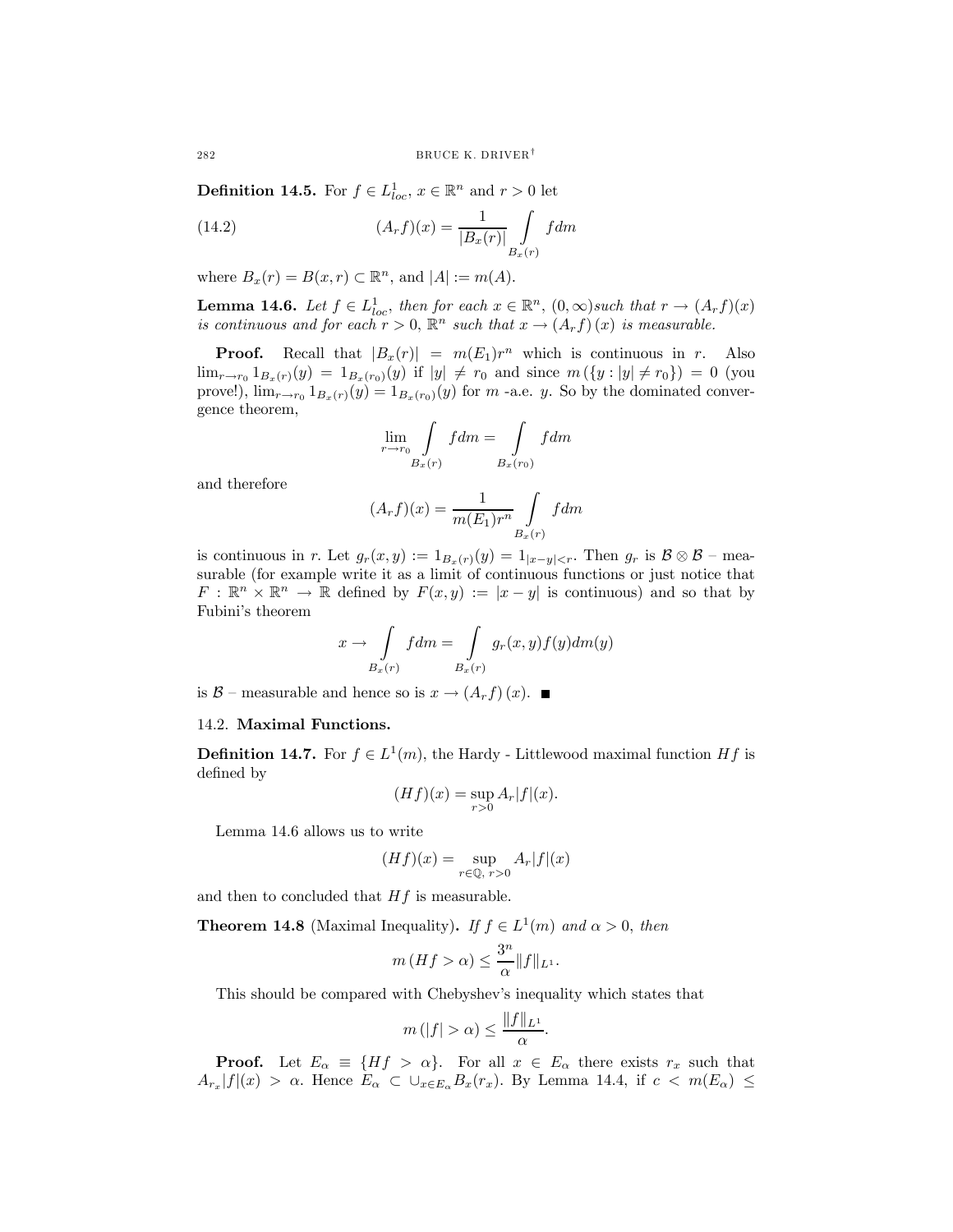$m(\cup_{x\in E_\alpha} B_x(r_x))$  then there exists  $x_1,\ldots,x_k\in E_\alpha$  and disjoint balls  $B_i=B_{x_i}(r_{x_i})$ for  $i = 1, 2, ..., k$  such that  $\sum |B_i| > 3^{-n}c$ . Since

$$
|B_i|^{-1} \int_{B_i} |f| dm = A_{r_{x_i}} |f|(x_i) > \alpha,
$$

we have  $|B_i| < \alpha^{-1} \int_{B_i} |f| dm$  and hence

$$
3^{-n}c<\frac{1}{\alpha}\sum \int_{B_i}|f|dm\leq \frac{1}{\alpha}\int_{\mathbb{R}^n}|f|dm=\frac{1}{\alpha}\|f\|_{L^1}.
$$

This shows that  $c < 3^n \alpha^{-1} ||f||_{L^1}$  for all  $c < m(E_\alpha)$  which proves  $m(E_\alpha) \le$  $3^n\alpha^{-1}||f||$  ■

**Theorem 14.9.** If  $f \in L^1_{loc}$  then  $\lim_{r \downarrow 0} (A_r f)(x) = f(x)$  for  $m - a.e.$   $x \in \mathbb{R}^n$ .

**Proof.** With out loss of generality we may assume  $f \in L^1(m)$ . We now begin with the special case where  $f = g \in L^1(m)$  is also continuous. In this case we find:

$$
|(A_r g)(x) - g(x)| \le \frac{1}{|B_x(r)|} \int_{B_x(r)} |g(y) - g(x)| dm(y)
$$
  

$$
\le \sup_{y \in B_x(r)} |g(y) - g(x)| \to 0 \text{ as } r \to 0.
$$

In fact we have shown that  $(A_r g)(x) \to g(x)$  as  $r \to 0$  uniformly for x in compact subsets of  $\mathbb{R}^n$ .

For general  $f \in L^1(m)$ ,

$$
|A_r f(x) - f(x)| \le |A_r f(x) - A_r g(x)| + |A_r g(x) - g(x)| + |g(x) - f(x)|
$$
  
= |A\_r(f - g)(x)| + |A\_r g(x) - g(x)| + |g(x) - f(x)|  

$$
\le H(f - g)(x) + |A_r g(x) - g(x)| + |g(x) - f(x)|
$$

and therefore,

$$
\overline{\lim_{r\downarrow 0}}|A_rf(x) - f(x)| \le H(f-g)(x) + |g(x) - f(x)|.
$$

So if  $\alpha > 0$ , then

$$
E_{\alpha} \equiv \left\{ \frac{\overline{\lim}}{r \downarrow 0} |A_r f(x) - f(x)| > \alpha \right\} \subset \left\{ H(f - g) > \frac{\alpha}{2} \right\} \cup \left\{ |g - f| > \frac{\alpha}{2} \right\}
$$

and thus

$$
m(E_{\alpha}) \le m\left(H(f - g) > \frac{\alpha}{2}\right) + m\left(|g - f| > \frac{\alpha}{2}\right)
$$
  
 
$$
\le \frac{3^n}{\alpha/2} \|f - g\|_{L^1} + \frac{1}{\alpha/2} \|f - g\|_{L^1}
$$
  
 
$$
\le 2(3^n + 1)\alpha^{-1} \|f - g\|_{L^1},
$$

where in the second inequality we have used the Maximal inequality (Theorem 14.8) and Chebyshev's inequality. Since this is true for all continuous  $g \in C(\mathbb{R}^n) \cap L^1(m)$ and this set is dense in  $L^1(m)$ , we may make  $||f - g||_{L^1}$  as small as we please. This shows that

$$
m\left(\left\{x:\frac{1}{\ln n}|A_rf(x)-f(x)|>0\right\}\right)=m(\bigcup_{n=1}^{\infty}E_{1/n})\leq\sum_{n=1}^{\infty}m(E_{1/n})=0.
$$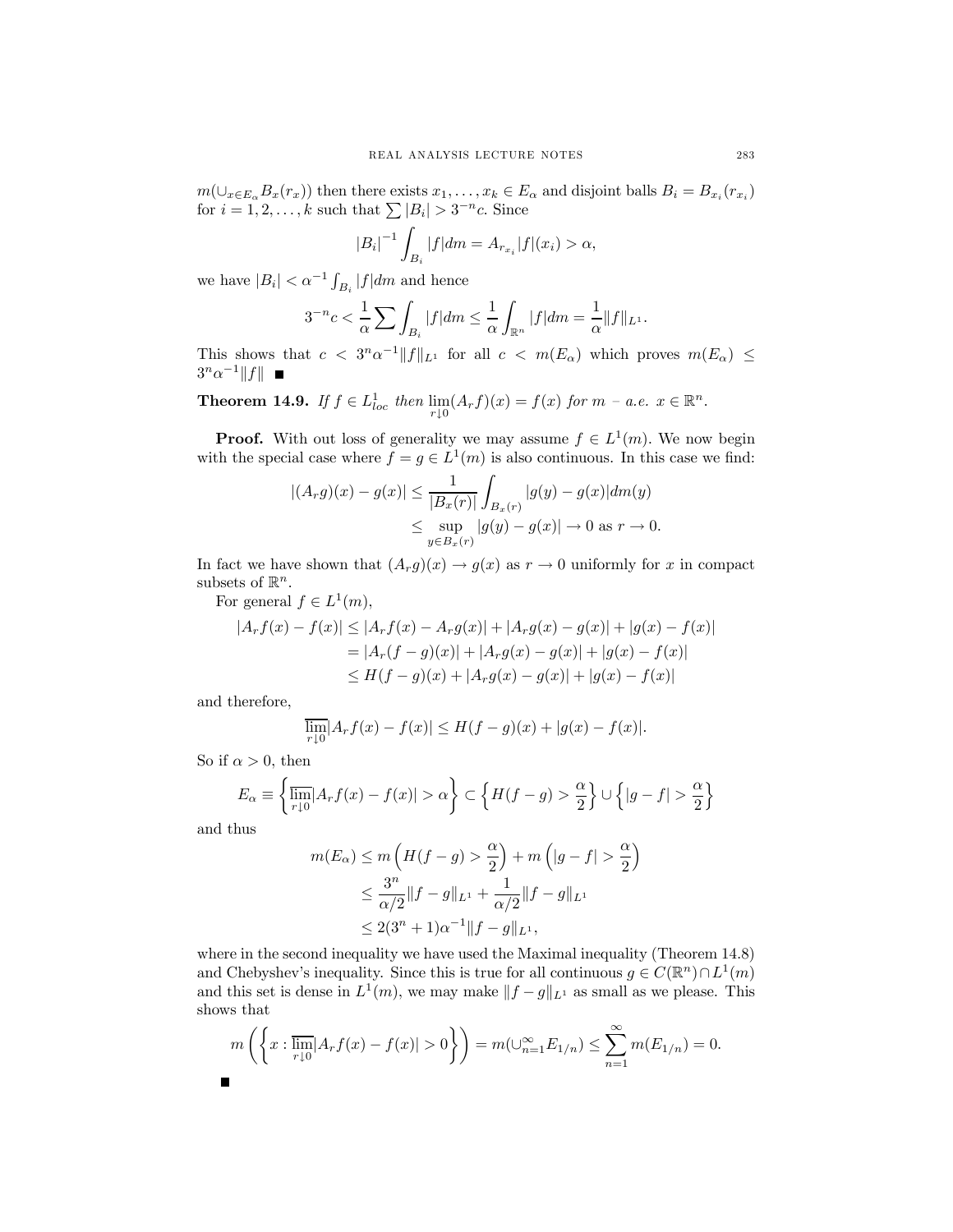**Corollary 14.10.** If  $d\mu = gdm$  with  $g \in L^1_{loc}$  then

$$
\frac{\mu(B_x(r))}{|B_x(r)|} = A_r g(x) \rightarrow g(x) \text{ for } m-a.e. x.
$$

14.3. Lebesque Set.

**Definition 14.11.** For  $f \in L^1_{loc}(m)$ , the Lebesgue set of f is

$$
\mathcal{L}_f \equiv \left\{ x \in \mathbb{R}^n : \lim_{r \downarrow 0} \frac{1}{|B_x(r)|} \int_{B_x(r)} |f(y) - f(x)| dy = 0 \right\}.
$$

**Theorem 14.12.** For all  $f \in L^1_{loc}(m)$ ,  $0 = m(\mathcal{L}_f^c) = m(\mathbb{R}^n \setminus \mathcal{L}_f)$ .

**Proof.** For  $w \in \mathbb{C}$  define  $g_w(x) = |f(x)-w|$  and  $E_w \equiv \{x : \lim_{r \downarrow 0} (A_r g_w)(x) \neq g_w(x)\}.$ Then by Theorem 14.9  $m(E_w)=0$  for all  $w \in \mathbb{C}$  and therefore  $m(E)=0$  where

$$
E = \bigcup_{w \in \mathbb{Q} + i\mathbb{Q}} E_w.
$$

By definition of E, if  $x \notin E$  then.

$$
\lim_{r \downarrow 0} (A_r | f(\cdot) - w|)(x) = |f(x) - w|
$$

for all  $w \in \mathbb{Q} + i\mathbb{Q}$ . Since

$$
|f(\cdot) - f(x)| \le |f(\cdot) - w| + |w - f(x)|,
$$

$$
(A_r|f(\cdot) - f(x)|)(x) \le (A_r|f(\cdot) - w|)(x) + (A_r|w - f(x)|)(x)
$$
  
=  $(A_r|f(\cdot) - w|)(x) + |w - f(x)|$ 

and hence for  $x \notin E$ ,

$$
\overline{\lim}_{r \downarrow 0} (A_r |f(\cdot) - f(x)|)(x) \le |f(x) - w| + |w - f(x)|
$$
  

$$
\le 2|f(x) - w|.
$$

Since this is true for all  $w \in \mathbb{Q} + i\mathbb{Q}$ , we see that

$$
\overline{\lim}_{r\downarrow 0} (A_r |f(\cdot) - f(x)|)(x) = 0
$$
 for all  $x \notin E$ ,

i.e.  $E^c \subset \mathcal{L}_f$  or equivalently  $\mathcal{L}_f^c \subset E$ . So  $m(\mathcal{L}_f^c) \le m(E) = 0$ .

**Theorem 14.13** (Lebesque Differentiation Theorem). Suppose  $f \in L^1_{loc}$  for all  $x \in \mathcal{L}_f$  (so in particular for  $m - a.e.$  x)

$$
\lim_{r \downarrow 0} \frac{1}{m(E_r)} \int_{E_r} |f(y) - f(x)| dy = 0
$$

and

$$
\lim_{r \downarrow 0} \frac{1}{m(E_r)} \int_{E_r} f(y) dy = f(x)
$$

when  $E_r \downarrow \{x\}$  nicely.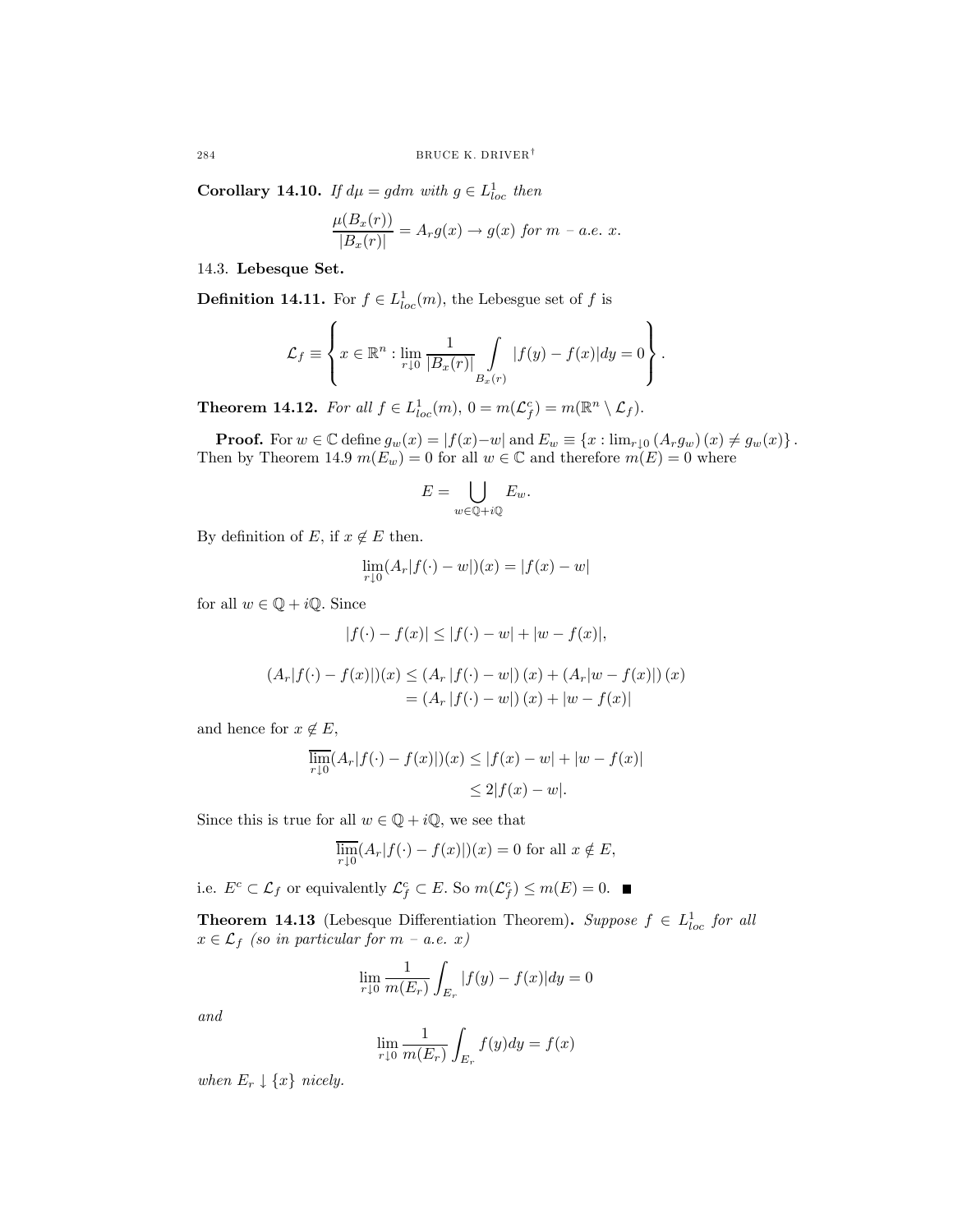**Proof.** For all  $x \in \mathcal{L}_f$ ,

$$
\left| \frac{1}{m(E_r)} \int_{E_r} f(y) dy - f(x) \right| = \left| \frac{1}{m(E_r)} \int_{E_r} (f(y) - f(x)) dy \right|
$$
  

$$
\leq \frac{1}{m(E_r)} \int_{E_r} |f(y) - f(x)| dy
$$
  

$$
\leq \frac{1}{\alpha m(B_x(r))} \int_{B_x(r)} |f(y) - f(x)| dy
$$

which tends to zero as  $r \downarrow 0$  by Theorem 14.12. In the second inequality we have used the fact that  $m(\overline{B_x(r)} \setminus B_x(r)) = 0$ .

**Lemma 14.14.** Suppose  $\lambda$  is positive  $\sigma$  – finite measure on  $\mathcal{B} \equiv \mathcal{B}_{\mathbb{R}^n}$  such that  $\lambda \perp m$ . Then for  $m$  – a.e.  $x$ ,

$$
\lim_{r \downarrow 0} \frac{\lambda(B_x(r))}{m(B_x(r))} = 0.
$$

**Proof.** Let  $A \in \mathcal{B}$  such that  $\lambda(A) = 0$  and  $m(A^c) = 0$ . By the regularity theorem (Exercise 6.4), for all  $\epsilon > 0$  there exists an open set  $V_{\epsilon} \subset \mathbb{R}^n$  such that  $A \subset V_{\epsilon}$  and  $\lambda(V_{\epsilon}) < \epsilon$ . Let

$$
F_k \equiv \left\{ x \in A : \overline{\lim_{r \downarrow 0} \frac{\lambda(B_x(r))}{m(B_x(r))}} > \frac{1}{k} \right\}
$$

the for  $x \in F_k$  choose  $r_x > 0$  such that  $B_x(r_x) \subset V_{\epsilon}$  (see Figure 27) and  $\frac{\lambda(B_x(r_x))}{m(B_x(r_x))} >$  $\frac{1}{k}$ , i.e.

$$
m(B_x(r_x)) < k \lambda(B_x(r_x)).
$$



FIGURE 27. Covering a small set with balls.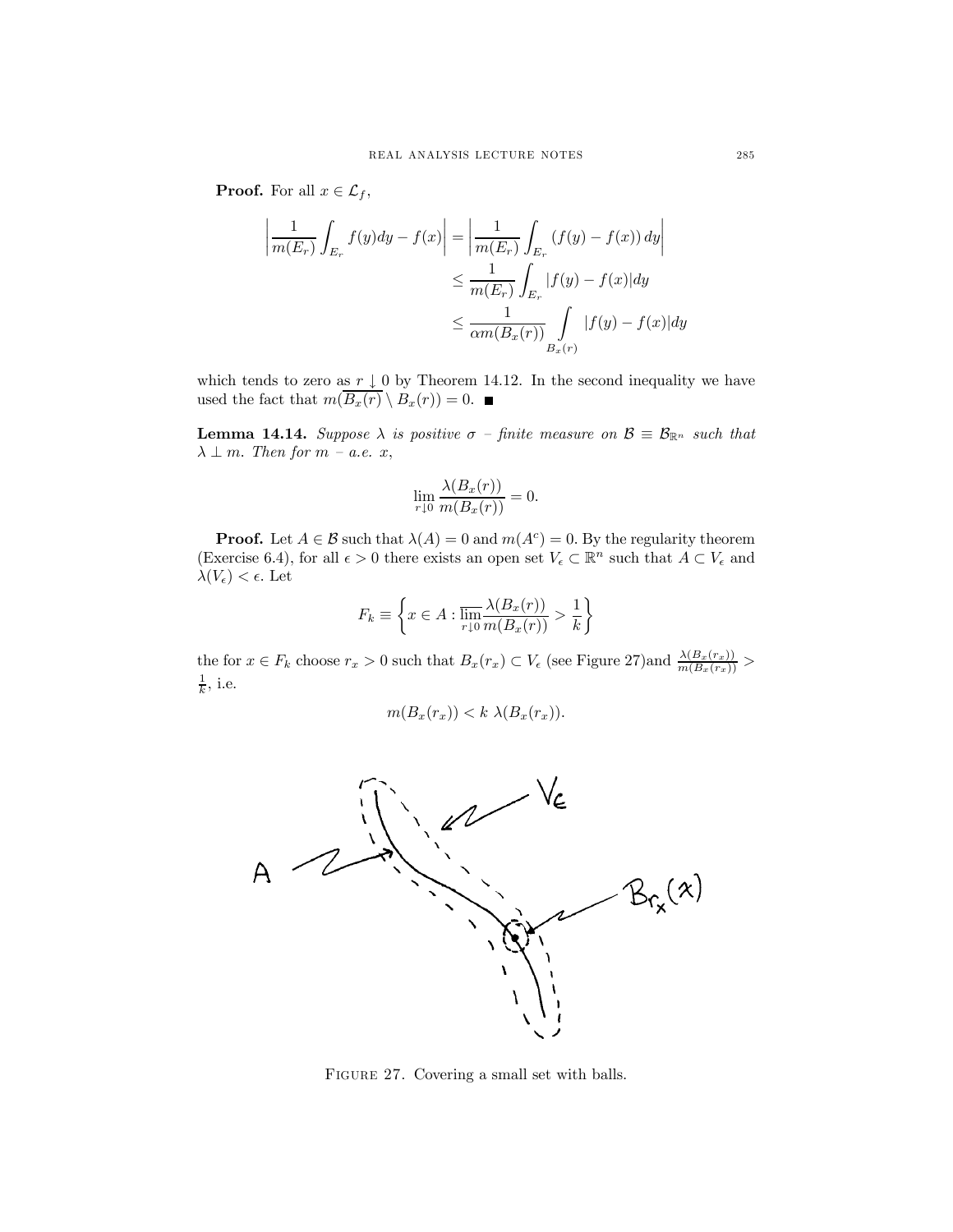Let  $\mathcal{E} = \{B_x(r_x)\}_{x \in F_k}$  and  $U \equiv \bigcup_{x \in F_k} B_x(r_x) \subset V_{\epsilon}$ . Heuristically if all the balls in  $\mathcal E$  were disjoint and  $\mathcal E$  were countable, then

$$
m(F_k) \leq \sum_{x \in F_k} m(B_x(r_x)) < k \sum_{x \in F_k} \lambda(B_x(r_x))
$$
\n
$$
= k \lambda(U) \leq k \lambda(V_{\epsilon}) \leq k\epsilon.
$$

Since  $\epsilon > 0$  is arbitrary this would imply that  $m(F_k)=0$ .

To fix the above argument, suppose that  $c < m(U)$  and use the covering lemma to find disjoint balls  $B_1, \ldots, B_N \in \mathcal{E}$  such that

$$
c < 3^n \sum_{i=1}^N m(B_i) < k3^n \sum_{i=1}^n \lambda(B_i) \\ \leq k3^n \lambda(U) \leq k3^n \lambda(V_\epsilon) \leq k3^n \epsilon.
$$

Since  $c < m(U)$  is arbitrary we learn that  $m(F_k) \leq m(U) \leq k3^n \epsilon$  and in particular that  $m(F_k) \leq k3^n \epsilon$ . Since  $\epsilon > 0$  is arbitrary, this shows that  $m(F_k)=0$ . This implies, letting

$$
F_{\infty} \equiv \left\{ x \in A : \overline{\lim_{r \downarrow 0} \frac{\lambda(B_x(r))}{m(B_x(r))}} > 0 \right\},\,
$$

that  $m(F_{\infty}) = \lim_{k \to \infty} m(F_k) = 0$ . Since  $m(A^c) = 0$ , this shows that

$$
m(\lbrace x \in \mathbb{R}^n : \overline{\lim_{r \downarrow 0}} \frac{\lambda(B_x(r))}{m(B_x(r))} > 0 \rbrace) = 0.
$$

Corollary 14.15. Let  $\lambda$  be a complex or a  $\sigma$  – finite signed measure such that  $\lambda \perp m$ . Then for  $m - a.e.$  x,

$$
\lim_{r \downarrow 0} \frac{\lambda(E_r)}{m(E_r)} = 0
$$

whenever  $E_r \downarrow \{x\}$  nicely.

**Proof.** Recalling the  $\lambda \perp m$  implies  $|\lambda| \perp m$ , Lemma 14.14 and the inequalities,

$$
\frac{|\lambda(E_r)|}{m(E_r)} \le \frac{|\lambda|(E_r)}{\alpha m(B_x(r))} \le \frac{|\lambda|(B_x(r))}{\alpha m(B_x(r))} \le \frac{|\lambda|(B_x(2r))}{\alpha 2^{-n} m(B_x(2r))}
$$

proves the result.  $\blacksquare$ 

 $\blacksquare$ 

14.4. The Fundamental Theorem of Calculus. In this section we will restrict the results above to the one dimensional setting. So for the rest of this chapter,  $n = 1$  and m denotes one dimensional Lebesgue measure on  $\mathcal{B} := \mathcal{B}_{\mathbb{R}}$ .

Notation 14.16. Given a function  $F : \mathbb{R} \to \bar{\mathbb{R}}$  or  $F : \mathbb{R} \to \mathbb{C}$ , let  $F(x-) =$  $\lim_{y \uparrow x} F(y)$ ,  $F(x+) = \lim_{y \downarrow x} F(y)$  and  $F(\pm \infty) = \lim_{x \to \pm \infty} F(x)$  whenever the limits exist. Notice that if F is a monotone functions then  $F(\pm \infty)$  and  $F(x\pm)$ exist for all  $x$ .

**Theorem 14.17.** Let  $F : \mathbb{R} \to \mathbb{R}$  be increasing and define  $G(x) = F(x+)$ . Then (a)  $\{x \in \mathbb{R} : F(x+) > F(x-) \}$  is countable.

- (b)The function G increasing and right continuous.
- (c) For  $m$  a.e. x,  $F'(x)$  and  $G'(x)$  exists and  $F'(x) = G'(x)$ .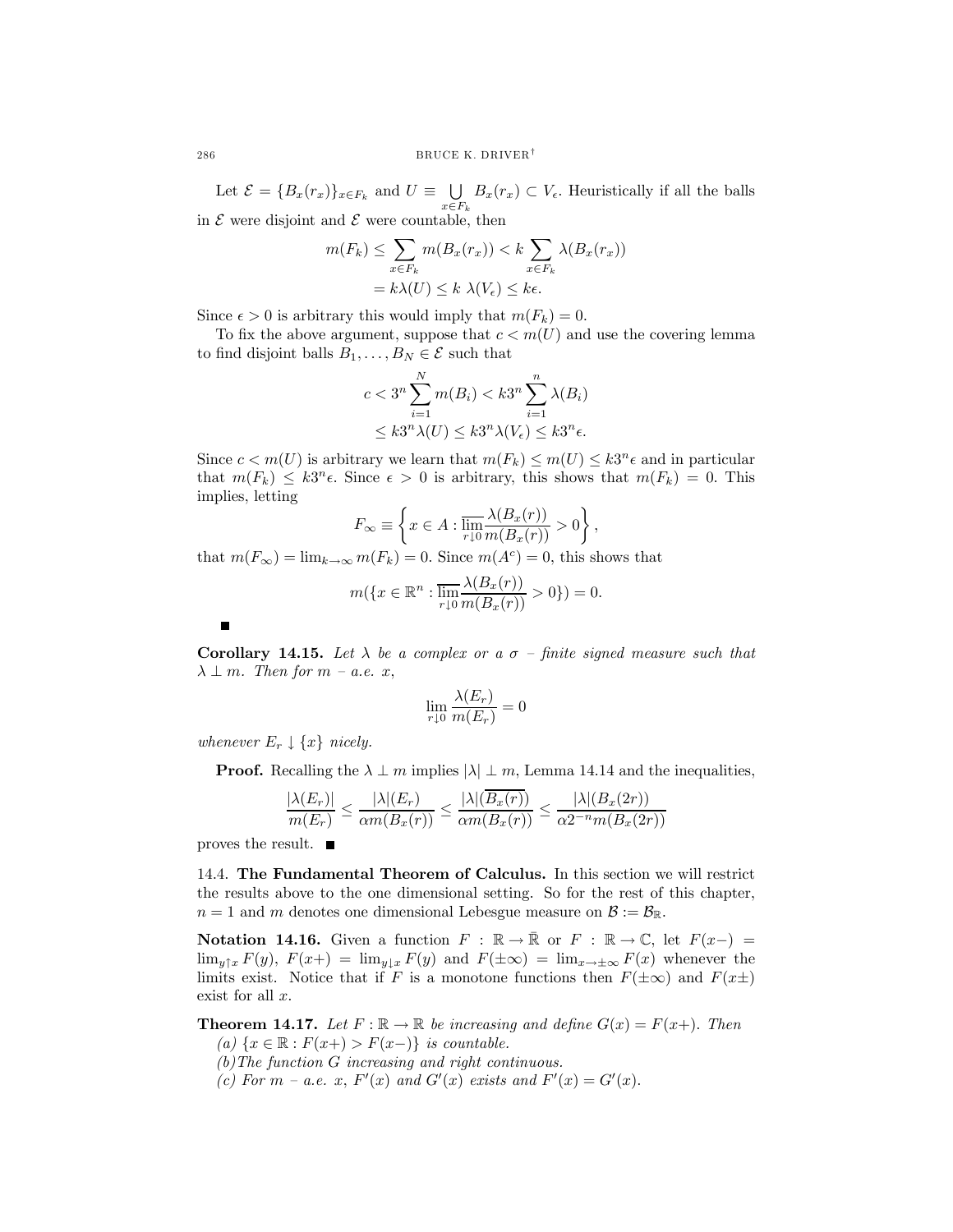Proof. Properties (a) and (b) have already been proved in Theorem 11.34.

(c) Let  $\mu_G$  denote the unique measure on B such that  $\mu_G((a, b]) = G(b) - G(a)$ for all  $a < b$ . By Theorem 14.3, for m - a.e. x, for all sequences  ${E_r}_{r>0}$  which shrink nicely to  $\{x\}$ ,  $\lim_{r\downarrow 0} (\mu_G(E_r)/m(E_r))$  exists and is independent of the choice of sequence  ${E_r}_{r>0}$  shrinking to  ${x}$ . Since  $(x, x + r] \downarrow {x}$  and  $(x - r, x] \downarrow {x}$ nicely,

$$
\lim_{r \downarrow 0} \frac{\mu_G(x, x + r]}{m((x, x + r])} = \lim_{r \downarrow 0} \frac{G(x + r) - G(x)}{r} = \frac{d}{dx^{+}} G(x)
$$

and

$$
\lim_{r \downarrow 0} \frac{\mu_G((x-r, x])}{m((x-r, x])} = \lim_{r \downarrow 0} \frac{G(x) - G(x-r)}{r} = \lim_{r \downarrow 0} \frac{G(x-r) - G(x)}{-r} = \frac{d}{dx^{-}}G(x)
$$

exist and are equal for  $m$  - a.e.  $x$ , i.e.  $G'(x)$  exists for  $m$  -a.e.  $x$ .

For  $x \in \mathbb{R}$ , let

$$
H(x) \equiv G(x) - F(x) = F(x+) - F(x) \ge 0.
$$

The proof will be completed by showing that  $H'(x) = 0$  for  $m - a.e.$  x. Let

$$
\Lambda \equiv \{x \in \mathbb{R} : F(x+) > F(x)\} \subset \Gamma.
$$

Then  $\Lambda \subset \mathbb{R}$  is a countable set and  $H(x)=0$  if  $x \notin \Lambda$ . Let  $\lambda$  be the measure on  $(\mathbb{R}, \mathcal{B})$  defined by

$$
\lambda = \sum_{x \in \mathbb{R}} H(x) \delta_x = \sum_{x \in \Lambda} H(x) \delta_x.
$$

Since

$$
\lambda((-N, N)) = \sum_{x \in (-N, N)} H(x) = \sum_{x \in \Lambda \cap (-N, N)} (F(x+) - F(x))
$$
  

$$
\leq \sum_{x \in (-N, N)} (F(x+) - F(x-)),
$$

Eq. (11.26) guarantees that  $\lambda$  is finite on bounded sets. Since  $\lambda(\Lambda^c)=0$  and  $m(\Lambda)=0, \lambda \perp m$  and so by Corollary 14.15 for m - a.e. x,

$$
\left| \frac{H(x+r) - H(x)}{r} \right| \leq 2 \frac{H(x+|r|) + H(x-|r|) + H(x)}{|r|} \leq 2 \frac{\lambda([x-|r|, x+|r|])}{|r|}
$$

and the last term goes to zero as  $r \to 0$  because  $\left\{ [x - r, x + r] \right\}_{r>0}$  shrinks nicely to  $\{x\}$ . Hence we conclude for  $m$  – a.e. x that  $H'(x) = 0$ .

**Definition 14.18.** For  $-\infty \le a < b < \infty$ , a partition **P** of  $(a, b]$  is a finite subset of  $[a, b] \cap \mathbb{R}$  such that  $\{a, b\} \cap \mathbb{R} \subset \mathbb{P}$ . For  $x \in \mathbb{P} \setminus \{b\}$ , let  $x_+ = \min \{y \in \mathbb{P} : y > x\}$ and if  $x = b$  let  $x_+ = b$ .

**Proposition 14.19.** Let  $\mu$  be a complex measure on B and let F be a function such that

 $F(b) - F(a) = \mu((a, b])$  for all  $a < b$ ,

for example let  $F(x) = \mu((-\infty, x])$  in which case  $F(-\infty) = 0$ . The function F is right continuous and for  $-\infty < a < b < \infty$ ,

(14.3) 
$$
|\mu|(a,b) = \sup_{\mathbb{P}} \sum_{x \in \mathbb{P}} |\mu(x, x_+)| = \sup_{\mathbb{P}} \sum_{x \in \mathbb{P}} |F(x_+) - F(x)|
$$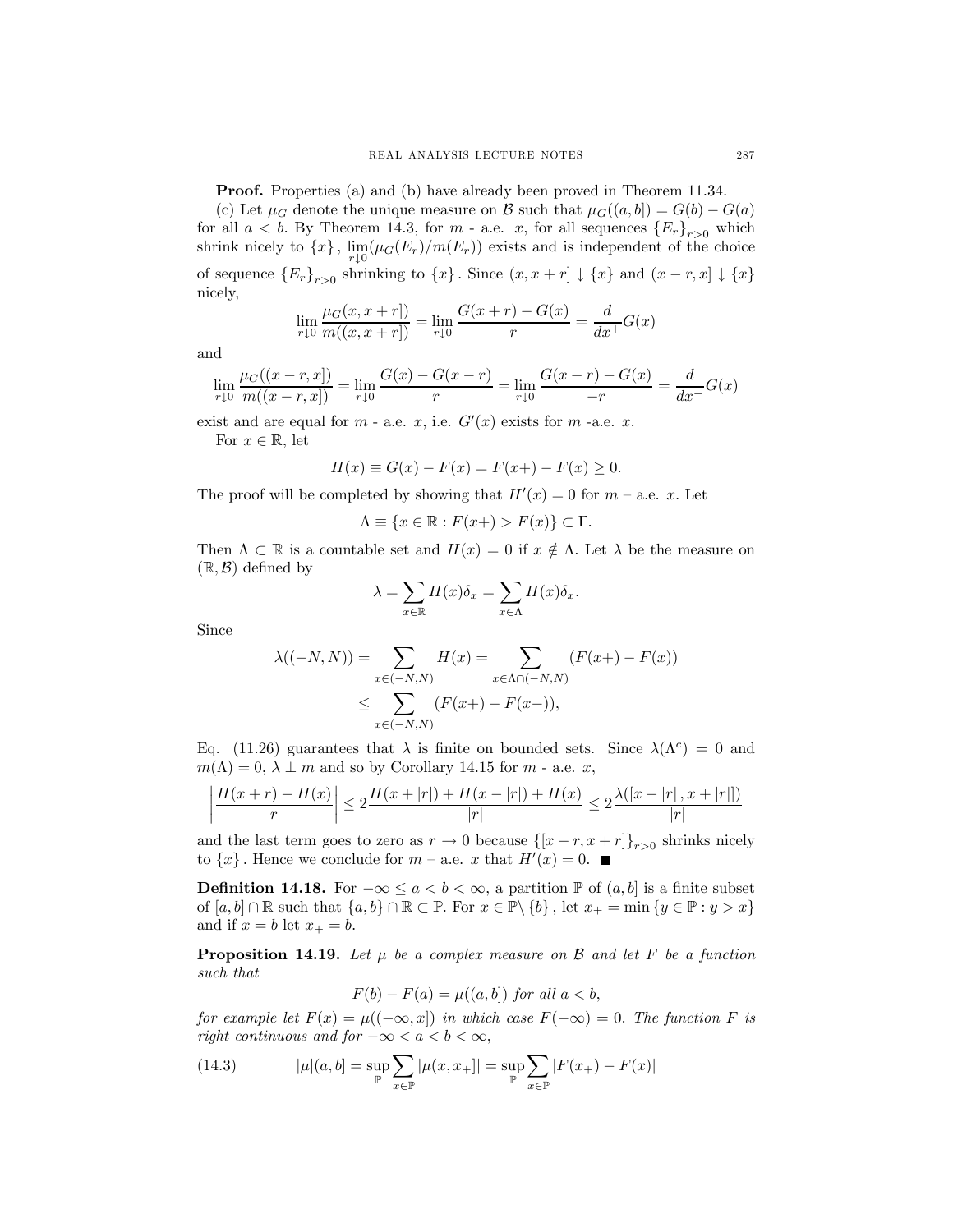where supremum is over all partitions  $\mathbb P$  of  $(a, b]$ . Moreover  $\mu \ll m$  iff for all  $\epsilon > 0$ there exists  $\delta > 0$  such that

(14.4) 
$$
\sum_{i=1}^{n} |\mu((a_i, b_i])| = \sum_{i=1}^{n} |F(b_i) - F(a_i)| < \epsilon
$$

whenever  $\{(a_i, b_i)\}_{i=1}^n$  are disjoint open intervals in  $(a, b]$  such that  $\sum_{i=1}^n (b_i - a_i) < \delta$ .

**Proof.** Eq. (14.3) follows from Proposition 13.35 and the fact that  $B = \sigma(A)$ where A is the algebra generated by  $(a, b] \cap \mathbb{R}$  with  $a, b \in \mathbb{R}$ . Suppose that Eq. (14.4) holds under the stronger condition that  $\{(a_i, b_i)\}_{i=1}^n$  are disjoint intervals in  $(a, b]$ . If  $\{(a_i, b_i)\}_{i=1}^n$  are disjoint open intervals in  $(a, b]$  such that  $\sum_{i=1}^n (b_i - a_i) < \delta$ , then for all  $\rho > 0$ ,  $\{(a_i + \rho, b_i)\}_{i=1}^n$  are disjoint intervals in  $(a, b]$  and  $\sum_{i=1}^n (b_i - (a_i + \rho)) < \delta$ so that by assumption,

$$
\sum_{i=1}^{n} |F(b_i) - F(a_i + \rho)| < \epsilon.
$$

Since  $\rho > 0$  is arbitrary in this equation and F is right continuous, we conclude that

$$
\sum_{i=1}^{n} |F(b_i) - F(a_i)| \le \epsilon
$$

whenever  $\{(a_i, b_i)\}_{i=1}^n$  are disjoint open intervals in  $(a, b]$  such that  $\sum_{i=1}^n (b_i - a_i) < \delta$ . So it suffices to prove Eq. (14.4) under the stronger condition that  $\{(a_i, b_i)\}_{i=1}^n$  $i=1$ 

are disjoint intervals in  $(a, b]$ . But this last assertion follows directly from Theorem 13.39 and the fact that  $\mathcal{B} = \sigma(\mathcal{A})$ .

**Definition 14.20.** A function  $F : \mathbb{R} \to \mathbb{C}$  is absolutely continuous if for all  $\epsilon > 0$  there exists  $\delta > 0$  such that

$$
\sum_{i=1}^{n} |F(b_i) - F(a_i)| < \epsilon
$$

whenever  $\{(a_i, b_i)\}_{i=1}^n$  are disjoint open intervals in  $(a, b]$  such that  $\sum_{i=1}^n (b_i - a_i) < \delta$ .

**Definition 14.21.** Given a function  $F : \mathbb{R} \to \mathbb{C}$  let  $\mu_F$  be the unique additive measure on A (the algebra of half open intervals) such that  $\mu_F((a, b]) = F(b) - F(a)$ for all  $a < b$ . For  $a \in \mathbb{R}$  define

$$
T_F(a) \equiv \sup_{\mathbb{P}} \sum_{x \in \mathbb{P}} |F(x_+) - F(x)| = \sup_{\mathbb{P}} \sum_{x \in \mathbb{P}} |\mu_F(x, x_+)|
$$

where the supremum is taken over all partitions of  $(-\infty, a]$ . More generally if  $-\infty$  $a < b$ , let

$$
T_F(a, b] = \sup_{\mathbb{P}} \sum_{x \in \mathbb{P}} |\mu_F(x, x_+]| = \sup_{\mathbb{P}} \sum_{x \in \mathbb{P}} |F(x_+) - F(x)|
$$

where supremum is over all partitions  $\mathbb P$  of  $(a, b]$ . A function  $F : \mathbb R \to \mathbb C$  is said to be of **bounded variation** if  $T_F(\infty) < \infty$  and we write  $F \in BV$ . More generally we will let  $BV((a, b])$  denote the functions,  $F : [a, b] \cap \mathbb{R} \to \mathbb{C}$ , such that  $T_F(a, b] < \infty$ .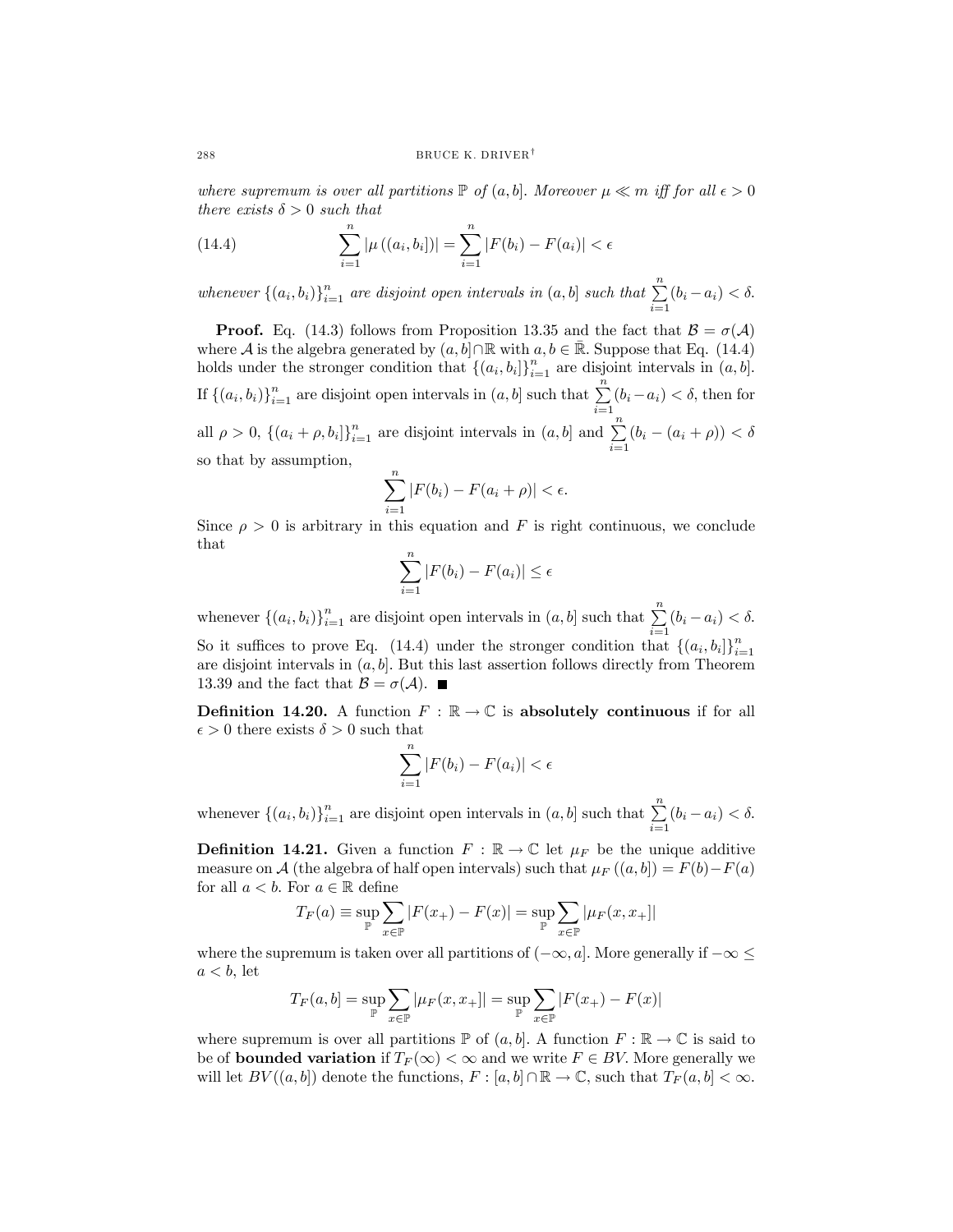**Lemma 14.22.** Let  $F : \mathbb{R} \to \mathbb{C}$  be any funtion and  $-\infty \le a < b < c$ , then (1)

(14.5) 
$$
T_F(a, c] = T_F(a, b] + T_F(b, c].
$$

(2) Letting  $a = -\infty$  in this expression implies

(14.6) 
$$
T_F(c) = T_F(b) + T_F(b, c)
$$

and in particular  $T_F$  is monotone increasing.

(3) If  $T_F(b) < \infty$  for some  $b \in \mathbb{R}$  then  $T_F(-\infty) = 0$  and

(14.7) 
$$
T_F(a+) - T_F(a) \leq \limsup_{y \downarrow a} |F(y) - F(a)|
$$

for all  $a \in (-\infty, b)$ . In particular  $T_F$  is right continuous if F is right continuous.

**Proof.** By the triangle inequality, if  $\mathbb{P}$  and  $\mathbb{P}'$  are partition of  $(a, c]$  such that  $\mathbb{P} \subset \mathbb{P}'$ , then

$$
\sum_{x \in \mathbb{P}} |F(x_+) - F(x)| \le \sum_{x \in \mathbb{P}'} |F(x_+) - F(x)|.
$$

So if  $\mathbb P$  is a partition of  $(a, c]$ , then  $\mathbb P \subset \mathbb P' := \mathbb P \cup \{b\}$  implies

$$
\sum_{x \in \mathbb{P}} |F(x_+) - F(x)| \le \sum_{x \in \mathbb{P}'} |F(x_+) - F(x)|
$$
  
= 
$$
\sum_{x \in \mathbb{P}' \cap [a,b]} |F(x_+) - F(x)| + \sum_{x \in \mathbb{P}' \cap [b,c]} |F(x_+) - F(x)|
$$
  

$$
\le T_F(a, b] + T_F(b, c].
$$

Thus we see that  $T_F(a, c] \leq T_F(a, b] + T_F(b, c]$ . Similarly if  $\mathbb{P}_1$  is a partition of  $(a, b]$ and  $\mathbb{P}_2$  is a partition of  $(b, c]$ , then  $\mathbb{P} = \mathbb{P}_1 \cup \mathbb{P}_2$  is a partition of  $(a, c]$  and

$$
\sum_{x \in \mathbb{P}_1} |F(x_+) - F(x)| + \sum_{x \in \mathbb{P}_2} |F(x_+) - F(x)| = \sum_{x \in \mathbb{P}} |F(x_+) - F(x)| \le T_F(a, c).
$$

From this we conclude  $T_F(a, b]+T_F(b, c] \leq T_F(a, c]$  which finishes the proof of Eqs.  $(14.5)$  and  $(14.6)$ .

Suppose that  $T_F(b) < \infty$  and given  $\epsilon > 0$  let  $\mathbb P$  be a partition of  $(-\infty, b]$  such that

$$
T_F(b) \le \sum_{x \in \mathbb{P}} |F(x_+) - F(x)| + \epsilon.
$$

Let  $x_0 = \min \mathbb{P}$  then  $T_F(b) = T_F(x_0) + T_F(x_0, b]$  and by the previous equation

$$
T_F(x_0) + T_F(x_0, b] \le \sum_{x \in \mathbb{P}} |F(x_+) - F(x)| + \epsilon \le T_F(x_0, b] + \epsilon
$$

which shows that  $T_F(x_0) \leq \epsilon$ . Since  $T_F$  is monotone increasing and  $\epsilon > 0$ , we conclude that  $T_F(-\infty)=0$ .

Finally let  $a \in (-\infty, b)$  and given  $\epsilon > 0$  let  $\mathbb P$  be a partition of  $(a, b]$  such that

(14.8) 
$$
T_F(b) - T_F(a) = T_F(a, b] \le \sum_{x \in \mathbb{P}} |F(x_+) - F(x)| + \epsilon.
$$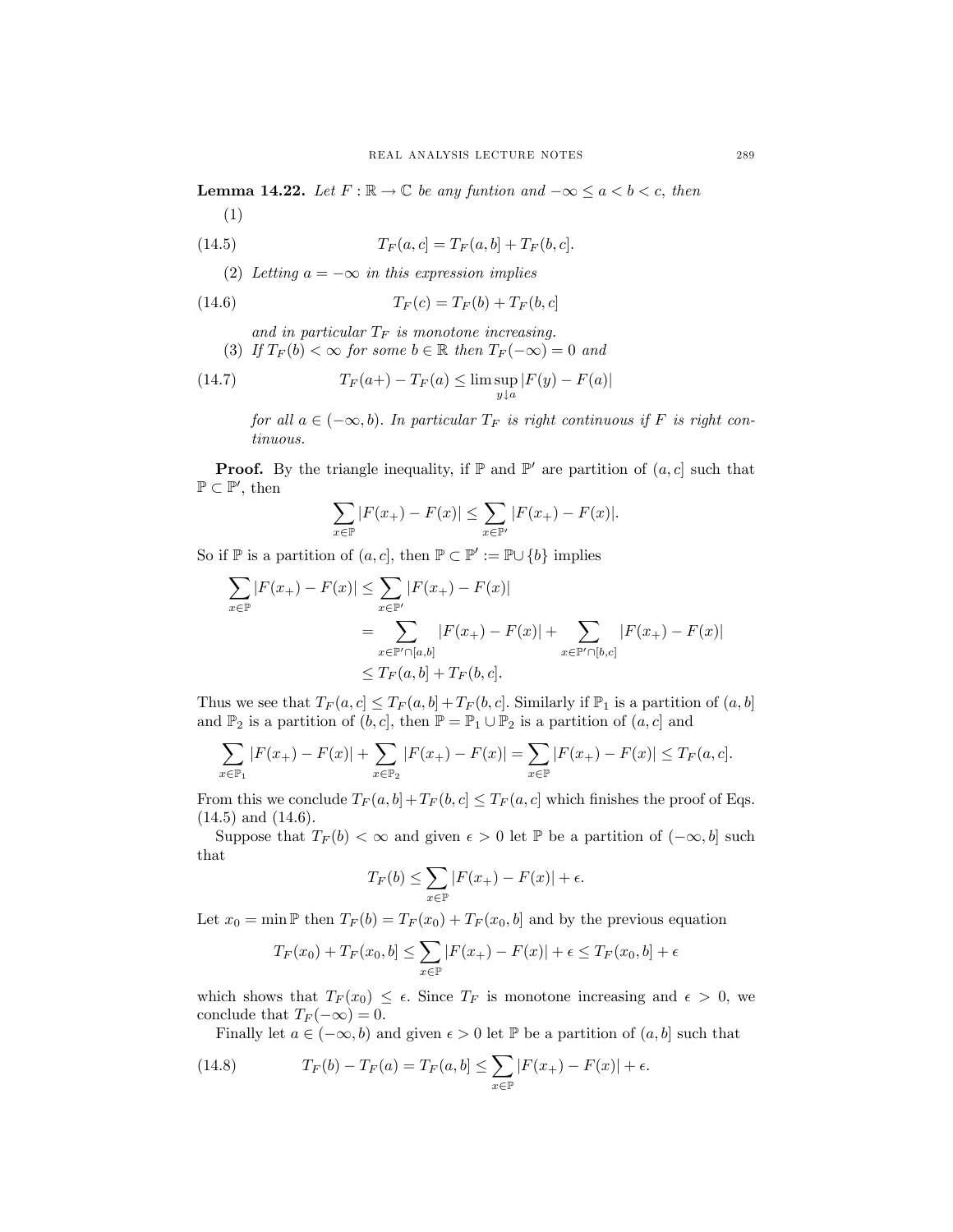Let  $y \in (a, a_+)$ , then

$$
\sum_{x \in \mathbb{P}} |F(x_+) - F(x)| + \epsilon \le \sum_{x \in \mathbb{P} \cup \{y\}} |F(x_+) - F(x)| + \epsilon
$$
  
= |F(y) - F(a)| + 
$$
\sum_{x \in \mathbb{P} \setminus \{y\}} |F(x_+) - F(x)| + \epsilon
$$
  
(14.9) 
$$
\le |F(y) - F(a)| + T_F(y, b) + \epsilon.
$$

Combining Eqs. (14.8) and (14.9) shows

$$
T_F(y) - T_F(a) + T_F(y, b) = T_F(b) - T_F(a)
$$
  
\n
$$
\leq |F(y) - F(a)| + T_F(y, b) + \epsilon.
$$

Since  $y \in (a, a_+)$  is arbitrary we conclude that

$$
T_F(a+) - T_F(a) = \limsup_{y \downarrow a} T_F(y) - T_F(a) \le \limsup_{y \downarrow a} |F(y) - F(a)| + \epsilon
$$

which proves Eq. (14.7) since  $\epsilon > 0$  is arbitrary.

The following lemma should help to clarify Proposition 14.19 and Definition 14.20.

**Lemma 14.23.** Let  $\mu$  and F be as in Proposition 14.19 and A be the algebra generated by  $(a, b] \cap \mathbb{R}$  with  $a, b \in \overline{\mathbb{R}}$ . Then the following are equivalent:

- (1)  $\mu_F \ll m$
- $(2)$   $|\mu_F| \ll m$
- (3) For all  $\epsilon > 0$  there exists a  $\delta > 0$  such that  $T_F(A) < \epsilon$  whenever  $m(A) < \delta$ .
- (4) For all  $\epsilon > 0$  there exists a  $\delta > 0$  such that  $|\mu_F(A)| < \epsilon$  whenever  $m(A) < \delta$ .

Moreover, condition 4. shows that we could replace the last statement in Proposition 14.19 by:  $\mu \ll m$  iff for all  $\epsilon > 0$  there exists  $\delta > 0$  such that

$$
\left|\sum_{i=1}^n \mu((a_i, b_i])\right| = \left|\sum_{i=1}^n [F(b_i) - F(a_i)]\right| < \epsilon
$$

whenever  $\{(a_i, b_i)\}_{i=1}^n$  are disjoint open intervals in  $(a, b]$  such that  $\sum_{i=1}^n (b_i - a_i) < \delta$ .

**Proof.** This follows directly from Lemma 13.36 and Theorem 13.39. ■

# Lemma 14.24.

- (1) Monotone functions  $F : \mathbb{R} \to \mathbb{R}$  are in  $BV(a, b]$  for all  $-\infty < a < b < \infty$ .
- (2) Linear combinations of functions in BV are in BV, i.e. BV is a vector space.
- (3) If  $F : \mathbb{R} \to \mathbb{C}$  is absolutely continuous then F is continuous and  $F \in$  $BV(a, b)$  for all  $-\infty < a < b < \infty$ .
- (4) If  $F : \mathbb{R} \to \mathbb{R}$  is a differentiable function such that  $\sup_{x \in \mathbb{R}} |F'(x)| = M <$  $\infty$ , then F is absolutely continuous and  $T_F(a, b) \leq M(b - a)$  for all  $-\infty$  $a < b < \infty$ .
- (5) Let  $f \in L^1((a, b], m)$  and set

(14.10) 
$$
F(x) = \int_{(a,x]} f dm
$$

for  $x \in (a, b]$ . Then F is absolutely continuous.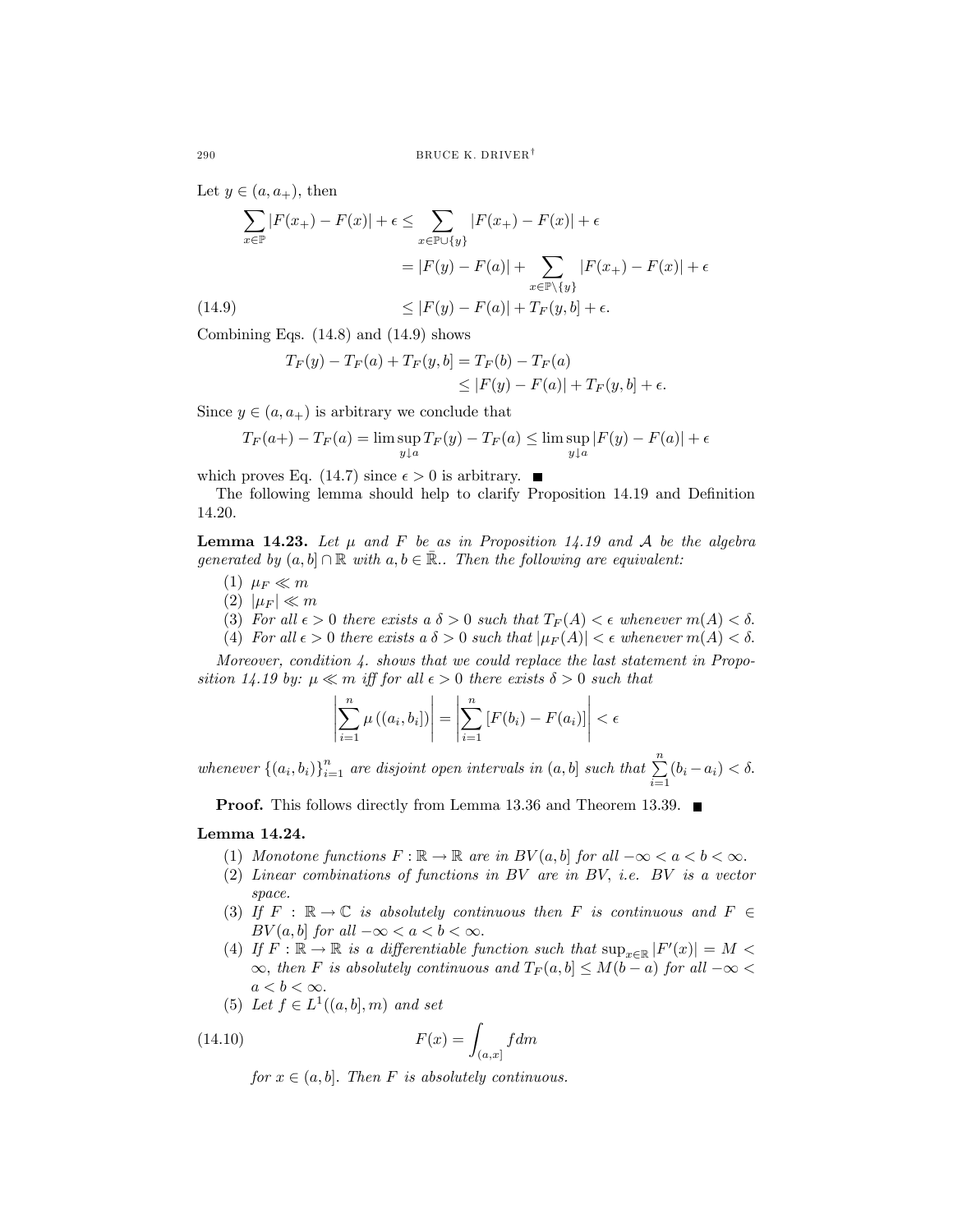Proof.

(1) If F is monotone increasing and  $\mathbb P$  is a partition of  $(a, b]$  then

$$
\sum_{x \in \mathbb{P}} |F(x_+) - F(x)| = \sum_{x \in \mathbb{P}} (F(x_+) - F(x)) = F(b) - F(a)
$$

so that  $T_F(a, b] = F(b) - F(a)$ . Also note that  $F \in BV$  iff  $F(\infty) - F(-\infty)$ ∞.

- (2) Item 2. follows from the triangle inequality.
- (3) Since F is absolutely continuous, there exists  $\delta > 0$  such that whenever  $a < b < a + \delta$  and  $\mathbb P$  is a partition of  $(a, b]$ ,

$$
\sum_{x \in \mathbb{P}} |F(x_+) - F(x)| \le 1.
$$

This shows that  $T_F(a, b] \leq 1$  for all  $a < b$  with  $b - a < \delta$ . Thus using Eq. (14.5), it follows that  $T_F(a, b] \leq N < \infty$  if  $b - a < N\delta$  for an  $N \in \mathbb{N}$ .

(4) Suppose that  $\{(a_i, b_i)\}_{i=1}^n \subset (a, b]$  are disjoint intervals, then by the mean value theorem,

$$
\sum_{i=1}^{n} |F(b_i) - F(a_i)| \le \sum_{i=1}^{n} |F'(c_i)| (b_i - a_i) \le Mm (\cup_{i=1}^{n} (a_i, b_i))
$$
  

$$
\le M \sum_{i=1}^{n} (b_i - a_i) \le M(b - a)
$$

form which it clearly follows that  $F$  is absolutely continuous. Moreover we may conclude that  $T_F(a, b] \leq M(b - a)$ .

(5) Let  $\mu$  be the positive measure  $d\mu = |f| dm$  on  $(a, b]$ . Let  $\{(a_i, b_i)\}_{i=1}^n \subset (a, b]$ be disjoint intervals as above, then

$$
\sum_{i=1}^{n} |F(b_i) - F(a_i)| = \sum_{i=1}^{n} \left| \int_{(a_i, b_i]} f dm \right|
$$
  

$$
\leq \sum_{i=1}^{n} \int_{(a_i, b_i]} |f| dm
$$
  
(14.11)  

$$
= \int_{\bigcup_{i=1}^{n} (a_i, b_i]} |f| dm = \mu(\bigcup_{i=1}^{n} (a_i, b_i]).
$$

Since  $\mu$  is absolutely continuous relative to m for all  $\epsilon > 0$  there exist  $\delta > 0$  such that  $\mu(A) < \epsilon$  if  $m(A) < \delta$ . Taking  $A = \bigcup_{i=1}^{n} (a_i, b_i]$  in Eq.  $(14.11)$  shows that F is absolutely continuous. It is also easy to see from Eq. (14.11) that  $T_F(a, b] \leq \int_{(a, b]} |f| dm$ .

**Theorem 14.25.** Let  $F : \mathbb{R} \to \mathbb{C}$  be a function, then

- (1)  $F \in BV$  iff  $\text{Re } F \in BV$  and  $\text{Im } F \in BV$ .
- (2) If  $F : \mathbb{R} \to \mathbb{R}$  is in BV then the functions  $F_{\pm} := (T_F \pm F)/2$  are bounded and increasing functions.
- (3)  $F : \mathbb{R} \to \mathbb{R}$  is in BV iff  $F = F_+ F_-$  where  $F_{\pm}$  are bounded increasing functions.
- (4) If  $F \in BV$  then  $F(x\pm)$  exist for all  $x \in \mathbb{R}$ . Let  $G(x) := F(x+)$ .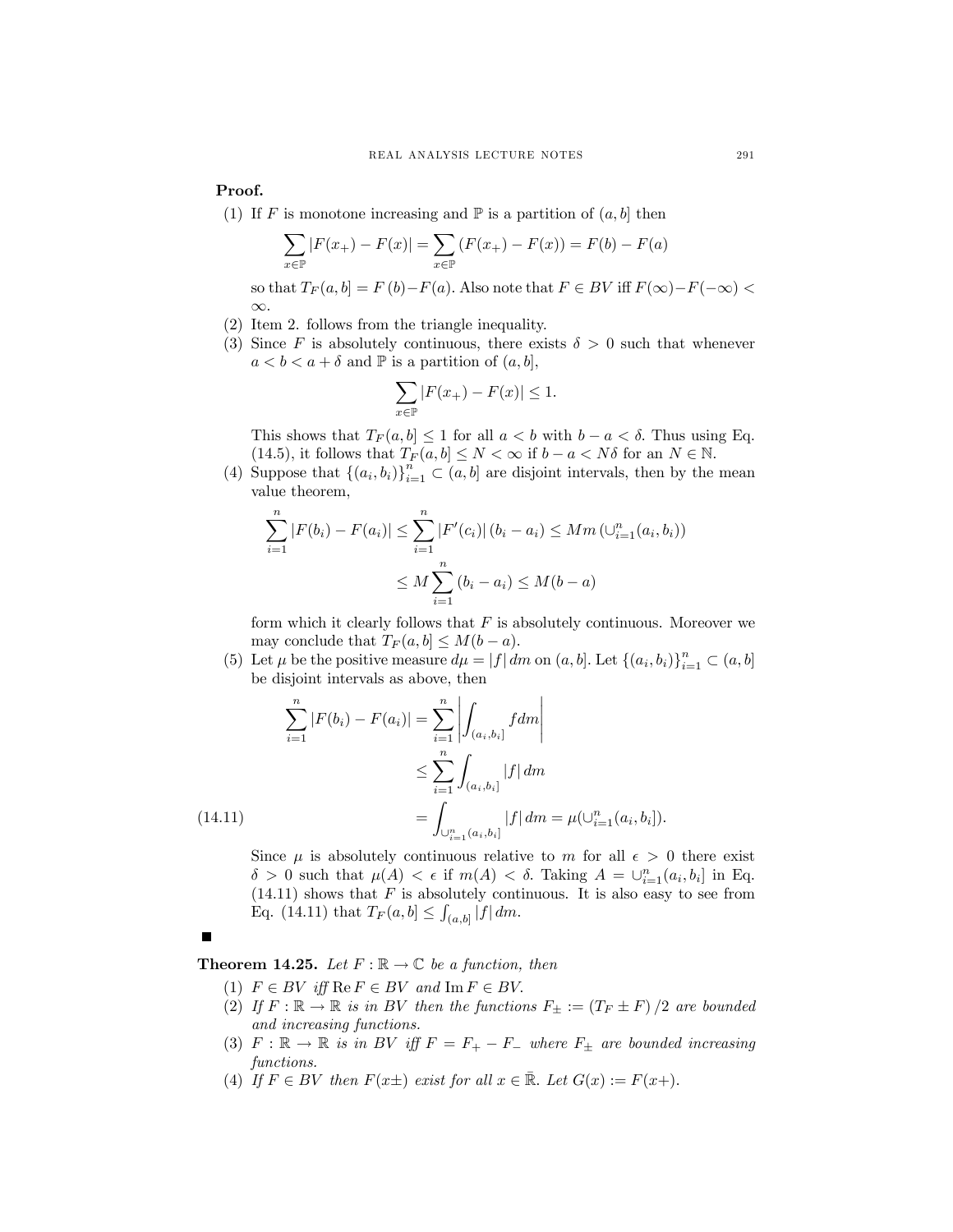#### 292 BRUCE K. DRIVER<sup>†</sup>

- (5)  $F \in BV$  then  $\{x : \lim_{y\to x} F(y) \neq F(x)\}$  is a countable set and in particular  $G(x) = F(x+)$  for all but a countable number of  $x \in \mathbb{R}$ .
- (6) If  $F \in BV$ , then for  $m a.e.$  x,  $F'(x)$  and  $G'(x)$  exist and  $F'(x) = G'(x)$ .

## Proof.

(1) Item 1. is a consequence of the inequalities

$$
|F(b) - F(a)| \leq |\text{Re}\,F(b) - \text{Re}\,F(a)| + |\text{Im}\,F(b) - \text{Im}\,F(a)| \leq 2\,|F(b) - F(a)|.
$$

(2) By Lemma 14.22, for all  $a < b$ ,

(14.12) 
$$
T_F(b) - T_F(a) = T_F(a, b] \ge |F(b) - F(a)|
$$

and therefore

$$
T_F(b) \pm F(b) \ge T_F(a) \pm F(a)
$$

which shows that  $F_{\pm}$  are increasing. Moreover from Eq. (14.12), for  $b \ge 0$ and  $a \leq 0$ ,

$$
|F(b)| \le |F(b) - F(0)| + |F(0)| \le T_F(0, b] + |F(0)|
$$
  

$$
\le T_F(0, \infty) + |F(0)|
$$

and similarly

$$
|F(a)| \le |F(0)| + T_F(-\infty, 0)
$$

which shows that F is bounded by  $|F(0)|+T_F(\infty)$ . Therefore  $F_{\pm}$  is bounded as well.

(3) By Lemma 14.24 if  $F = F_+ - F_-,$  then

$$
T_F(a,b] \le T_{F_+}(a,b] + T_{F_-}(a,b) = |F_+(b) - F_+(a)| + |F_-(b) - F_-(a)|
$$

which is bounded showing that  $F \in BV$ . Conversely if F is bounded variation, then  $F = F_+ - F_-$  where  $F_{\pm}$  are defined as in Item 2.

Items 4. – 6. follow from Items 1. – 3. and Theorem 14.17.  $\blacksquare$ 

**Theorem 14.26.** Suppose that  $F : \mathbb{R} \to \mathbb{C}$  is in BV, then

(14.13) 
$$
|T_F(x+) - T_F(x)| \le |F(x+) - F(x)|
$$

for all  $x \in \mathbb{R}$ . If we further assume that F is right continuous then there exists a unique measure  $\mu$  on  $\mathcal{B} = \mathcal{B}_{\mathbb{R}}$ . such that

(14.14) 
$$
\mu((-\infty, x]) = F(x) - F(-\infty) \text{ for all } x \in \mathbb{R}.
$$

**Proof.** Since  $F \in BV$ ,  $F(x+)$  exists for all  $x \in \mathbb{R}$  and hence Eq. (14.13) is a consequence of Eq.  $(14.7)$ . Now assume that F is right continuous. In this case Eq. (14.13) shows that  $T_F(x)$  is also right continuous. By considering the real and imaginary parts of  $F$  separately it suffices to prove there exists a unique finite signed measure  $\mu$  satisfying Eq. (14.14) in the case that F is real valued. Now let  $F_{\pm} = (T_F \pm F)/2$ , then  $F_{\pm}$  are increasing right continuous bounded functions. Hence there exists unique measure  $\mu_{\pm}$  on B such that

$$
\mu_{\pm}((-\infty, x]) = F_{\pm}(x) - F_{\pm}(-\infty) \,\forall x \in \mathbb{R}.
$$

The finite signed measure  $\mu \equiv \mu_+ - \mu_-$  satisfies Eq. (14.14). So it only remains to prove that  $\mu$  is unique.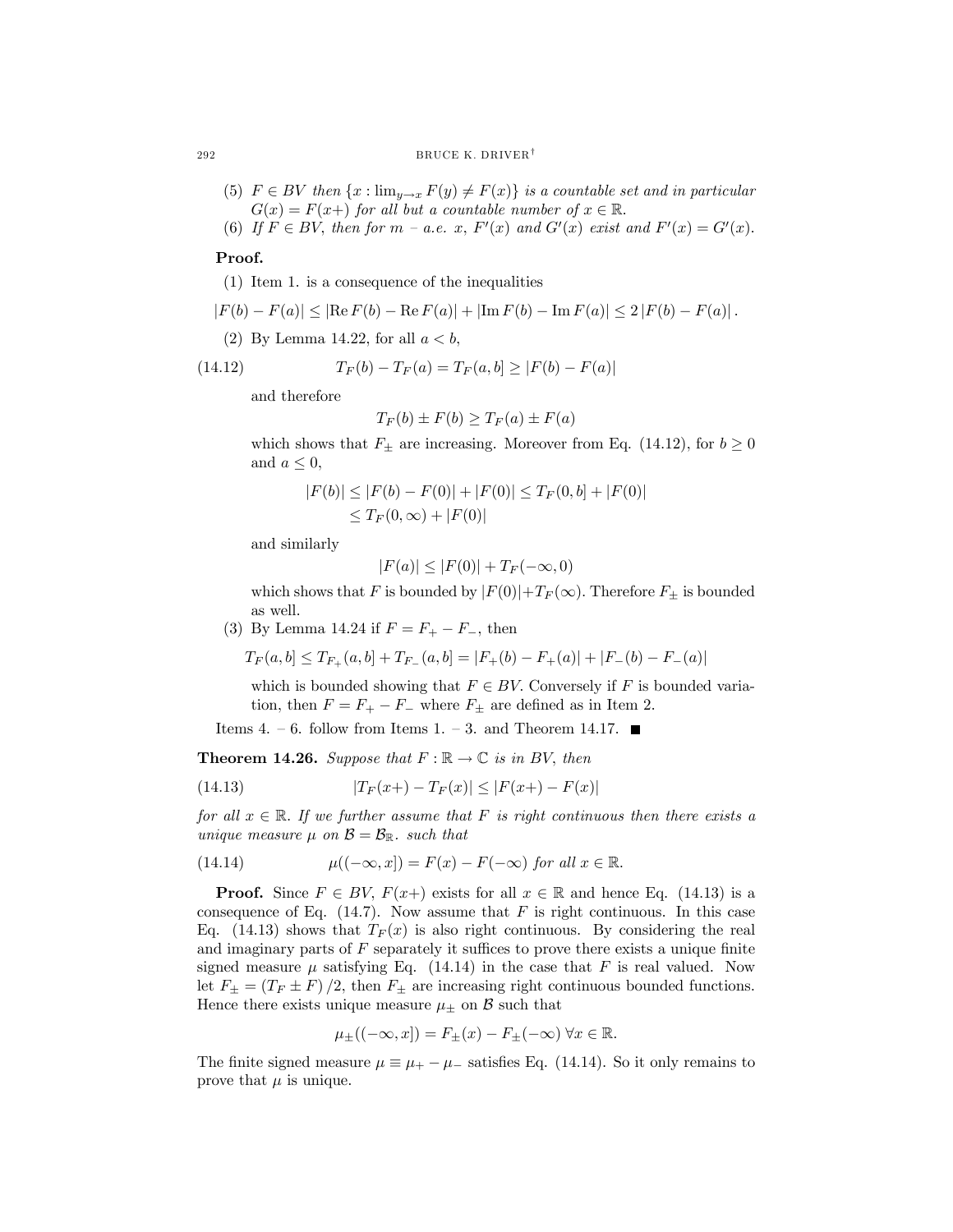Suppose that  $\tilde{\mu}$  is another such measure such that (14.14) holds with  $\mu$  replaced by  $\tilde{\mu}$ . Then for  $(a, b]$ ,

$$
|\mu|(a, b) = \sup_{\mathbb{P}} \sum_{x \in \mathbb{P}} |F(x_{+}) - F(x)| = |\tilde{\mu}| (a, b)
$$

where the supremum is over all partition of  $(a, b]$ . This shows that  $|\mu| = |\tilde{\mu}|$  on  $A \subset B$  – the algebra generated by half open intervals and hence  $|\mu| = |\tilde{\mu}|$ . It now follows that  $|\mu| + \mu$  and  $|\tilde{\mu}| + \tilde{\mu}$  are finite positive measure on B such that

$$
(|\mu| + \mu) ((a, b]) = |\mu| ((a, b]) + (F(b) - F(a))
$$
  
=  $|\tilde{\mu}| ((a, b]) + (F(b) - F(a))$   
=  $(|\tilde{\mu}| + \tilde{\mu}) ((a, b])$ 

from which we infer that  $|\mu| + \mu = |\tilde{\mu}| + \tilde{\mu} = |\mu| + \tilde{\mu}$  on B. Thus  $\mu = \tilde{\mu}$ .

Alternatively, one may prove the uniqueness by showing that  $\mathcal{C} := \{A \in \mathcal{B} :$  $\mu(A) = \tilde{\mu}(A)$  is a monotone class which contains A or using the  $\pi - \lambda$  theorem.

Remark 14.27. One may also construct the measure  $\mu_F$  by appealing to the complex Riesz Theorem (Corollary 13.41). Indeed suppose that  $F$  has bounded variation and let  $I(f) := \int_{\mathbb{R}} f dF$  be defined analogously to the real increasing case in Notation 11.6 above. Then one easily shows that  $|I(f)| \leq T_F(\infty) \cdot ||f||_u$  and therefore  $I \in$  $C_0(\mathbb{R}, \mathbb{C})^*$ . So there exists a unique complex measure  $\mu_F$  such that

$$
\int_{\mathbb{R}} f dF = \int_{\mathbb{R}} f d\mu \text{ for all } f \in C_0(\mathbb{R}, \mathbb{C}).
$$

Letting  $\phi_{\epsilon}$  be as in the proof of Theorem 11.35, then one may show

$$
\left| \int_{\mathbb{R}} \phi_{\epsilon} dF - (F(b + \epsilon) - F(a + 2\epsilon)) \right| \le T_F((a, a + 2\epsilon]) + T_F((b + \epsilon, ba + 2\epsilon]) \to 0 \text{ as } \epsilon \downarrow 0
$$

and hence

$$
\mu((a,b]) = \lim_{\epsilon \downarrow 0} \int_{\mathbb{R}} \phi_{\epsilon} d\mu = \lim_{\epsilon \downarrow 0} \int_{\mathbb{R}} \phi_{\epsilon} dF = F(b) - F(a).
$$

**Definition 14.28.** A function  $F : \mathbb{R} \to \mathbb{C}$  is said to be of normalized bounded variation if  $F \in BV$ , F is right continuous and  $F(-\infty)=0$ . We will abbreviate this by saying  $F \in NBV$ . (The condition:  $F(-\infty)=0$  is not essential and plays no role in the discussion below.)

**Theorem 14.29.** Suppose that  $F \in NBV$  and  $\mu_F$  is the measure defined by Eq.  $(14.14)$ , then

(14.15) 
$$
d\mu_F = F'dm + d\lambda
$$

where  $\lambda \perp m$  and in particular for  $-\infty < a < b < \infty$ ,

(14.16) 
$$
F(b) - F(a) = \int_{a}^{b} F'dm + \lambda((a, b]).
$$

**Proof.** By Theorem 14.3, there exists  $f \in L^1(m)$  and a complex measure  $\lambda$  such that for  $m$  -a.e.  $x$ ,

(14.17) 
$$
f(x) = \lim_{r \downarrow 0} \frac{\mu(E_r)}{m(E_r)},
$$

for any collection of  ${E_r}_{r>0} \subset \mathcal{B}$  which shrink nicely to  ${x}$ ,  $\lambda \perp m$  and

$$
d\mu_F = f dm + d\lambda.
$$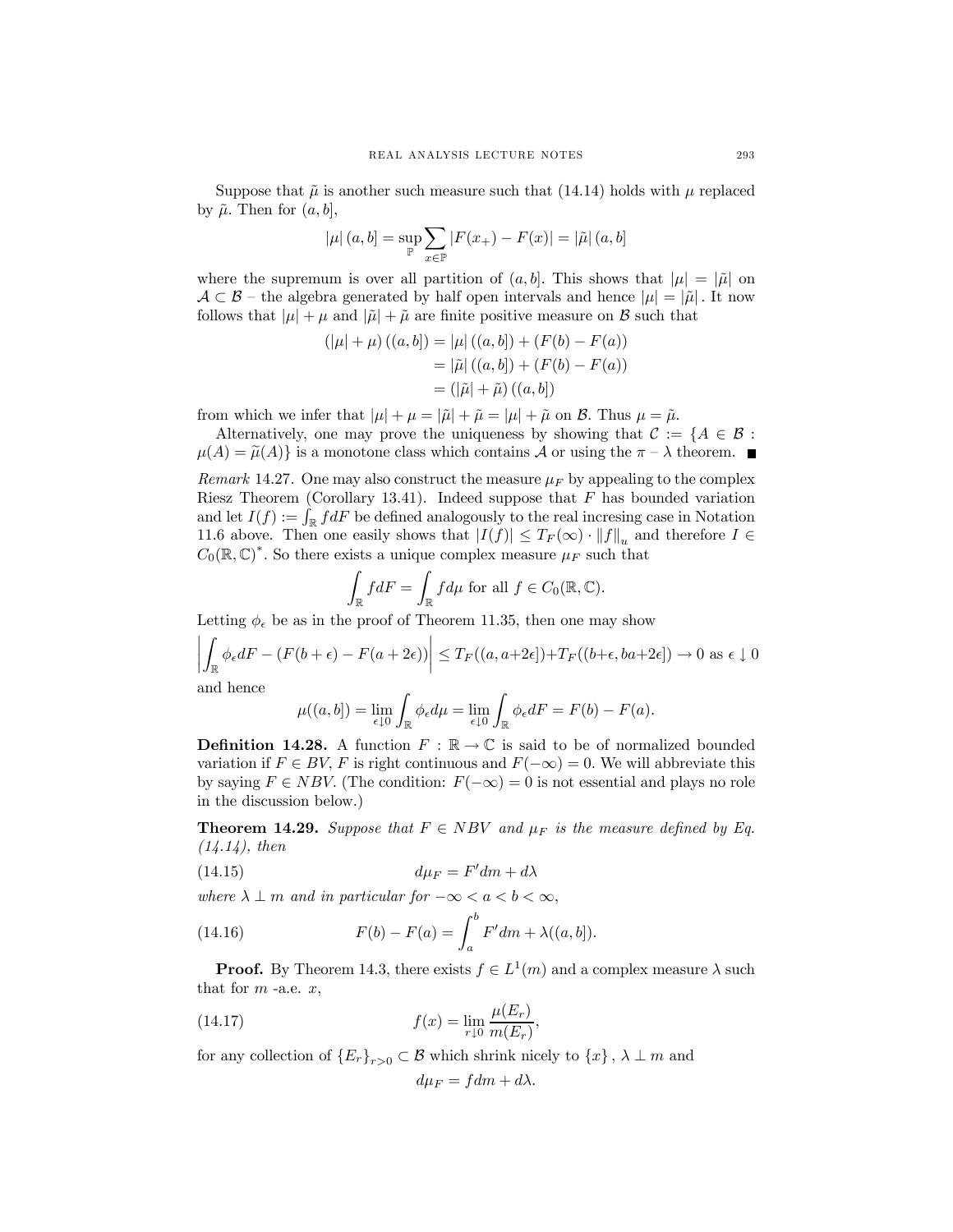From Eq. (14.17) it follows that

$$
\lim_{h \downarrow 0} \frac{F(x+h) - F(x)}{h} = \lim_{h \downarrow 0} \frac{\mu_F((x, x+h])}{h} = f(x) \text{ and}
$$

$$
\lim_{h \downarrow 0} \frac{F(x-h) - F(x)}{-h} = \lim_{h \downarrow 0} \frac{\mu_F((x-h, x])}{h} = f(x)
$$

for  $m$  – a.e. x, i.e.  $\frac{d}{dx}F(x) = \frac{d}{dx}F(x) = f(x)$  for  $m$  –a.e. x. This implies that F is  $m$  – a.e. differentiable and  $F'(x) = f(x)$  for  $m$  – a.e. x.

Corollary 14.30. Let  $F : \mathbb{R} \to \mathbb{C}$  be in NBV, then

(1)  $\mu_F \perp m$  iff  $F' = 0$  m a.e. (2)  $\mu_F \ll m$  iff  $\lambda = 0$  iff

(14.18) 
$$
\mu_F((a,b]) = \int\limits_{(a,b]} F'(x) dm(x) \text{ for all } a < b.
$$

Proof.

- (1) If  $F'(x)=0$  for m a.e. x, then by Eq. (14.15),  $\mu_F = \lambda \perp m$ . If  $\mu_F \perp m$ , then by Eq. (14.15),  $F'dm = d\mu_F - d\lambda \perp dm$  and by Remark 13.8  $F'dm =$ 0, i.e.  $F' = 0$  m -a.e.
- (2) If  $\mu_F \ll m$ , then  $d\lambda = d\mu_F F'dm \ll dm$  which implies by Lemma 13.28 that  $\lambda = 0$ . Therefore Eq. (14.16) becomes (14.18). Now let

$$
\rho(A) := \int_A F'(x) dm(x) \text{ for all } A \in \mathcal{B}.
$$

Recall by the Radon - Nikodym theorem that  $\int_{\mathbb{R}} |F'(x)| dm(x) < \infty$  so that  $\rho$  is a complex measure on B. So if Eq. (14.18) holds, then  $\rho = \mu_F$ on the algebra generated by half open intervals. Therefore  $\rho = \mu_F$  as in the uniqueness part of the proof of Theorem 14.26. Therefore  $d\mu_F = F'dm$ and hence  $\lambda = 0$ .



**Theorem 14.31.** Suppose that  $F : [a, b] \to \mathbb{C}$  is a measurable function. Then the following are equivalent:

- (1) F is absolutely continuous on  $[a, b]$ .
- (2) There exists  $f \in L^1([a, b]), dm$  such that

(14.19) 
$$
F(x) - F(a) = \int_{a}^{x} f dm \,\forall x \in [a, b]
$$

(3)  $F'$  exists a.e.,  $F' \in L^1([a, b], dm)$  and

(14.20) 
$$
F(x) - F(a) = \int_{a}^{x} F' dm \,\forall x \in [a, b].
$$

**Proof.** In order to apply the previous results, extend F to R by  $F(x) = F(b)$  if  $x \geq b$  and  $F(x) = F(a)$  if  $x \leq a$ .

1.  $\implies$  3. If F is absolutely continuous then F is continuous on [a, b] and  $F - F(a) = F - F(-\infty) \in NBV$  by Lemma 14.24. By Proposition 14.19,  $\mu_F \ll m$ and hence Item 3. is now a consequence of Item 2. of Corollary 14.30. The assertion 3.  $\implies$  2. is trivial.